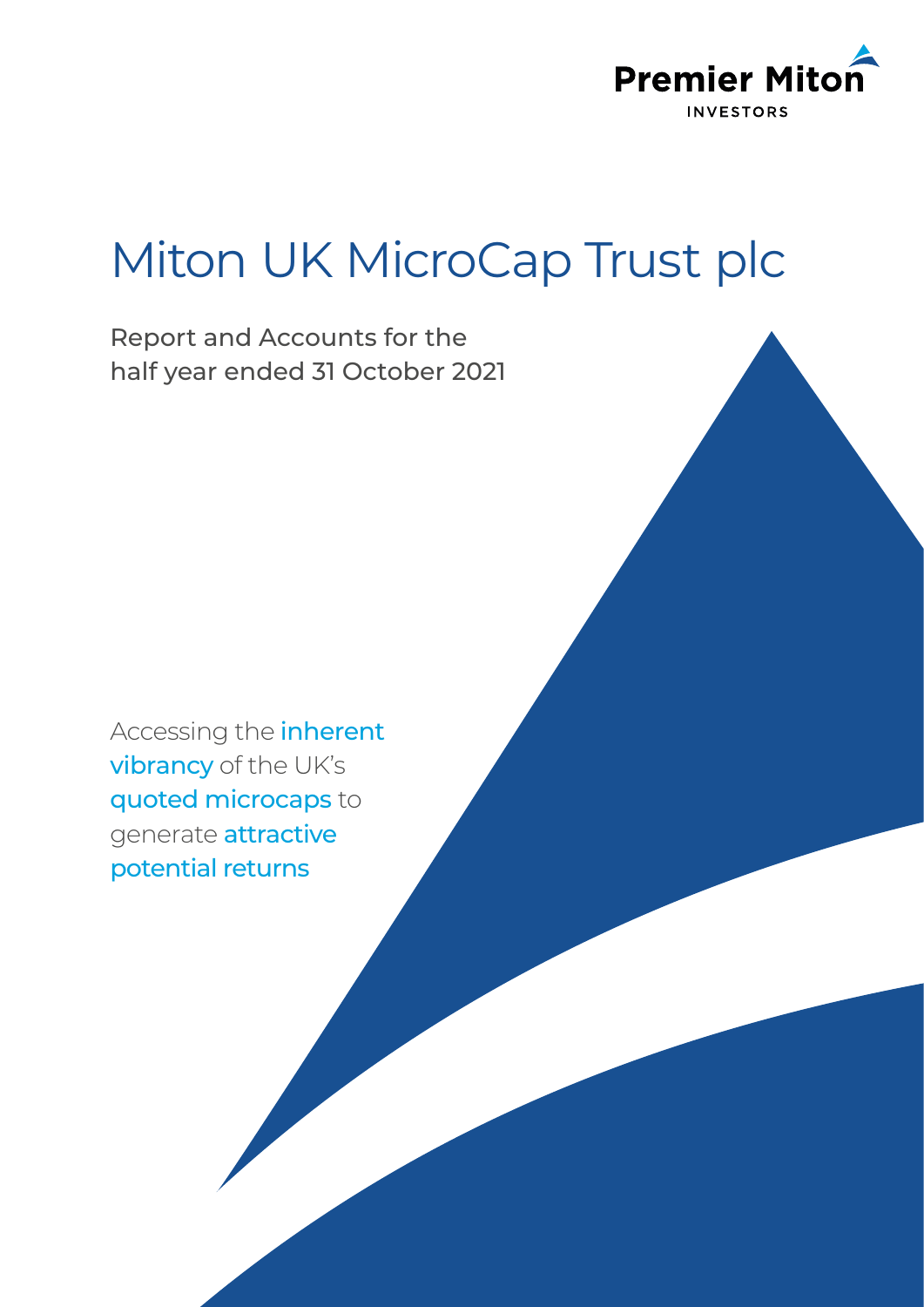# The Trust's strategy is distinctive...



The Miton UK MicroCap Trust plc strategy selects companies that are anticipated to generate plentiful surplus cash, as prior capital investment matures.

- Over the last six and half years since listing, the Trust's strategy has delivered a doubling of its NAV (total return).
- Meanwhile, investment strategies focusing on stocks with rapid growth forecasts have also delivered attractive returns.
- Companies that grow rapidly often need a constant supply of cash to fund their growth, so their success tends to be contingent on an absence of inflation.
- 

In contrast, the best UK quoted microcaps have a long history of outperformance – even during periods of elevated inflation.

Hence, if inflationary pressures are rising, a wider range of investors may become interested in the Trust's strategy.

### **Contents**

#### The Company

- 1 Performance, Strategy and Prospects
- 
- 7 Financial Performance Indicators
- 8 Chairman's Statement
- 10 Investment Manager's Report
- 14 Portfolio Information
- 16 Half-Year Management Report and Directors' Responsibility Statement

### Company Accounts

- 17 Income Statement
- 18 Statement of Changes in Equity
- 19 Balance Sheet
- 20 Statement of Cash Flows
- 21 Notes to the Condensed Financial Statements

#### Shareholder Information

- 27 Investment Objective and Policy
- 
- 30 Directors and Advisers
- 31 Financial Calendar
- 32 Glossary and Alternative Performance Measures (APMs)

## …and will continue to be so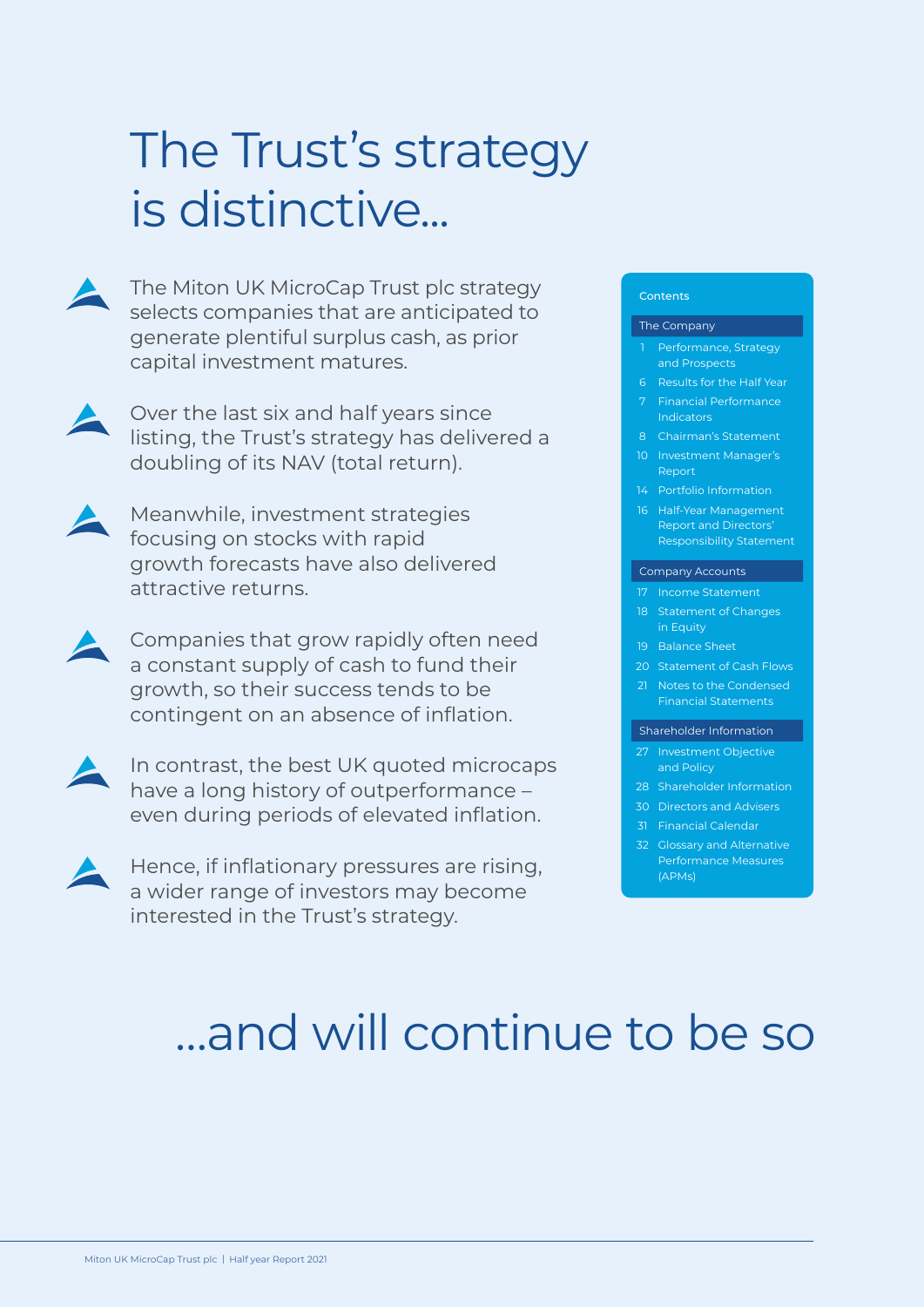## The 4 Key Performance Indicators

The Board uses four Key Performance Indicators (KPIs) to gauge the success or otherwise of the Company's strategy and its outcome to shareholders.

The Company's NAV total return – Over the half year, the NAV total return of the Trust was -7.8%, which compares to 6.4% for the Peer Group and 1.4% for the Numis 1000 Index. Since the Company's listing in April 2015, the NAV total return was 101.0%, which compares to 75.3% for the Peer Group and 75.6% for the Numis 1000 Index.

Plentiful stock market trading volumes – Most shareholders add to or reduce their shareholding in the Trust via stock market transactions. The Manager frequently updates shareholders (and potential investors) on the prospects for the Trust and produces a presentation for the AGM (which is available online), to help maximise the liquidity of the Trust's shares, and make daily transactions as frictionless as possible. Over the half year, on average 0.25% of the Company's shares were traded each day and, since issue, around 0.29% has been traded daily. Both figures are amongst the best in the Peer Group.

The Trust's valuation relative to its NAV – Prior to the Brexit referendum the Trust's share price normally traded close to, or at a premium to its daily NAV. When the uncertainties of Brexit appeared after the referendum, the Company's valuation moved to a discount to its underlying asset value, as did most others in the Peer Group. The Company's share price returned to a premium to its NAV at the start of the period, enabling the issue of 650,000 shares in response to market demand. This premium fell away in June, however, meaning that for the six months as a whole, the Trust's share price traded on an average of 6.1% below its daily NAV, which is out of line with its longer term trading history.

Keeping costs competitive – On page 33 of this report, the ongoing charges are set out at 1.42% of the NAV over the period, which represents a significant improvement when compared to the 1.60% reported at the end of the previous year to April 2021. The Board pays careful attention to overall costs, and believes that these are reasonable in the context of the Trust's specialist investment universe, and the strong returns it has delivered.



### **Contents**

#### The Company

- 1 Performance, Strategy and Prospects
- 6 Results for the Half Year 7 Financial Performance
- **Indicators**
- 
- 10 Investment Manager's Report
- 14 Portfolio Information
- 16 Half-Year Management Report and Directors' Responsibility Statement

#### Company Accounts

- 17 Income Statement
- 18 Statement of Changes in Equity
- 19 Balance Sheet
- 20 Statement of Cash Flows
- 21 Notes to the Condensed Financial Statements

#### Shareholder Information

- 27 Investment Objective and Policy
- 28 Shareholder Information
- 
- 31 Financial Calendar
	- 32 Glossary and Alternative Performance Measures (APMs)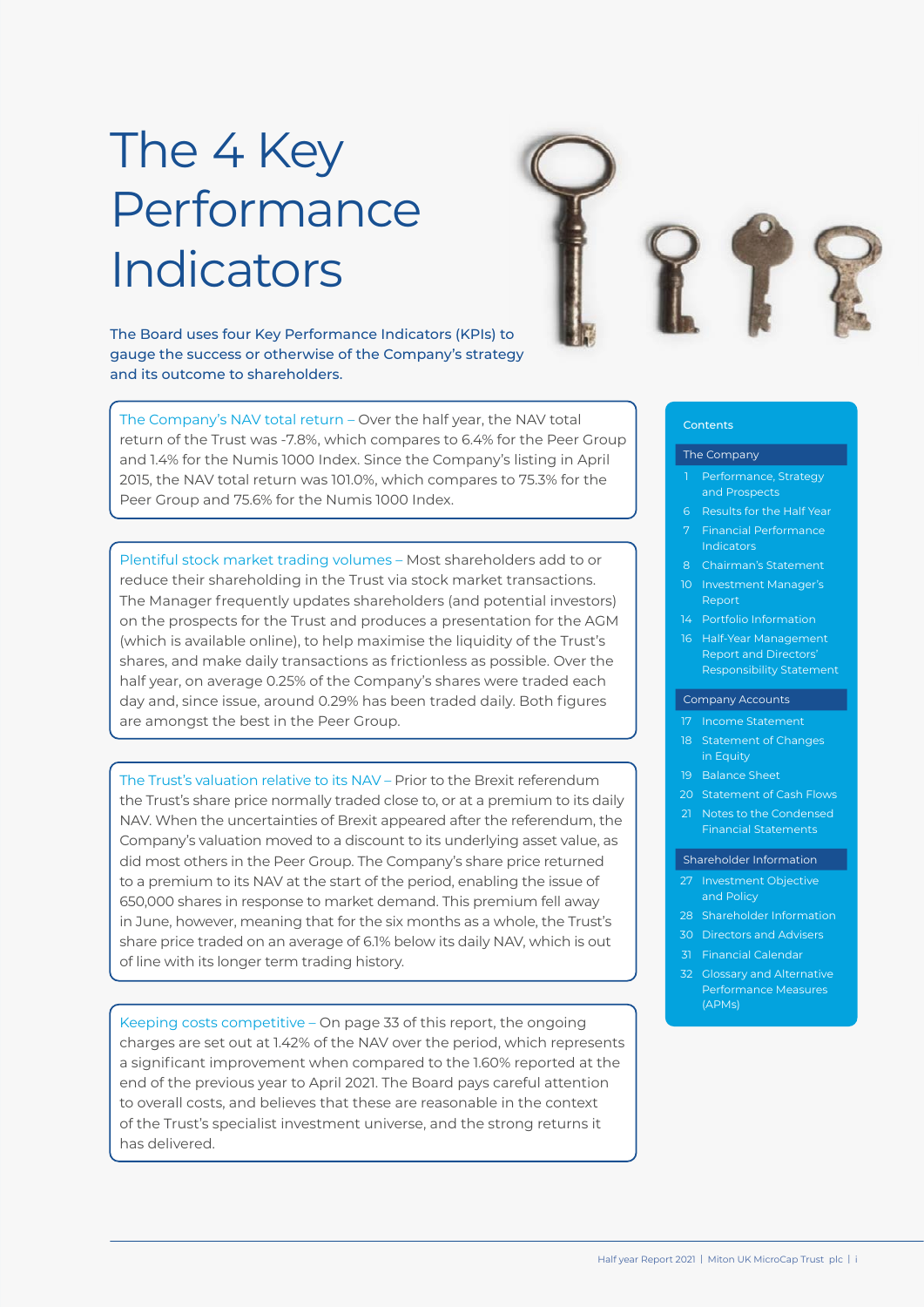## A summary of the nature of the Trust's portfolio

The Miton UK Microcap Trust aims to deliver strong returns for shareholders via a portfolio of stocks that are often well placed to generate surplus cash. This summary also highlights how downside risks can be moderated by diversifying stock specific and portfolio risk.

### The Trust's capital is:

- invested in companies whose prospects are frequently independent of the general growth of the economy… By their nature, microcaps often have relatively modest market shares, or operate in immature markets, which means their growth is not reliant on the general growth of the economy, resulting in them having greater growth potential than some of their larger competitors.
- diversified across a broad universe of stocks... Most of the Trust's stocks are listed on the Alternative Investment Market (AIM), with a significant number listed on the London Stock Exchange, and a small minority listed on the Aquis Stock Exchange. The portfolio's Manager may occasionally invest in stocks listed on other exchanges, although this is normally a small percentage of the portfolio. This investment universe comprises a very large number of individual quoted stocks, operating across a very broad range of industry sectors.
- invested in companies where cash surpluses are anticipated... Sometimes, after a number of years of capital expenditure, the valuations of some quoted microcaps do not fully reflect the quantum of their forthcoming cash flow surpluses, as few professional investors, aside from your Manager, actively research them. As these companies announce major improvements to their cash flow, their share prices can often outperform.
- invested with a preference for those companies with strong balance sheets, standing on overlooked valuations. Academic reviews of UK stock market data since 1955 conclude that listed companies in the bottom two per cent by market capitalisation tend to deliver higher returns than those in all other size bands. Furthermore, if this factor is combined with companies that stand on overlooked valuations, then the returns can be even higher.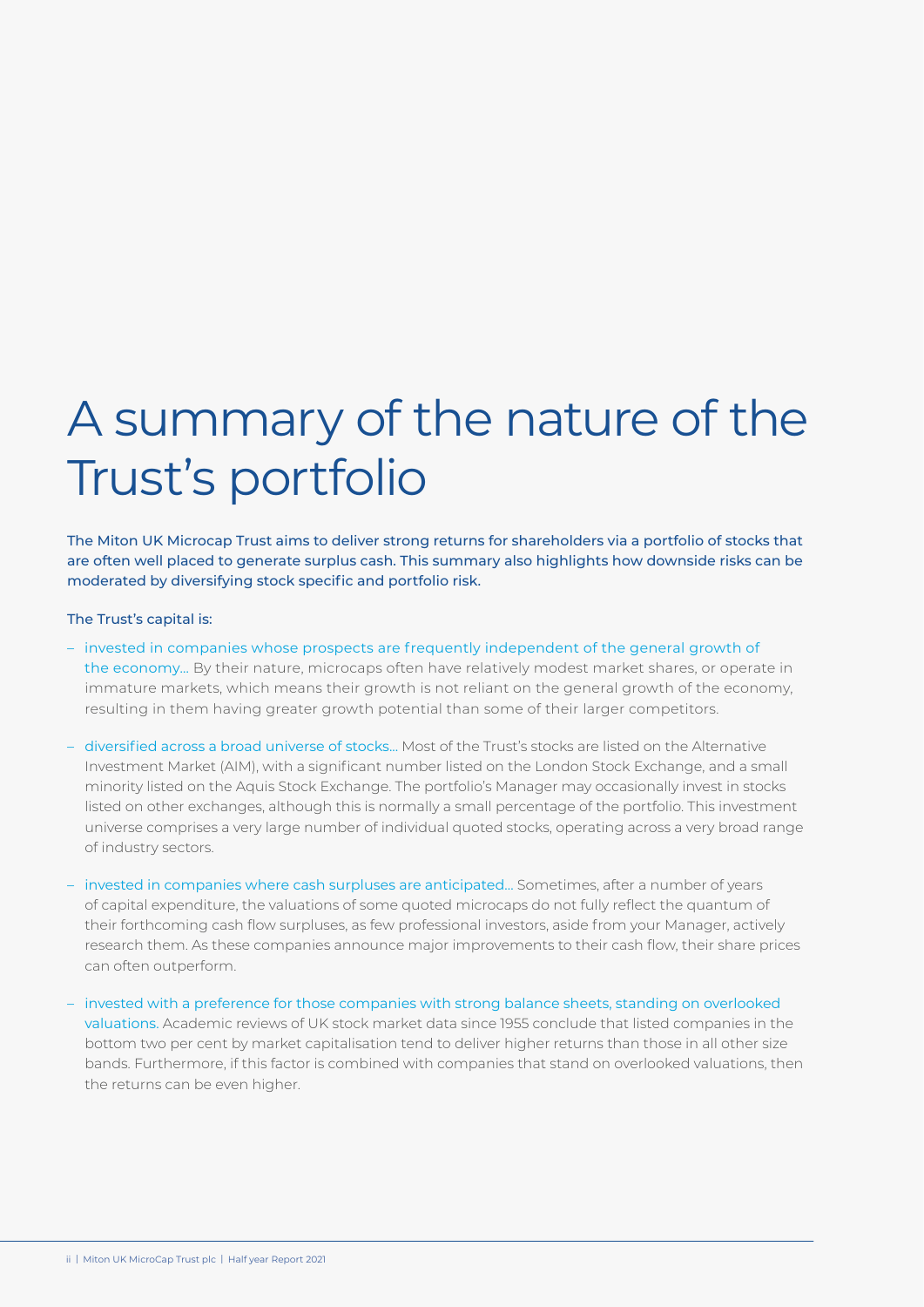Company Account

**Shareholder Information** 

## Miton UK MicroCap Trust plc half year report for the period ended 31 October 2021

The Miton UK MicroCap Trust plc is an investment trust quoted on the London Stock Exchange under the ticker code MINI. It is referred to as the Company, MINI or the Trust in the text of this report. The Board, which consists of five independent directors, appoints the Investment Manager and oversees all aspects of the Trust.

Following the Trust's listing in April 2015, its net asset value (NAV per Ordinary share) rose from 49.00p to a peak of 71.60p in June 2018. During March 2020, with the worst of the fears about the pandemic and the absence of a Brexit agreement, the Company's NAV fell to a nadir of 37.20p. Last year, the Company's NAV rose to 104.85p, however, with some profit taking of those companies which had strongly outperformed in the previous six months, that moderated to 96.67p at the end of October. There still appears to be plenty of scope for the portfolio to continue to deliver attractive returns in future.



**Total Returns 6 months to October 2021 Total Returns from launch to October 2021**



*Source: Morningstar Source: Morningstar*

*Note that, for cost reasons, the Board has opted to change to the Numis Indices as comparators. The above graphs use the Numis Indices as comparators for the first time.*

### Our objective

The Company invests principally in a portfolio of smaller UK quoted companies, generally with market capitalisations of less than £150m. The primary objective is to generate capital growth, through selecting stocks that are anticipated to generate plentiful surplus cash in the short to the medium term. As this comes through and their share prices appreciate, the Trust's Manager tends to take profits, so the capital is reinvested in other promising microcaps standing on overlooked valuations. It is anticipated that a major part of the Company's return will comprise capital appreciation, and the Trust's annual dividend (if any) will be a modest contributor to long-term returns.

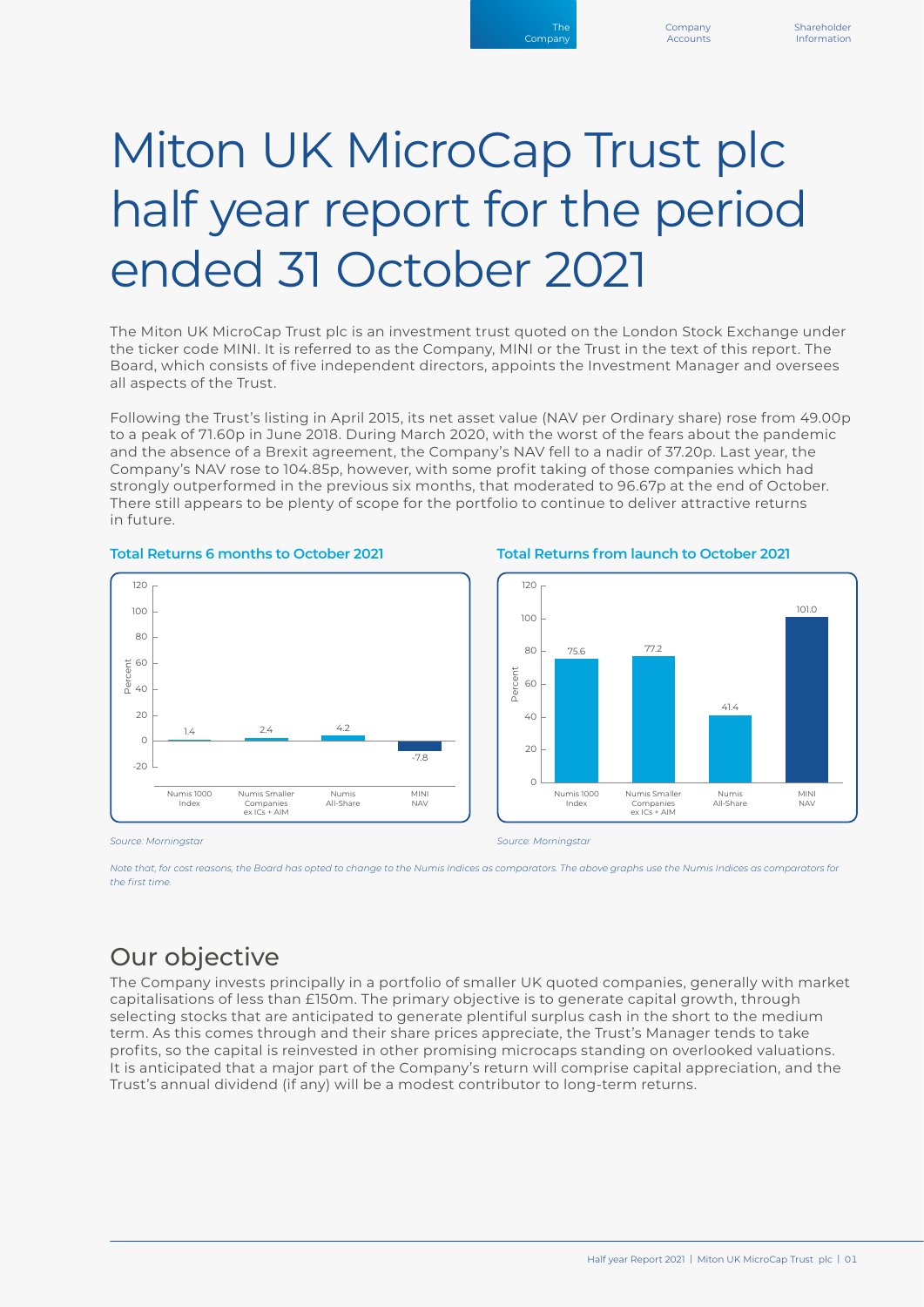## The Trust's clear sense of purpose…

### After COP26, a radical change in the funding of businesses

Following COP26, most commercial banks will now have a preference to lend to businesses that are actively working towards the goal of restricting climate warming by up to 1.5% by 2050. This commitment could make it much more difficult for businesses in the cement, steel and carbon-based energy sectors to access debt in the future. Furthermore, those in the transport sector will also come under pressure to heavily scale back their greenhouse emissions. Whilst this might lead various term loans to expire, and many private companies to run short of cash, UK quoted microcaps with access to risk capital should retain the potential to continue investing to address the climate change agenda, whilst delivering attractive returns.

As the oil and gas supply from the North Sea has declined, for example, the UK has become more reliant on imported LPG which emits around 150kg of greenhouse gases for every barrel of oil equivalent manufactured. Over the last two years, one of the Trust's holdings, Independent Oil and Gas plc, raised capital to refurbish existing seabed pipelines and to bring new gas wells into production. As a result, its gas supply has greenhouse gas emissions of only 0.4kg per barrel equivalent supplied and has come on stream at a time when European gas itself is in short supply.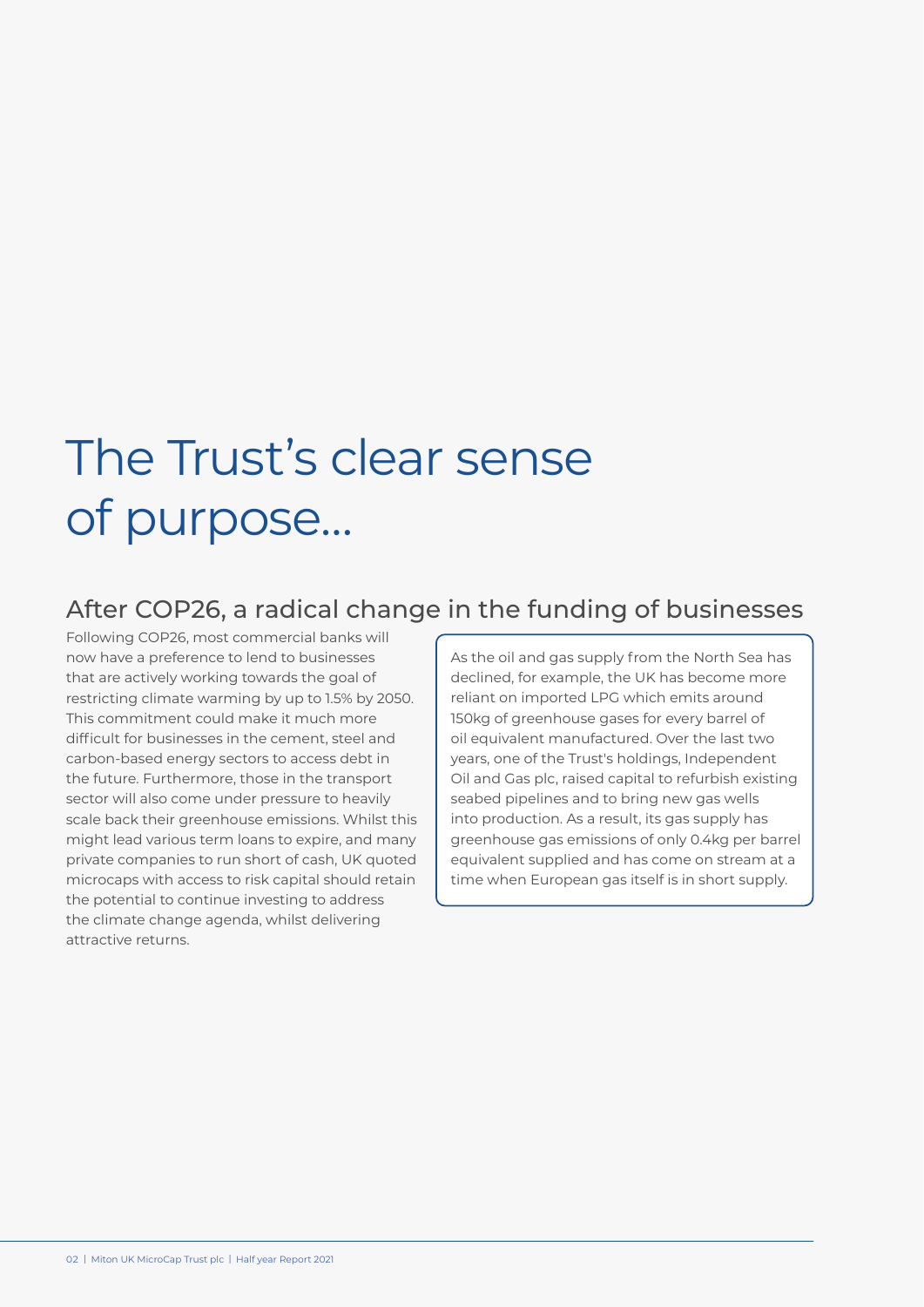Company Accounts Shareholder Information

### Socially useful

Another potential advantage of UK quoted microcaps is that many of these businesses are relatively young. When they invest, this often creates additional skilled roles, and productivity improvements, with wage growth that increases ahead of inflation. Furthermore, they usually have simple tax arrangements and pay the local exchequer. In conclusion, a portfolio of quoted microcaps, such as those held by this Trust, tends to be socially useful. They don't just have the

potential to deliver strong returns for shareholders, but additionally they provide favourable outcomes for society. Being socially useful tends to attract political support, which may be increasingly important at a time of greater populism.

Overall, in our opinion, the portfolio has the potential to deliver strong returns to shareholders, as well as delivering better outcomes in terms of climate change and social utility.

## …reinforced by the COP26 agreement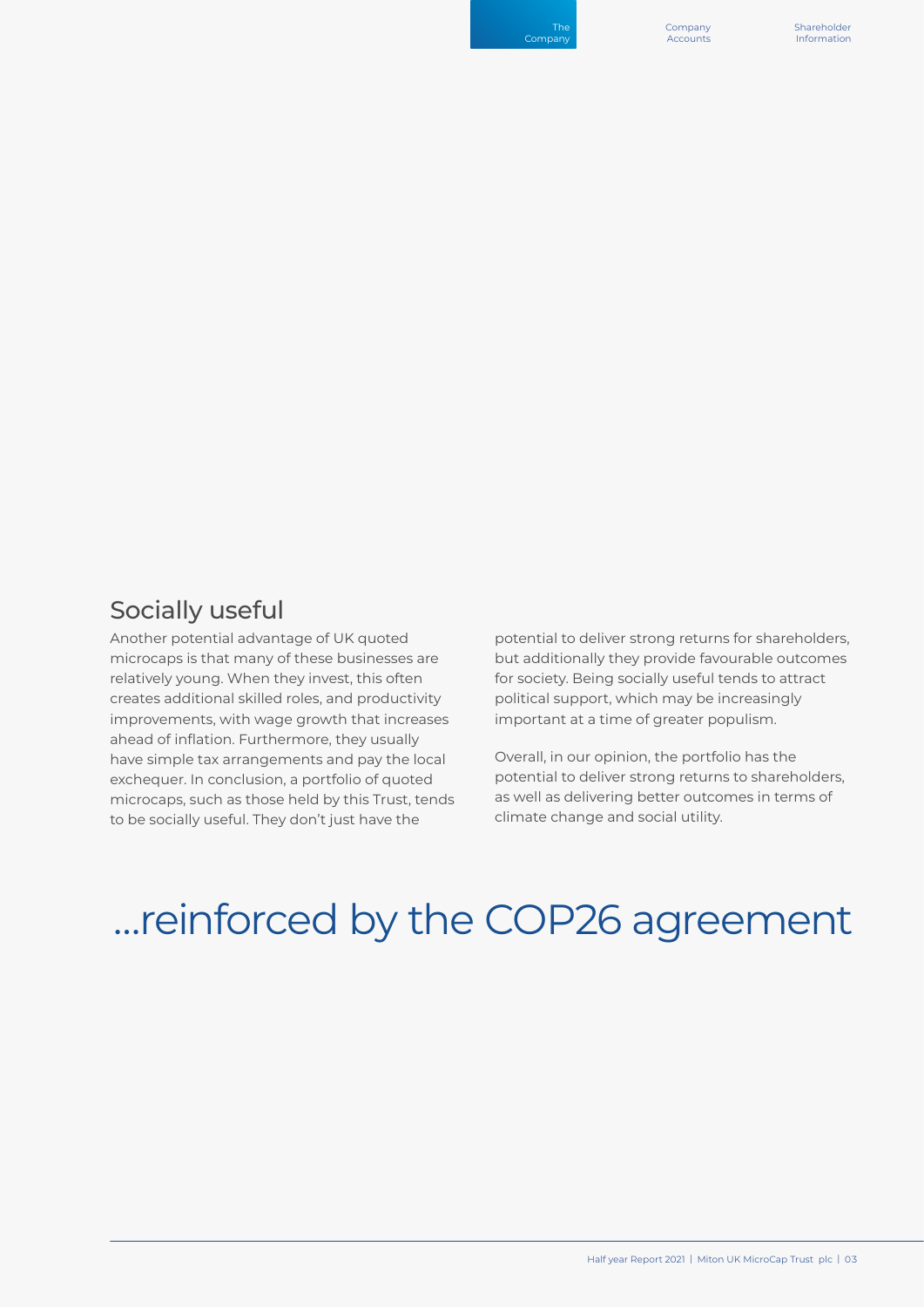## …backed by four major advantages of the Trust's strategy

### The prospects for microcap share prices appear more attractive than those for mainstream assets

Looking ahead, there are now reasons to expect rises in corporation tax or interest rates which will make earnings growth particularly challenging, whilst the elevated valuation of long-dated bonds implies that asset valuations generally are unlikely to rise much further, and could decline in time. Changeable economic conditions challenge all businesses of course but, at present, the upside potential for many mainstream stocks does appear to be limited.

Younger businesses often have the energy and vision of more hands-on management teams, which can be reflected in superior corporate drive and agility. This is a long-term advantage but tends to be more prominent when the returns on the mainstream stock markets are constrained.

### Quoted microcaps can deliver transformational returns by acquiring businesses at distressed valuations

If bond yields do rise, and risk capital becomes scarcer, a public listing can be disproportionately advantageous because listed companies have ongoing access to risk capital.

During recessions, many over-indebted companies become insolvent for want of capital. At times like these, quoted companies can enhance their returns because they can fund low-cost acquisitions when others are more constrained.

The upside on acquisitions at distressed valuations is often limited for mainstream quoted companies because the capital involved in an acquisition is trivial compared to scale of the acquirer. In contrast, a quoted microcap undertaking a similar transaction may find it delivers transformational returns for its investors.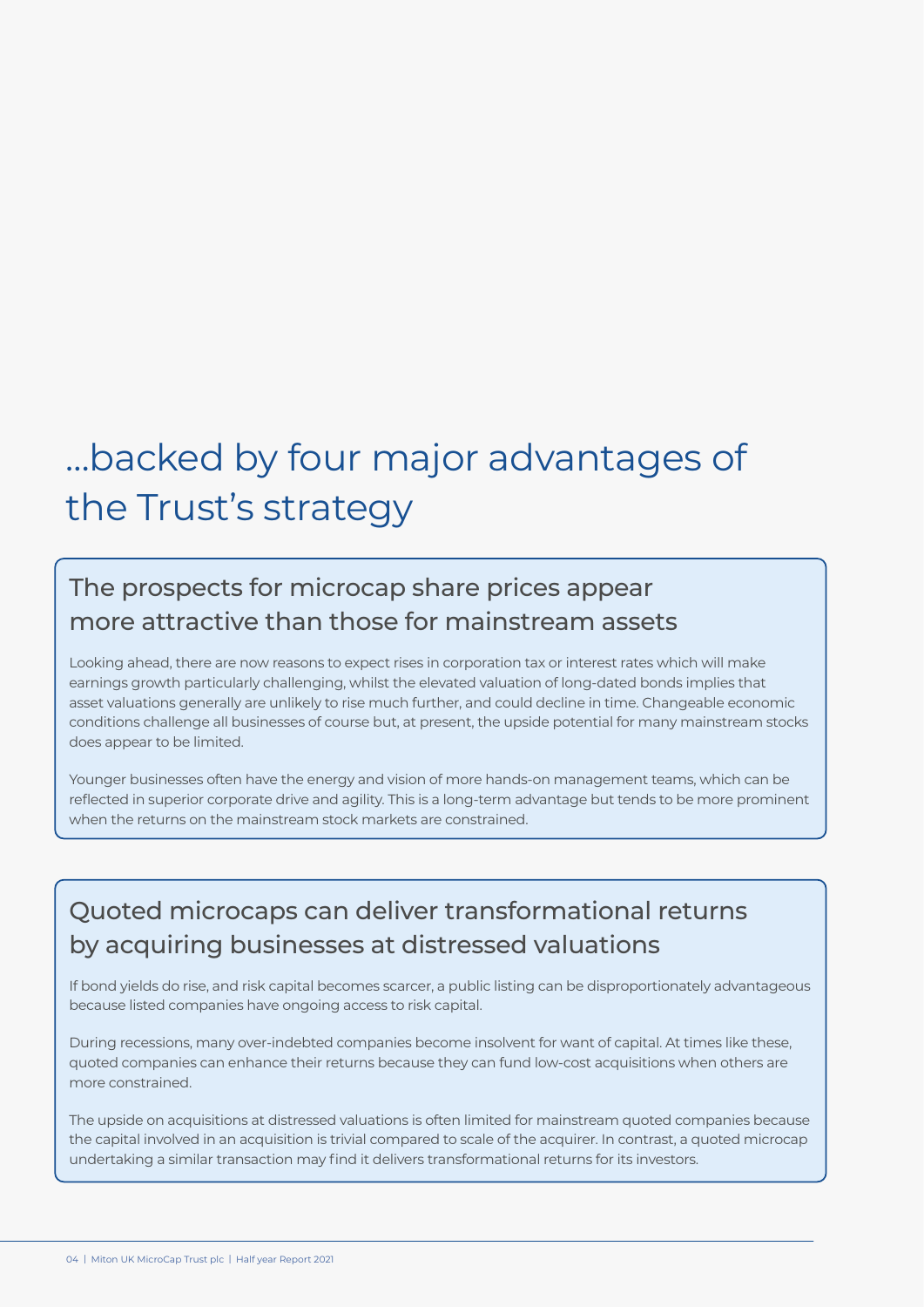Company Accounts **Shareholder** Information



### Successful listed microcaps can generate returns that are multiples of the initial investment through scaling up rapidly, using external capital

When a listed business identifies an opportunity to generate abundant cash returns, its access to capital means it can scale up its operations very rapidly.

Whilst larger companies can achieve these aims, there are numerous opportunities of significance for quoted microcaps. Investing aggressively for relatively rapid cash surpluses, which then funds even greater investment, can create a virtuous spiral for the share price of the quoted microcap. The impact of capex within a quoted microcap can often deliver significant returns given its relatively small market capitalisation, and hence deliver proportionately greater upside potential. This can sometimes be reflected in share prices delivering multiples of their original cost.

As the share prices of successful microcaps have the potential to rise considerably, the Trust may take profits and then recycle the capital into new overlooked microcaps

Gervais Williams and Martin Turner, who manage the portfolio, have many years' experience of investing in quoted microcaps. This position contrasts with the majority of professional investors who don't invest in individual UK quoted microcaps, as they are considered to be too insignificant in scale for most institutional portfolios. Since the share prices of successful microcaps can sometimes rise by a multiple of the original purchase price, this experience can be very valuable for the Trust.

In short, there is extensive potential for experienced, professional stock pickers to generate plentiful returns within the microcap investment universe over time. Since successful microcaps are often accompanied with excess market demand, the Trust's portfolio often takes substantial profits on these positions, and then reinvests the capital back into new microcap holdings with similar upside potential.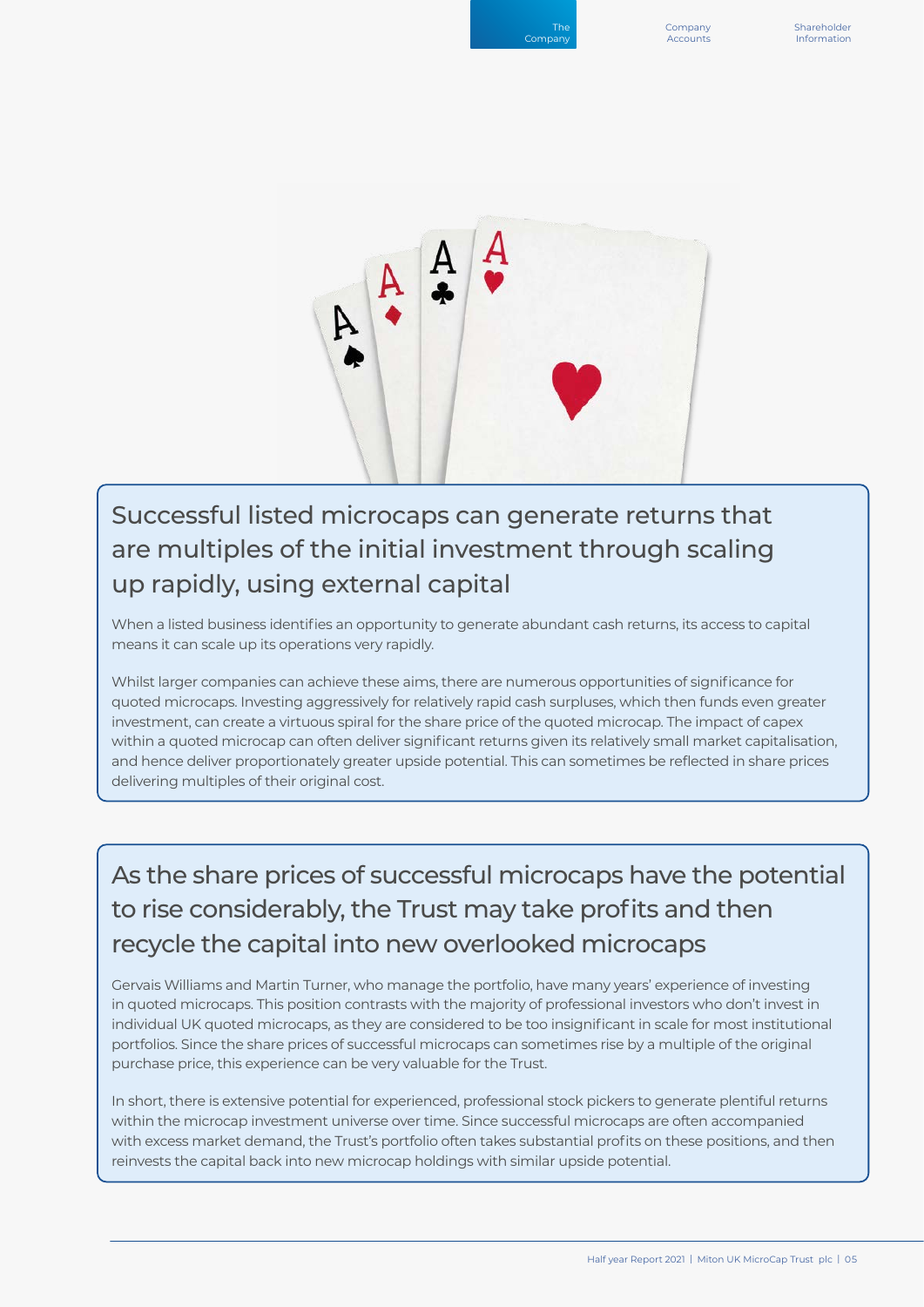## Results for the Half Year

### **to 31 October 2021**

- Over the half year, the Ordinary share NAV fell from 104.83p on 30 April 2021 to 96.67p on 31 October 2021, a fall of 7.8% (including re-invested dividend).\*
- $\cdot$  The Ordinary share price moved from 104.50p at the end of April 2021 to 89.10p at the end of October 2021, a decrease of 14.7% (including re-invested dividend).\*
- A profit of £84,000 in the half year to 31 October 2021 has been credited to the revenue reserves.
- During the half year the Company issued 650,000 Ordinary shares, raising £689,000.
- Redemption requests over 2.4% of the Company issued share capital were received and accepted, with the redeemed shares cancelled.

| <b>Summary of Results</b>                                    |                                    |                                |
|--------------------------------------------------------------|------------------------------------|--------------------------------|
|                                                              | Half year to<br>31 October<br>2021 | Year ended<br>30 April<br>2021 |
| Total net assets attributable to equity shareholders (£'000) | 105,615                            | 116,651                        |
| NAV per Ordinary share*                                      | 96.67 <sub>p</sub>                 | 104.83p                        |
| Share price (mid)                                            | 89.10 <sub>p</sub>                 | 104.50p                        |
| Discount to NAV*                                             | $(7.83)\%$                         | $(0.31)\%$                     |
| Investment income                                            | £0.5m                              | £0.7m                          |
| Revenue return per Ordinary share                            | 0.08 <sub>p</sub>                  | (0.14)p                        |
| Total return per Ordinary share*                             | $(8.14)$ p                         | 49.51p                         |
| Ongoing charges#*                                            | 1.42%                              | 1.60%                          |
| Ordinary shares in issue                                     | 109,253,560                        | 111,274,758                    |

*\* Alternative Performance Measure ('APM'). Details provided in the Glossary on pages 32 to 34.*

*# The ongoing charges are calculated in accordance with AIC guidelines.*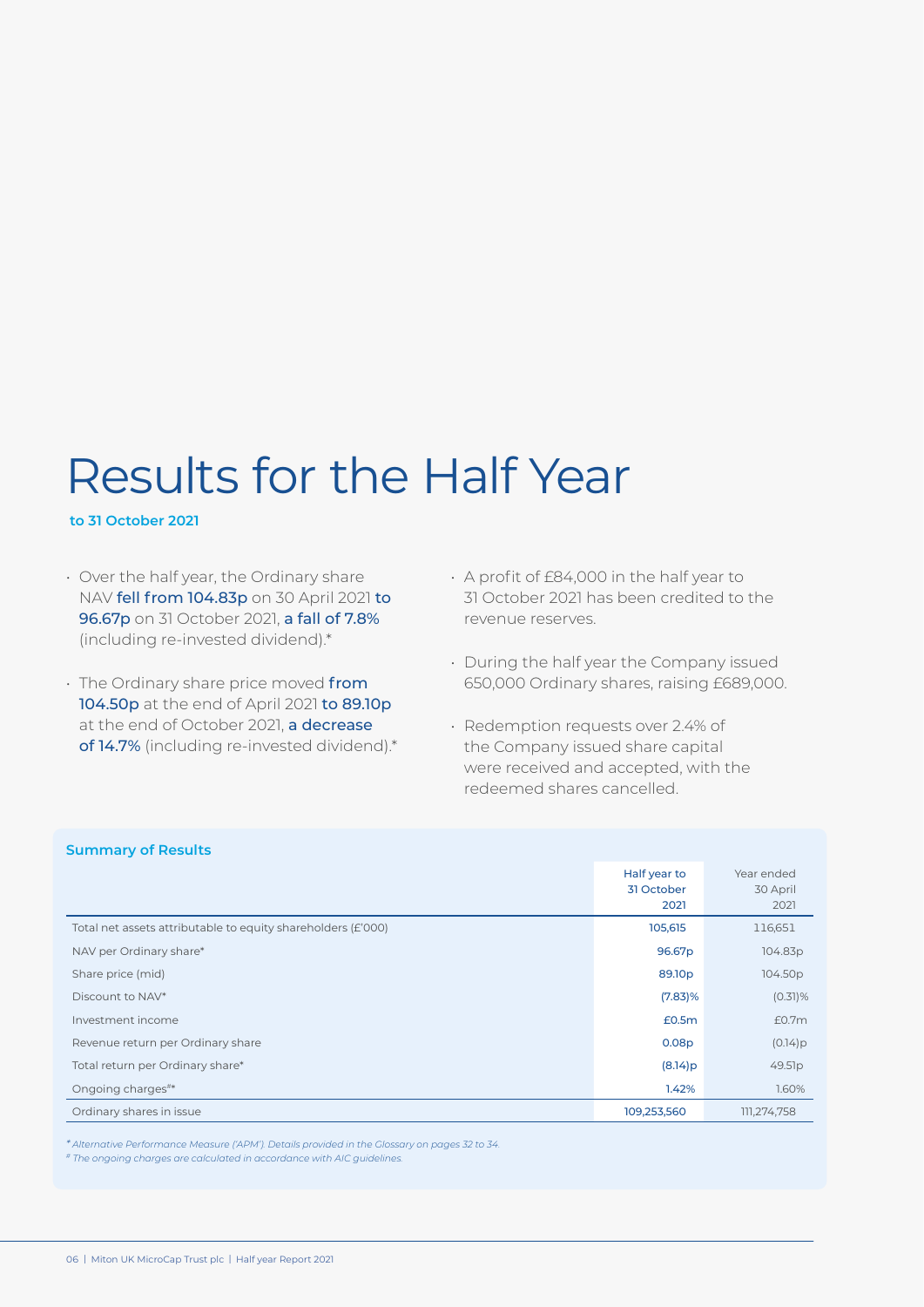Company Account

#### Shareholder Information

### Financial Performance Indicators

**NAV v share price v Numis 1000 Index**



This chart details the NAV and the daily closing share price of the Company. Prior to the Brexit referendum, the share prices of microcaps generally appreciated well and the NAV of the Trust rose. After the Brexit referendum, many asset allocators scaled back their UK weightings given the uncertainties over the detail of the exit arrangements, and this has led to fewer buyers of smallcap stocks. This trend has been more acute amongst microcap stocks, despite many demonstrating resilience during the pandemic.

#### *Source: Morningstar 30 April 2015 to 31 October 2021.*



The revenue per share of the Trust was relatively strong in the early years, as two of the portfolio holdings were yielding 10% at purchase. After these were taken over, the underlying dividend income of the portfolio has been at a lower level, and often similar to the revenue costs each year. Overall, it has always been anticipated that the major part of the Trust's longer term returns would come via capital gain rather than dividend income. The chart alongside highlights that the Trust's return to date has indeed been dominated by capital appreciation.

*Source: Company 30 April 2015 to 31 October 2021.*

### **Average unweighted market capitalisation comparison: MINI v Numis Large Cap Index, Numis Smaller Companies ex Investment Companies Index and Numis 1000 ex Investment Companies Index**



The Trust pursues a clearly differentiated strategy, illustrated by the fact that the average unweighted market capitalisation of the holdings within its portfolio is £90m, which compares to an average of £19.2bn for the Numis Large Cap index, £510m for the Numis Smaller Companies ex Investment Companies Index and £248m for the Numis 1000 Index ex Investment Companies. The Trust's portfolio may therefore produce different returns from those of the mainstream stock market indices. Please see glossary for further details of these indices.

*Source: Premier Miton, Numis.*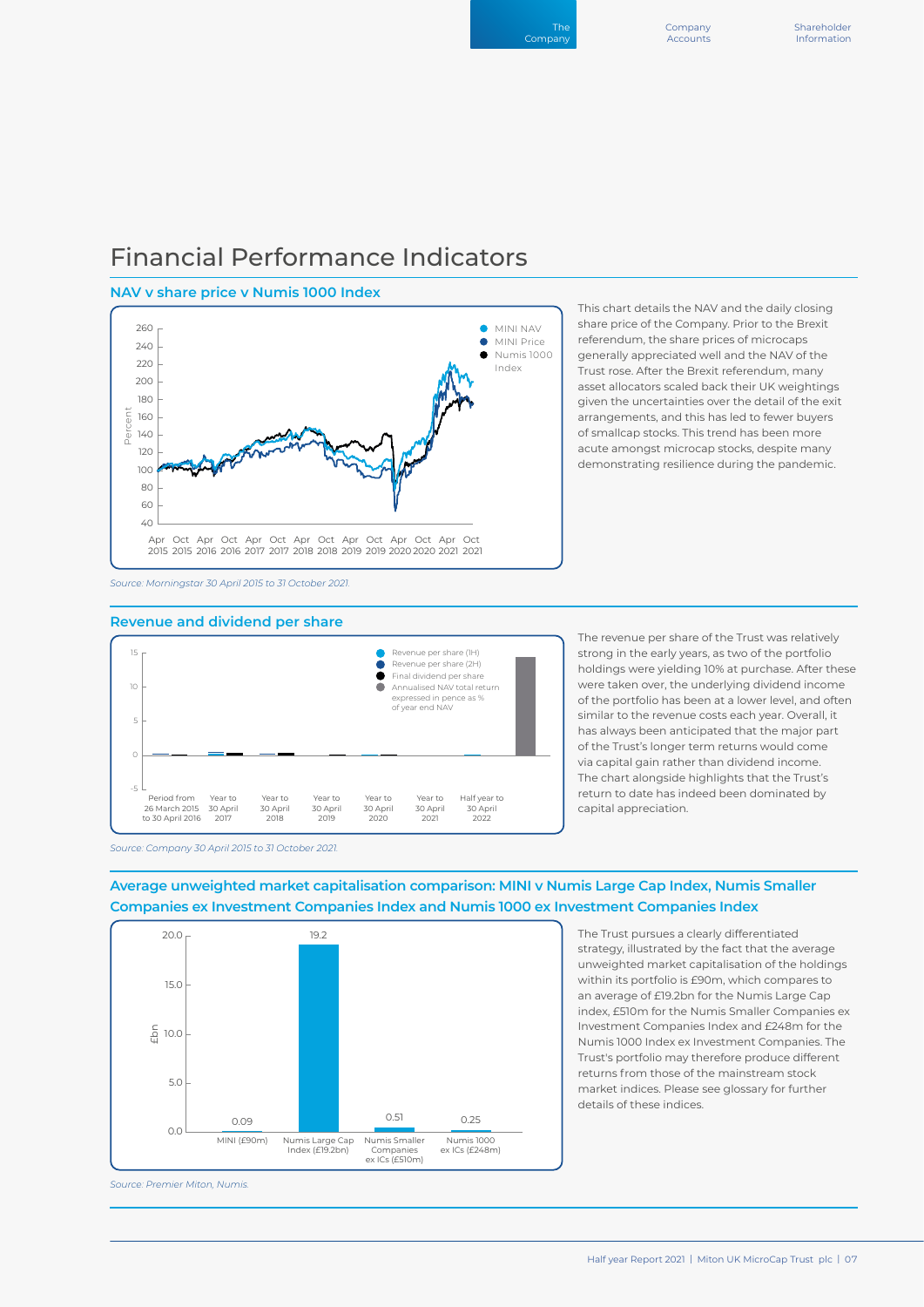### Chairman's Statement



"Despite the current economic and stock market challenges, we believe the prospects for the Miton UK Microcap Trust remain attractive given the specific advantages of the strategy." **Andy Pomfret**

Chairman

This report covers the Trust's half year period between 1 May to 31 October 2021, which was a period of fluctuating asset returns with the global economy continuing to be affected by the COVID-19 pandemic. The rise of energy prices boosted oil and gas company share prices, whilst concerns that inflationary pressures may turn out to be more persistent than originally expected led to some profit taking in other areas.

Moving forward, for cost reasons, the Board has opted to change to the Numis Indices as comparators. This series of indices includes the Numis 1000 index that comprises the bottom 2% of the UK Stock Market.

### **Returns over the half year**

The appreciation of the major oil stocks was the principal reason why the Numis All-Share rose 4.2% and outperformed the 2.4% delivered by the Numis Smaller Companies + AIM ex Investment Companies Index over the half year. There was a degree of profit taking amongst microcaps, and since many of the Trust's holdings have appreciated ahead of others after its NAV more than doubled last year, this was reflected in the Trust's NAV declining by 7.8% over the half year. This compares with a 1.4% rise by the Numis 1000 over the same period (all the data is total return terms).

A proportion of the Trust's annual running costs are set against the revenue, which is principally dividend income. In the past, both figures have been quite similar in magnitude, and therefore it has always been anticipated that capital appreciation would be the principal driver of the Trust's return. During the half year, the Trust's revenue was boosted by a one-off special dividend, and hence the revenue per share was 0.08p which compares with a deficit of 0.14p in the prior half year. These figures are included in the Trust's NAV total return set out above.

### **Returns since the Trust was first listed in April 2015**

In the six and half years since the Trust listed, the UK stock market has been through a fairly turbulent period. From June 2016 onwards, the UK's decision to leave the EU initiated a long period of uncertainty, which was then further compounded by the challenges of the COVID-19 pandemic.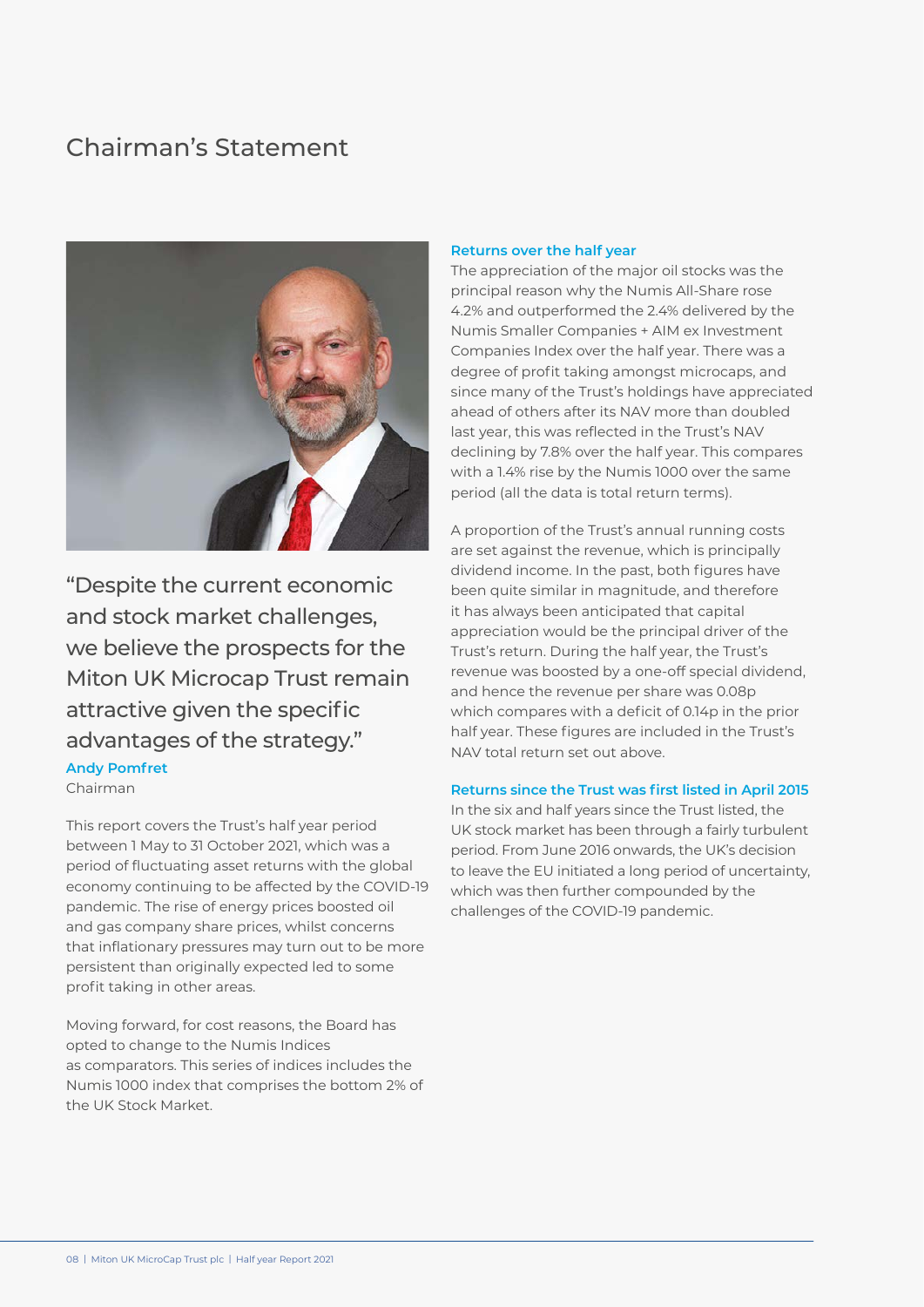Shareholder Information

Over the same six and half year period, the Numis All-Share Index appreciated by only 10.8% in capital terms, although including dividend income its total return over the period was 41.4%. Quoted smallcaps outperformed over the period, with the Numis Smaller Companies + AIM ex Investment Companies Index reporting a total return of 77.2% and that of the Numis 1000 Index a total return of 75.6%. The Trust's NAV total return over the same period, including dividend income paid to shareholders, was 101.0%.

### **Addressing trading imbalances of the Trust's shares**

Since the Trust's share price also reflects the balance of buyers and sellers, when there is an imbalance, the Trust's share price can diverge from its daily NAV. With worries about persistent inflation towards the end of the period, the Trust's share price stood at a 7.8% discount to the NAV (excluding current period revenue), although it had stood at a premium earlier in the half year.

To address these imbalances, the Trust operates a voluntary redemption facility through which shareholders can request the redemption of all or part of their shareholding on an annual basis, at a valuation at, or close to, the value of the underlying portfolio. Similarly, if there is demand for the Trust's shares at a 1% premium or more above its daily NAV, the Trust can issue new shares for cash. At the annual Redemption Point at the end of June, 2,671,198 shares were redeemed (representing 2.4% of the issued share capital at that time), whilst during the half year a total of 650,000 shares were issued to new investors.

### **Board refreshment**

As previously announced, I will be standing down as Chairman at the end of this calendar year and will hand over to Ashe Windham. In the half year Bridget Guerin stepped down from the Board and we appointed Davina Walter as a non-executive director. Davina brings a wealth of experience of Investment Trusts and will be a strong addition to your Board.

### **Prospects**

Over recent decades, share prices have steadily appreciated as ongoing global growth has combined with rising valuations for equities and as long-dated bond yields have declined. Recently, structural factors have led to the marked slowing of the Chinese economy, and if this trend were to persist, then the trajectory of global growth could become weaker. Furthermore, if the recent inflationary pressures turn out to be persistent, then long-dated bond yields will probably not decline any further and asset valuations could come under pressure. Both could represent major challenges to the ongoing appreciation of stock markets.

One of the advantages of the Miton UK MicroCap Trust strategy, is that its portfolio principally comprises holdings of young businesses. These businesses often operate in immature, fast growing industry sectors, where their prospects are less correlated with the fluctuations of global growth. Hence, when global growth was challenging in the past, UK quoted microcaps tended to outperform mainstream indices.

The Trust's portfolio holdings are also actively selected for those with the potential to generate substantial cash surpluses in the short to medium term. Hence, even when stock markets are weak, such as during the recent COVID-19 pandemic, these stocks still had the necessary capital to succeed. Furthermore, being microcaps, many stand on overlooked valuations, so they also have much greater upside potential.

Overall, despite the current economic and stock market challenges, we believe the prospects for the Miton UK MicroCap Trust remain attractive given the specific advantages of the strategy. A good example of the ultimate potential was evident in the year to April 2021, when the Trust's share price and NAV outperformed many others during the global recession, as its strategy gathered support from a wide range of investors.

#### **Andy Pomfret**

Chairman

13 December 2021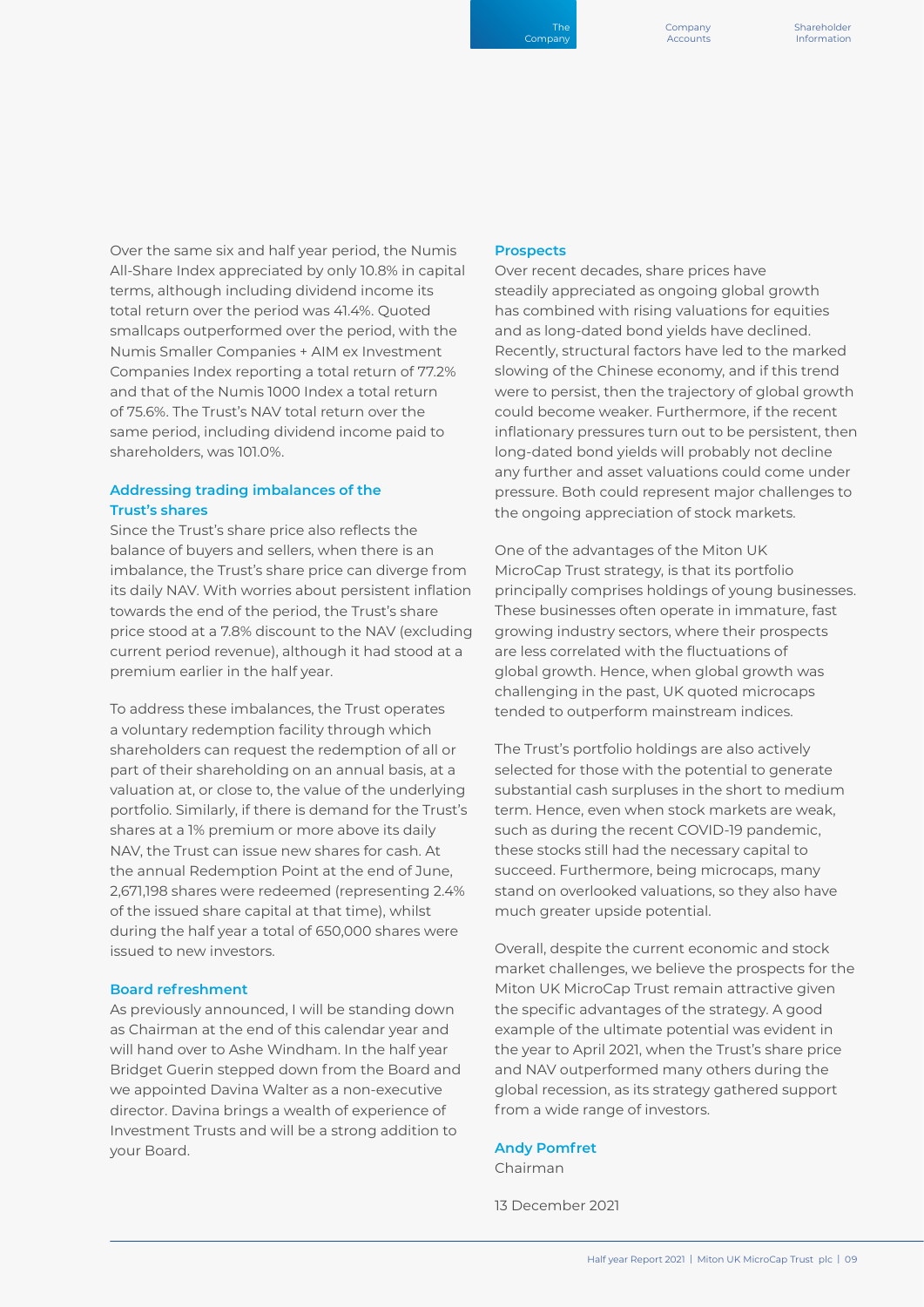### Investment Manager's Report

#### **Who are the Fund Managers of the Trust?**

Premier Miton Group plc is an independent, listed fund management company, formed from the merger of Premier Asset Management and Miton Group in November 2019, with a well-established reputation for successfully managing UK-quoted smaller company portfolios over the longer term. The Trust's Board appointed Premier Miton as Manager when it was listed in April 2015.

The day-to-day management of the Trust's portfolio continues to be carried out by Gervais Williams and Martin Turner, who came together as a team in April 2011.

#### Gervais Williams

Gervais joined Miton in March 2011 and is now Head of Equities in Premier Miton. He has been an equity fund manager since 1985, including 17 years at Gartmore. He was named Fund Manager of the Year by What Investment? in 2014. Gervais is also a Board member of the Quoted Companies Alliance and a member of the AIM Advisory Council.

#### Martin Turner

Martin joined Miton in May 2011. Martin and Gervais have had a close working relationship since 2004, with complementary expertise that led them to back a series of successful companies. Martin qualified as a Chartered Accountant with Arthur Anderson and had senior roles and extensive experience at Merrill Lynch and Collins Stewart.

### **Why are the index comparatives used in this report different from those used previously?**

When the Trust was first listed in April 2015, it was stated in the prospectus that the return would be shown by reference to various FTSE indices, as well as the Numis 1000 index. However, given the licensing terms available from London Stock Exchange (who own the FTSE Index data) and the fact that publication of the index would require a separate licence for the Trust (notwithstanding that Premier Miton, as Manager, already has a licence), the Trust

has decided that reference will only be made to the Numis indices going forward. This avoids the need for additional expense to the Trust in obtaining a separate FTSE licence, and the Board believes it provides a similar level of reporting on the return as in previous years.

Since the Trust was first listed in April 2015, the returns of both sets of indices happen to be broadly similar, although there are some divergences over shorter time periods. If anything, the returns on the Numis 1000 Index more closely represent the fluctuations of the Trust's universe of UK quoted microcaps, because it comprises the bottom two percent of both LSE and AIM listed stocks. Furthermore, the Numis 1000 Index returns aren't distorted by the major fluctuations of the largest AIM listed stocks that have occurred over the last six and half years.

### **What were the main contributors to the Trust's return over the half year?**

After the substantial outperformance of quoted microcaps in the year to April 2021, the ongoing uncertainty regarding inflation led to many investors taking profits during the half year between April and October. Hence, whilst Avacta was one of the better performers in the prior period, over this half year it was the greatest detractor in the portfolio, as its share price fell due to an absence of news regarding commercial orders for its novel lateral flow test for COVID-19. Another disappointing holding was Helium One, where its share price had risen just ahead that at the start of the half year in anticipation of the results of its first helium wells. Whilst these confirmed the presence of helium during the half year, the geology has proved more complex than anticipated, so Helium One's share price was notably weak. A third example is Accrol, where unreliable deliveries of its toilet tissue led to its supermarket customers refusing to fund the additional manufacturing costs, at least initially. Where the prospects for imminent cash surpluses of portfolio holdings substantially diminishes, we tend to sell the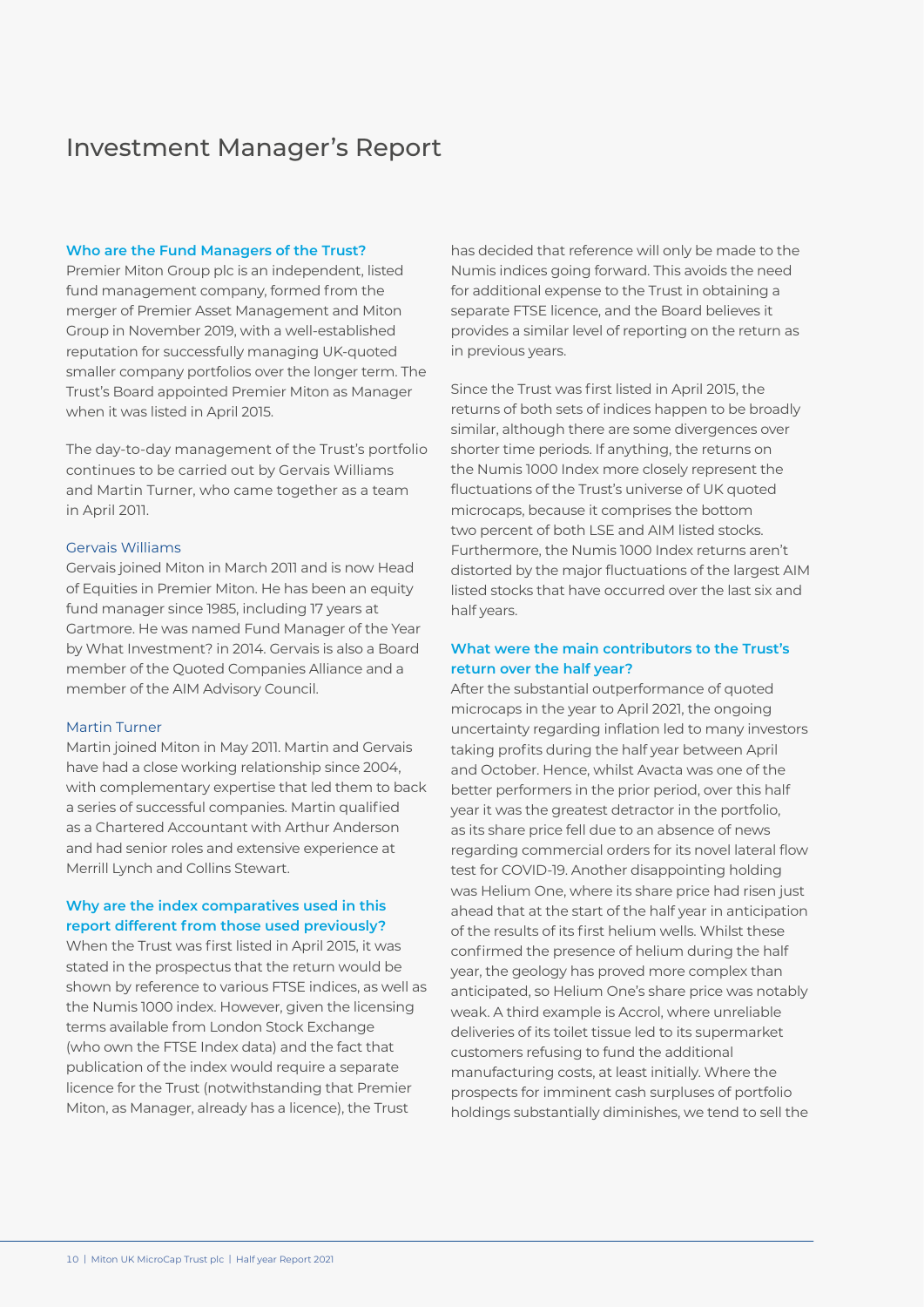positions without delay. Interestingly, in all three of the holdings outlined above, our confidence in their imminent cash prospects haven't greatly altered. Therefore, all three of these positions remain in the portfolio, and may have even greater upside potential than previously.

Over the half year, we continued to meet numerous microcap management teams, and are always keen to bring in new holdings, most particularly where their prospects are not closely correlated with other existing portfolio holdings. The largest new holding over the half year was Saietta, which has a high efficiency electric motor that it is hoped will displace petrol moped engines in Indian cities. After its floatation in July, its share price has been buoyed by additional newsflow, and it was the best performing holding in the half year. The other principal new holdings over the half year were Braemar Shipping, Cyanconnode, Lamprell, Marwyn Value Investors and Independent Oil and Gas. Alongside, the Trust's portfolio also purchased a FTSE100 Put option during the half year, further details of which may be found in the Glossary.

Although there were good performances amongst some other portfolio holdings over the half year, such as Frontier IP, CentralNic and Kistos, the NAV of the Trust fell 7.8% in total return terms. This compares with a rise of 1.4% for the Numis 1000 Index over the same period.

### **What are the main factors that have driven the Trust's returns since it first listed in April 2015?**

In the UK, academic analysis of stock market data from 1955 reveals that the best performing group of stocks has been quoted microcaps. This outperformance is even more marked when compared with microcaps that stand on low valuations. Whilst stocks with these characteristics may not have outperformed continuously, it has been a persistent trend through a variety of economic and stock market conditions. With this background in mind, the Trust seeks to invest in UK quoted microcaps that are standing on overlooked

valuations at the time of purchase. When these succeed, their share prices can rise by much greater percentages than most mainstream stocks.

Whilst the share prices of stocks that are forecast to grow rapidly can appreciate dramatically, they often subsequently suffer dramatic periods of underperformance as well. So, in spite of the favourable microcap trend, there are some years when other groups of stocks sometimes deliver better returns. Perhaps the most extreme example was the dot.com boom around the millennium.

Over the six and a half years since the Trust's listing, asset valuations have risen considerably, as long-dated bond yields have trended towards zero. For much of this period, stocks that were widely forecast to grow rapidly have outperformed, in a similar manner to the appreciation during the dot-com boom. Although many of the stocks in the Trust's portfolio on lower valuations have also appreciated well since March 2020, we believe that the true potential of the Miton UK MicroCap Trust strategy still hasn't been fully evident.



### **Total Return since launch**

As outlined in the prospects section below, we are excited about the potential for the Trust to deliver strong returns in the coming years.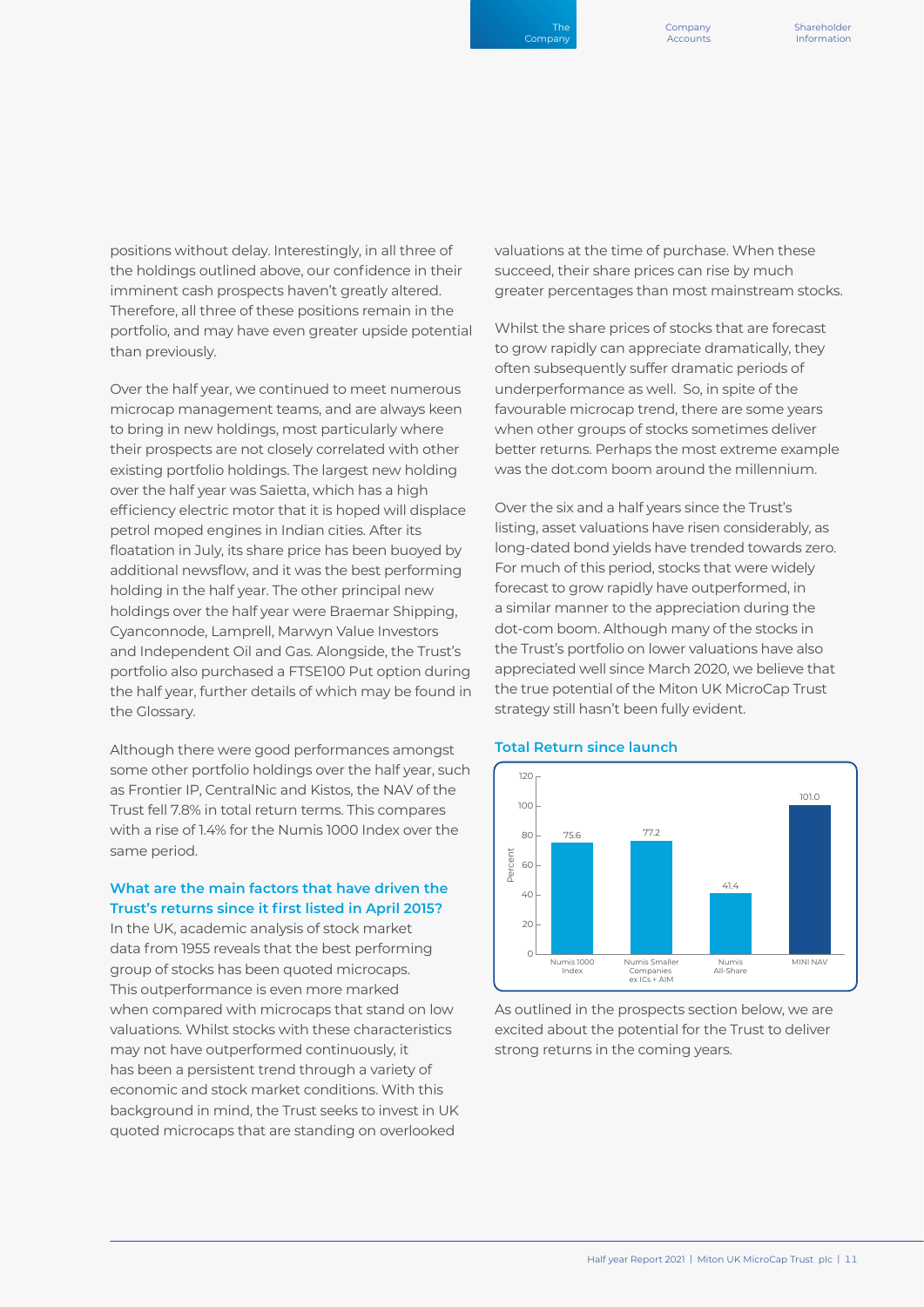### Investment Manager's Report continued

### **How unusual is the UK-quoted microcap investment universe in a global context?**

Prior to a sustained period of globalisation, returns on mainstream stock markets were not very different from that of underlying inflation. At this time, institutions often included a capital allocation into UK-quoted small and microcaps because of the commercial pressures to access the premium returns they offered.

During the period of globalisation, asset returns of all kinds have been widespread, so institutional allocations into quoted small and microcap stocks have been crowded out by larger weightings in assets such as US technology. Indeed, over recent decades most quoted microcap stock markets around the world have been closed for lack of institutional interest.

In contrast to others, the UK government has sustained the support for a quoted small and microcap exchange via dedicated tax exemptions, as quoted microcaps often generate additional skilled employment and increased productivity, which ultimately contribute to additional tax take for the Exchequer.

Generally, we believe that the prospects for the UK economy may not differ much from other developed economies. The UK stock exchange however, differs from others in having retained a vibrant universe of UK quoted microcaps with all the advantages this has brought, particularly in the decades prior to globalisation. It is worth noting that, even now, the number of listed stocks with a market capitalisation of less than £150m is not dissimilar to the number of stocks with market capitalisations above this metric. If ultra-low yields on bonds and renewed inflation depress prospective returns on mainstream assets, then the strong returns on quoted microcaps can be expected to lead to renewed interest from institutional investors.



### **What are the prospects for the Trust?**

The Miton UK MicroCap Trust strategy differs from most others, in that it has the potential to deliver an attractive return even at times when the mainstream stock market indices may not be steadily rising.

1. Specifically, the Manager principally invests in UK quoted microcap businesses. These companies tend to supply industry sectors, where demand is often growing on a structural basis, rather than due to the cyclical fluctuations of the global economy. There are indications that the Chinese economy, which has been the cornerstone of past global expansion, has reached a point where its growth may be sub-normal in future. If this is the case, then the Trust's quoted microcap investment universe may be very well placed. We note that historic data is reassuring, as when global growth was challenging in the past, UK quoted microcaps tended to outperform.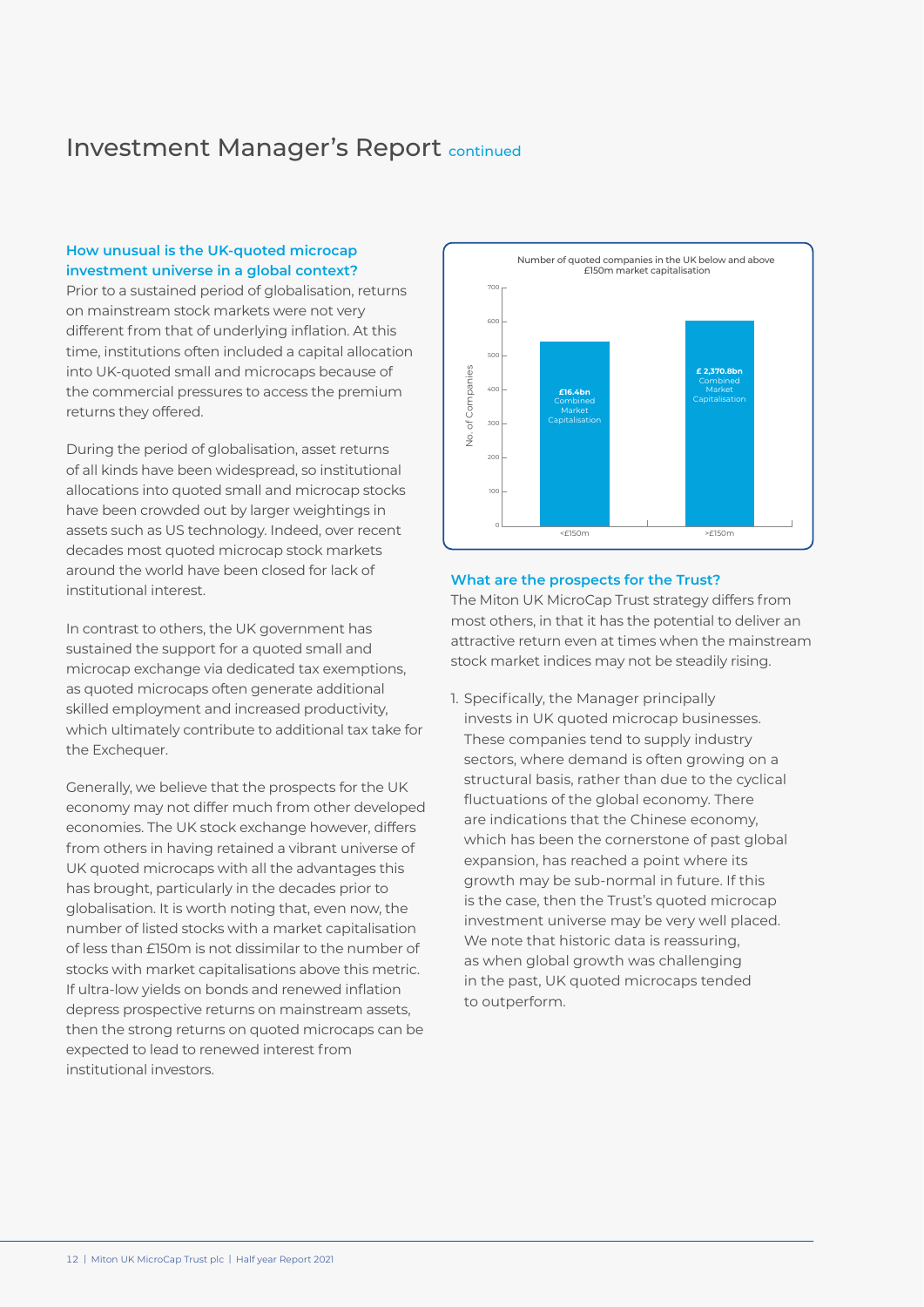2. During periods of inflation and rising interest rates, or at times when the cost of labour is rising and corporate profit margins are under pressure, it is usual for numerous businesses to run out of cash. Over-indebted businesses, often find they are obliged to sell parts of their company, even at disappointing valuations, to repay debt. Others end up in insolvency. At these times, quoted companies have the advantage, as they can raise additional capital to acquire these operations at low entry valuations, with the prospect of rapid cash paybacks. Whilst such transactions can enhance the returns of large mainstream quoted companies, the same deal for a quoted microcap has greater enhancement. Hence, during challenging economic periods when mainstream stock market indices might be unsettled, quoted microcaps have the potential to step up their returns.

In short, an attractive asset market return hasn't been that distinctive over recent decades, when nearly all share prices have steadily appreciated as ongoing global growth has been compounded with rising valuations. But with the prospective returns on long-dated bonds currently close to zero, we believe the Miton UK MicroCap Trust strategy will be more distinctive in future. Furthermore, since the scale of the UK quoted microcap investment universe is by definition tiny, any change to the potential interest could become self-reinforcing.

We also hope to add value to the potential upside through active stock selection. Since few other professional investors research UK quoted microcaps, in contrast to us, those that are successful can sometimes deliver returns that are a multiple of the initial share price.

In summary, since the Miton UK MicroCap Trust was first listed, it has delivered excellent returns, although these haven't attracted much attention given that other strategies have also flourished. Given mainstream asset returns may be less attractive in the future, we are more upbeat about the distinctive nature of the Trust's strategy. If our confidence is justified, then we anticipate that the Trust could become relevant to a much wider range of investors in future.

### **Gervais Williams and Martin Turner**

13 December 2021

The Company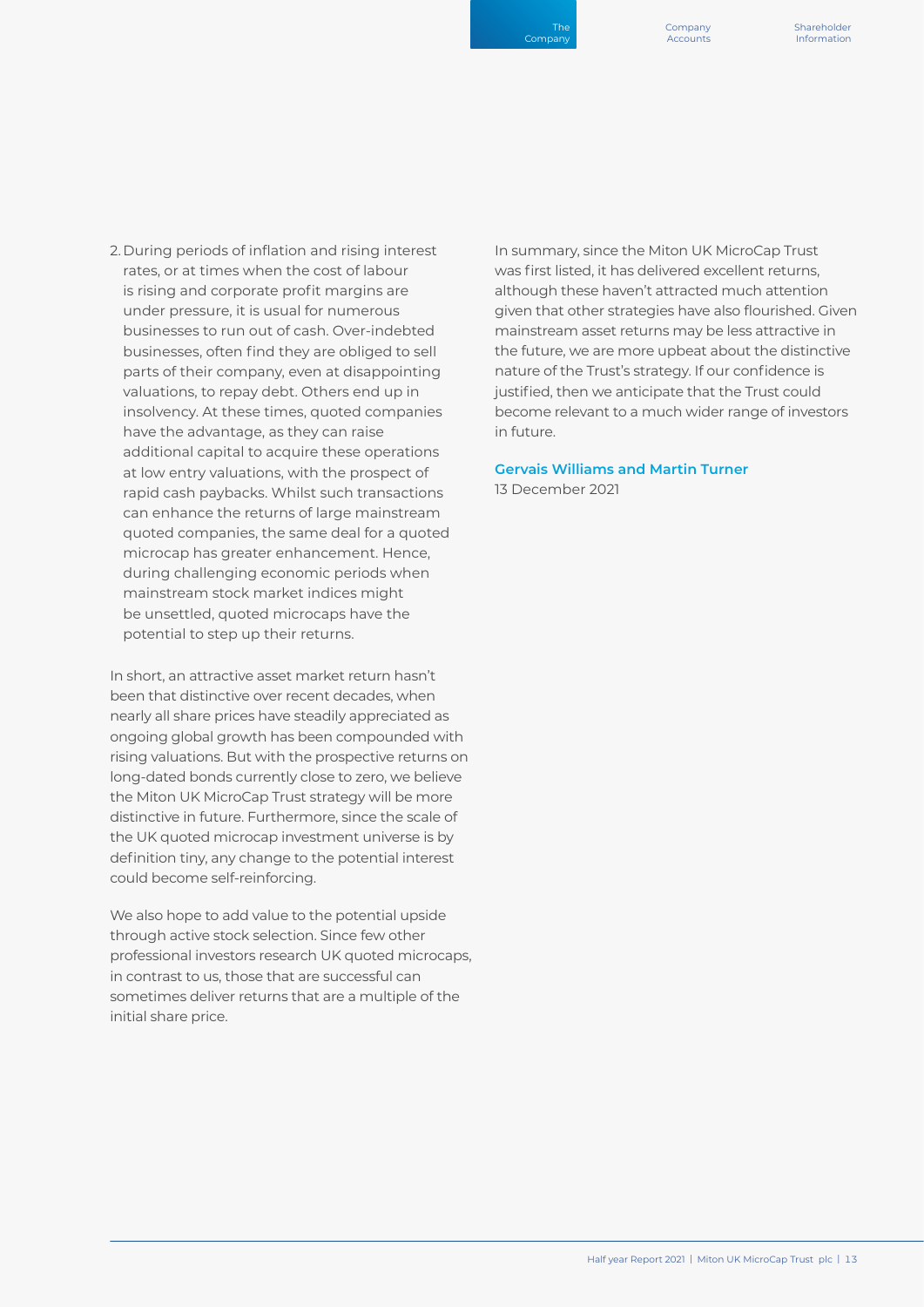## Portfolio Information

**as at 31 October 2021**

|                          |                                        | Sector &                      | Valuation | % of       | Yield* |  |
|--------------------------|----------------------------------------|-------------------------------|-----------|------------|--------|--|
| Rank                     | Company                                | main activity                 | £'000     | net assets | %      |  |
| $\overline{1}$           | MTI Wireless Edge                      | Technology                    | 2,896     | 2.7        | 2.8    |  |
| $\overline{2}$           | Frontier IP                            | Industrials                   | 2,709     | 2.6        | 0.0    |  |
| 3                        | Saietta Group                          | <b>Consumer Discretionary</b> | 2,403     | 2.3        | 0.0    |  |
| $\overline{4}$           | Jubilee Metals                         | <b>Basic Materials</b>        | 1,945     | 1.8        | 0.0    |  |
| 5                        | Supreme                                | Consumer Staples              | 1,910     | 1.8        | 0.0    |  |
| 6                        | Corero Network Security                | Technology                    | 1,894     | 1.8        | 0.0    |  |
| 7                        | Centralnic Group                       | Technology                    | 1,826     | 1.7        | 0.0    |  |
| 8                        | Aferian                                | Telecommunications            | 1,809     | 1.7        | 1.8    |  |
| 9                        | <b>Accrol Group</b>                    | <b>Consumer Staples</b>       | 1,703     | 1.6        | 0.0    |  |
| 10                       | Totally                                | <b>Health Care</b>            | 1.546     | 1.5        | 1.5    |  |
|                          | Top 10 investments                     |                               | 20,641    | 19.5       |        |  |
| $\overline{\phantom{a}}$ | Tirupati Graphite                      | <b>Basic Materials</b>        | 1,447     | 7.4        | 0.0    |  |
| 12                       | Virgin Wines UK                        | <b>Consumer Discretionary</b> | 1,355     | 1.3        | 0.0    |  |
| 13                       | Afritin Mining                         | <b>Basic Materials</b>        | 1,345     | 1.3        | 0.0    |  |
| 14                       | <b>TPXImpact Holdings</b>              | Technology                    | 1,316     | 1.2        | 0.2    |  |
| 15                       | Quadrise Fuels International           | Energy                        | 1,314     | 1.2        | 0.0    |  |
| 16                       | Inspiration Healthcare Group           | <b>Health Care</b>            | 1,300     | 1.2        | 0.5    |  |
| 17                       | Blackbird                              | Technology                    | 1,287     | 1.2        | 0.0    |  |
| 18                       | Arena Events Group                     | <b>Consumer Discretionary</b> | 1,285     | 1.2        | 0.0    |  |
| 19                       | Kinovo                                 | Industrials                   | 1,268     | 1.2        | 1.3    |  |
| 20                       | Pressure Technologies                  | Industrials                   | 1,247     | 1.2        | 0.0    |  |
|                          | <b>Top 20 investments</b>              |                               | 33,805    | 31.9       |        |  |
| 21                       | <b>Kistos</b>                          | Energy                        | 1,234     | 1.2        | 0.0    |  |
| 22                       | Van Elle Holdings                      | Industrials                   | 1,191     | 1.2        | 0.0    |  |
| 23                       | <b>Tissue Regenix Group</b>            | <b>Health Care</b>            | 1,186     | 1.2        | 0.0    |  |
| 24                       | Touchstone Exploration                 | Oil & Gas                     | 1,164     | 1.1        | 0.0    |  |
| 25                       | Caledonia Mining                       | <b>Basic Materials</b>        | 1,108     | 7.0        | 4.7    |  |
| 26                       | Capital Limited                        | <b>Basic Materials</b>        | 1,095     | 7.0        | 2.2    |  |
| 27                       | Jadestone Energy                       | Energy                        | 1,091     | 7.0        | 1.5    |  |
| 28                       | Jubilee Metals Group Warrants          | <b>Basic Materials</b>        | 1,063     | 7.0        | 0.0    |  |
| 29                       | Avacta Group                           | <b>Health Care</b>            | 1,060     | 7.0        | 0.0    |  |
| 30                       | <b>Trackwise Designs</b>               | Technology                    | 1,049     | 7.0        | 0.0    |  |
|                          | Top 30 investments                     |                               | 45,046    | 42.6       |        |  |
|                          | Balance held in equity investments     |                               | 54,164    | 51.3       |        |  |
|                          | Total equity investments               |                               | 99,210    | 93.9       |        |  |
|                          | <b>Listed Put Option</b>               |                               |           |            |        |  |
|                          | FTSE 100 - P6200 December 2022         |                               | 1,392     | 1.3        |        |  |
|                          | Cash at bank and cash equivalents      |                               | 5,349     | 5.1        |        |  |
|                          | <b>Current debtors and liabilities</b> |                               | (336)     | (0.3)      |        |  |
| <b>Net assets</b>        |                                        |                               | 105,615   | 100.0      |        |  |

*\* Source: Thomson Reuters. Based on historic dividends and therefore not representative of future yield.*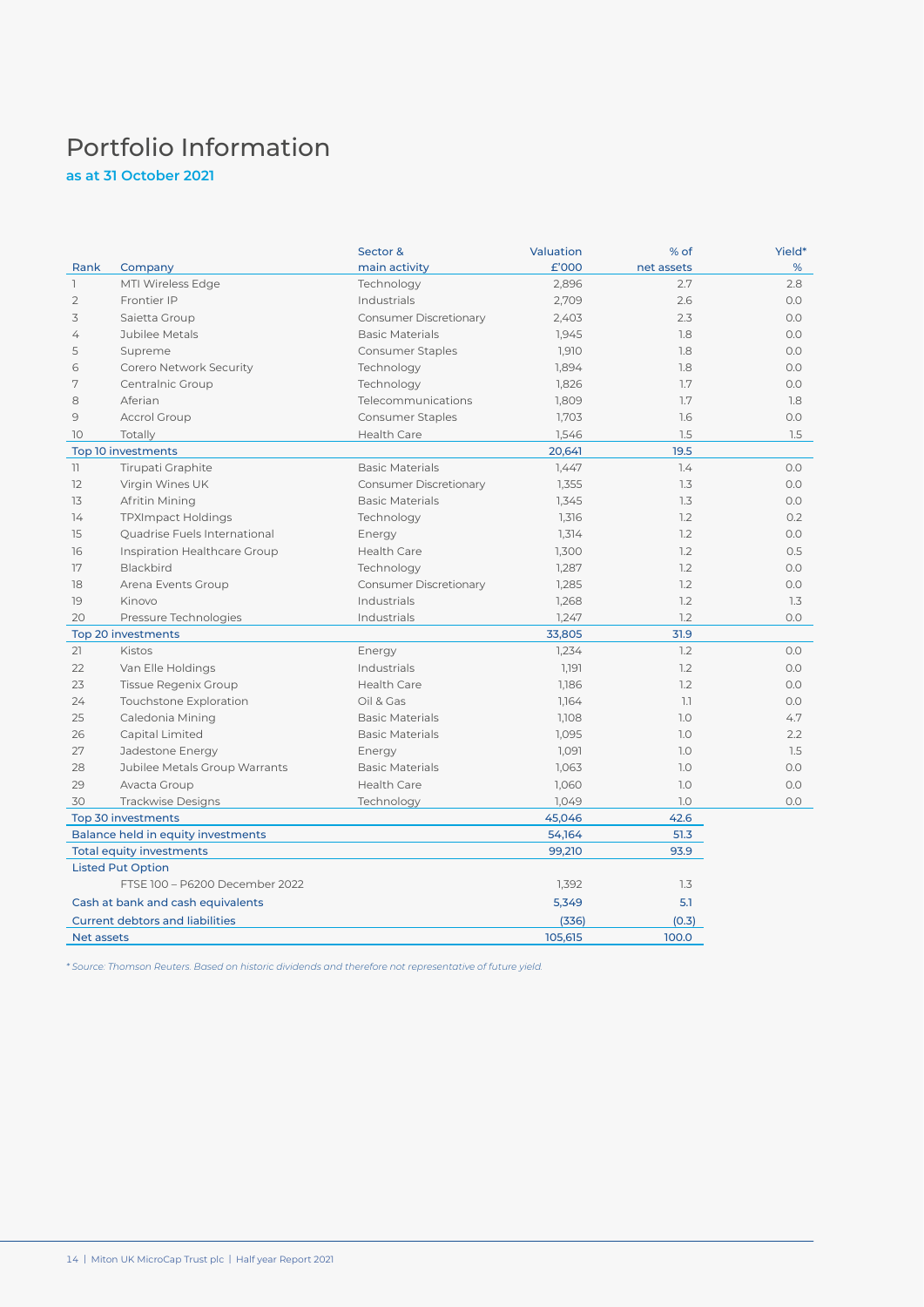### **Portfolio as at 31 October 2021**



*Source: Thomson Reuters.*

The tables above set out how the portfolio's capital is deployed as at 31 October 2021. The data is shown in terms of the classifications or the stock markets on which the holdings are listed. UK smaller quoted companies that are not listed on the Main Market of the London Stock Exchange are normally quoted on AIM. The AIM market is set up to meet the requirements of smaller listed companies providing the ability to raise funds. This also provides liquidity in acquisition and disposal of shares.

The cash position and the available revolving credit facility (which may be drawn upon demand) together provide the Company with £10m of cash resources. This enables the Company to take advantage of investments at opportune times.

The warrants give the right, but not the obligation, to buy or sell a security at a certain price before expiration. The current value of the holdings above are valued at the exercise price where these are 'in the money'.

The investment income above comprises the income from the portfolio as included in the Income Statement for the Half Year to 31 October 2021 attributable to the various sectors. The returns of the Company are from Capital and Revenue.

Investments for the Company's portfolio are principally selected on their individual merits.

As the portfolio evolves, the Manager continuously reviews the portfolio's overall sector and index balance to ensure that it remains in line with the underlying conviction of the Investment Manager. The Investment Policy is set out on page 27, and details regarding risk factors and diversification and other policies are set out each year in the Annual Report.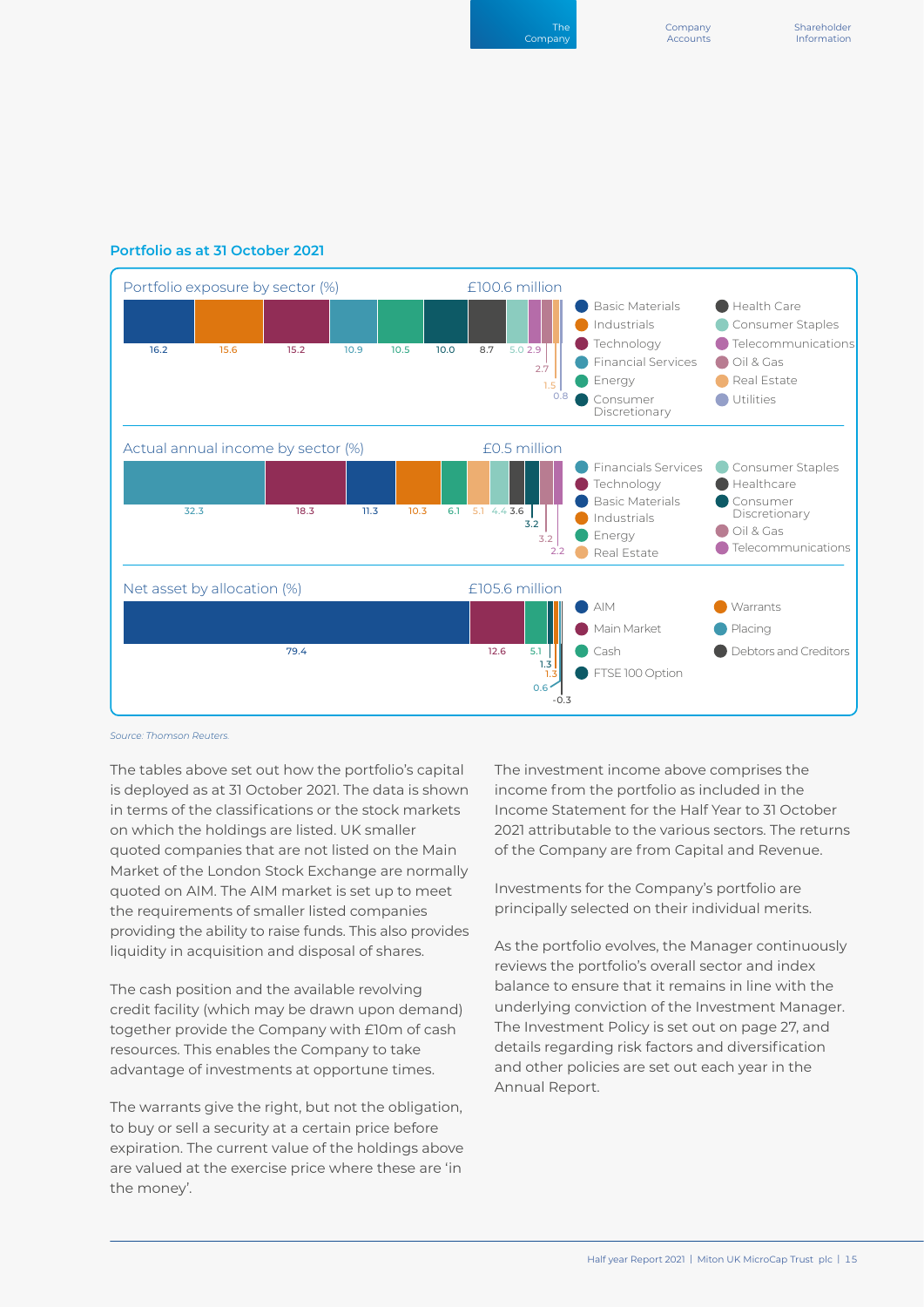### Half-Year Management Report and Directors' Responsibility Statement

### **Half-Year Management Report**

The important events that have occurred during the period under review, the key factors influencing the financial statements and any updates to the principal risks and uncertainties for the remaining six months of the financial year are set out in the Chairman's Statement on pages 8 and 9 and the Investment Manager's Report on pages 10 to 13.

The principal risks facing the Company are substantially unchanged since the date of the Annual Report and Accounts for the year ended 30 April 2021 and remain as set out in that report on pages 18 to 21.

The Board has, throughout the period, considered risks surrounding the impact of the COVID-19 pandemic. The risks related to market volatility and, in the worst case scenario, a decline in market prices, are continually monitored by Premier Miton and reviewed regularly by the Board.

The risks faced by the Company include, but are not limited to: the availability of suitable investments to execute its investment strategy; reliance on third-party service providers; reliance on key personnel/individuals employed by the Investment Manager; share price volatility and liquidity risk; operational costs which are unrelated to the size of the fund; adverse regulatory or law changes; cyber security risk; and legal action by others. The risks arising from the Company's financial instruments are market risk; liquidity risk; and credit and counterparty risk.

### **Responsibility Statement**

The Directors acknowledge responsibility for the Half-Year Financial Report and confirm that to the best of their knowledge:

- the condensed set of financial statements has been prepared in accordance with International Accounting Standard ("IAS") 34, as contained in UK-adopted IFRS; and gives a true and fair view of the assets, liabilities, financial position and profit of the Company as required by the Disclosure Guidance and Transparency Rules (DTR) 4.2.4R; and
- this Half Year Report (including the Chairman's Statement and the Investment Manager's Report) includes a fair review of the information required by:
	- 1. DTR 4.2.7R, being an indication of important events that have occurred during the first six months of the financial year and their impact on the condensed set of financial statements; and a description of the principal risks and uncertainties for the remaining six months of the year; and
	- 2. DTR 4.2.8R, being related party transactions that have taken place in the first six months of the current financial year and that have materially affected the financial position or performance of the Company during that period; and any changes in the related party transactions described in the last Annual Report that could do so.

This Half Year Report was approved by the Board of Directors on 13 December 2021 and the above responsibility statement was signed on its behalf by Andy Pomfret, Chairman.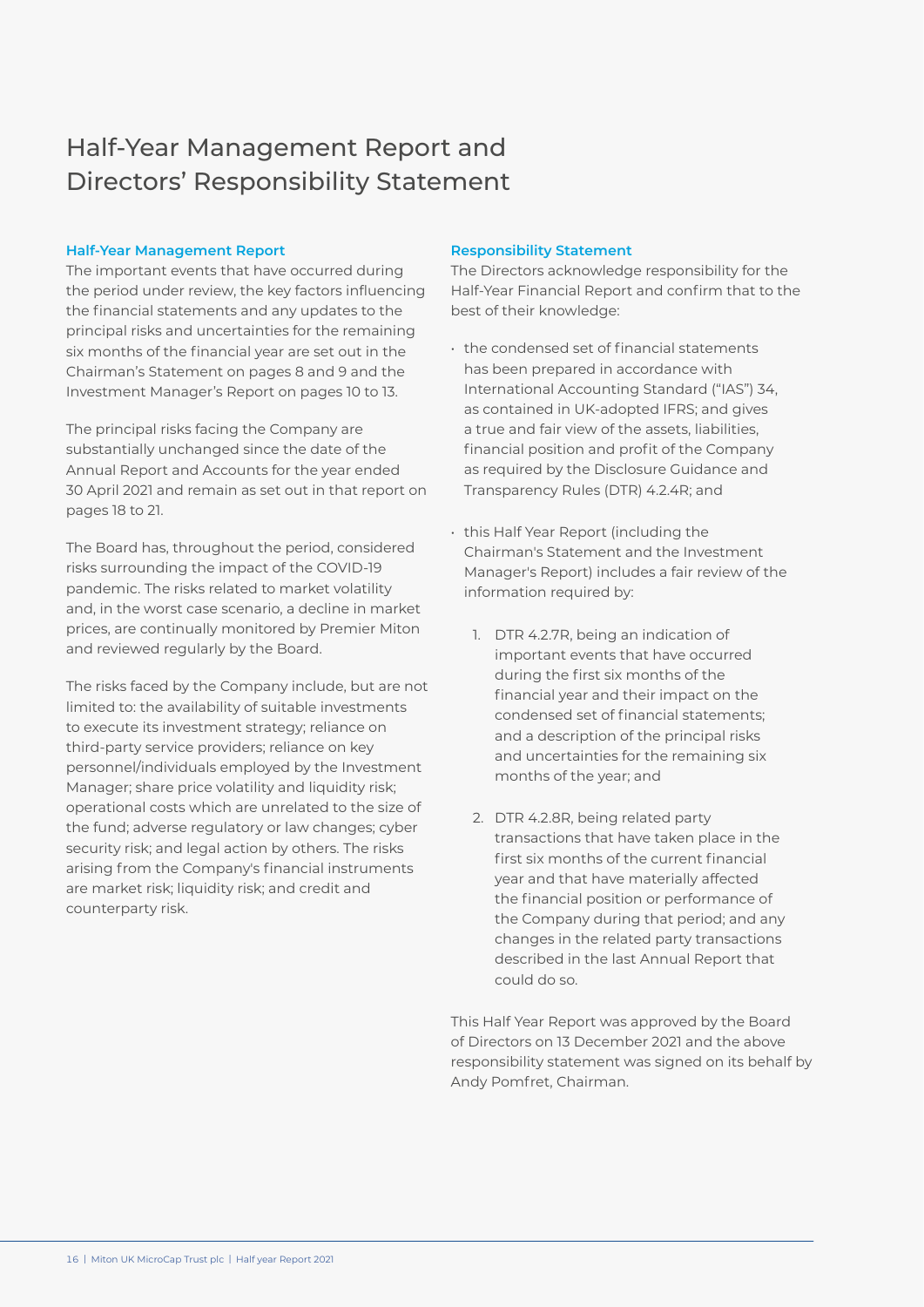### Income Statement

### **for the half year to 31 October 2021**

|                                                                               |                |         | Half year to             |              | Half year to             |                 |        | Year ended               |               |         |
|-------------------------------------------------------------------------------|----------------|---------|--------------------------|--------------|--------------------------|-----------------|--------|--------------------------|---------------|---------|
|                                                                               |                |         | 31 October 2021          |              |                          | 31 October 2020 |        |                          | 30 April 2021 |         |
|                                                                               |                | Revenue | Capital                  |              | Revenue                  | Capital         |        | Revenue                  | Capital       |         |
|                                                                               |                | return  | return                   | <b>Total</b> | return                   | return          | Total  | return                   | return        | Total   |
|                                                                               | <b>Notes</b>   | £'000   | £'000                    | £'000        | £'000                    | £'000           | £'000  | £'000                    | £'000         | £'000   |
| (Losses)/gains on investments<br>held at fair value through profit<br>or loss |                |         | (7,997)                  | (7,997)      |                          | 14,741          | 14,741 |                          | 61,838        | 61,838  |
| Losses on derivatives held at fair<br>value through profit or loss            |                | -       | (677)                    | (677)        |                          |                 |        |                          |               |         |
| Income                                                                        | $\overline{2}$ | 508     | $\overline{\phantom{0}}$ | 508          | 255                      | -               | 255    | 699                      | 6             | 705     |
| Management fee                                                                | 7              | (118)   | (353)                    | (471)        | (75)                     | (228)           | (303)  | (183)                    | (549)         | (732)   |
| Other expenses                                                                |                | (306)   | -                        | (306)        | (276)                    | (419)           | (695)  | (635)                    | (859)         | (1,494) |
| Return on ordinary activities<br>before finance costs and<br>taxation         |                | 84      | (9,027)                  | (8,943)      | (96)                     | 14.094          | 13,998 | (119)                    | 60,436        | 60,317  |
|                                                                               |                |         |                          |              |                          |                 |        |                          |               |         |
| Finance costs                                                                 | 8              | -       | (20)                     | (20)         | $\overline{\phantom{0}}$ | (19)            | (19)   | $\overline{\phantom{m}}$ | (34)          | (34)    |
| Return/(loss) on ordinary<br>activities before taxation                       |                | 84      | (9,047)                  | (8,963)      | (96)                     | 14,075          | 13,979 | (119)                    | 60,402        | 60,283  |
| Taxation                                                                      |                |         |                          | -            | (29)                     |                 | (29)   | (50)                     | -             | (50)    |
| Return/(loss) on ordinary<br>activities after taxation                        |                | 84      | (9,047)                  | (8,963)      | (125)                    | 14,075          | 13,950 | (169)                    | 60,402        | 60,233  |
| Return per Ordinary share<br>- basic and diluted (pence)                      | 3              | 0.08    | (8.22)                   | (8.14)       | (0.10)                   | 11.72           | 11.62  | (0.14)                   | 49.65         | 49.51   |

The total column of this statement is the Income Statement of the Company prepared in accordance with international accounting standards in conformity with the Companies Act 2006. The supplementary revenue return and capital return columns are presented in accordance with the Statement of Recommended Practice issued by the Association of Investment Companies ("AIC SORP").

All revenue and capital items in the above statement derive from continuing operations. No operations were acquired or discontinued during the period.

There is no other comprehensive income, and therefore the return/(loss) for the six months is also the comprehensive income.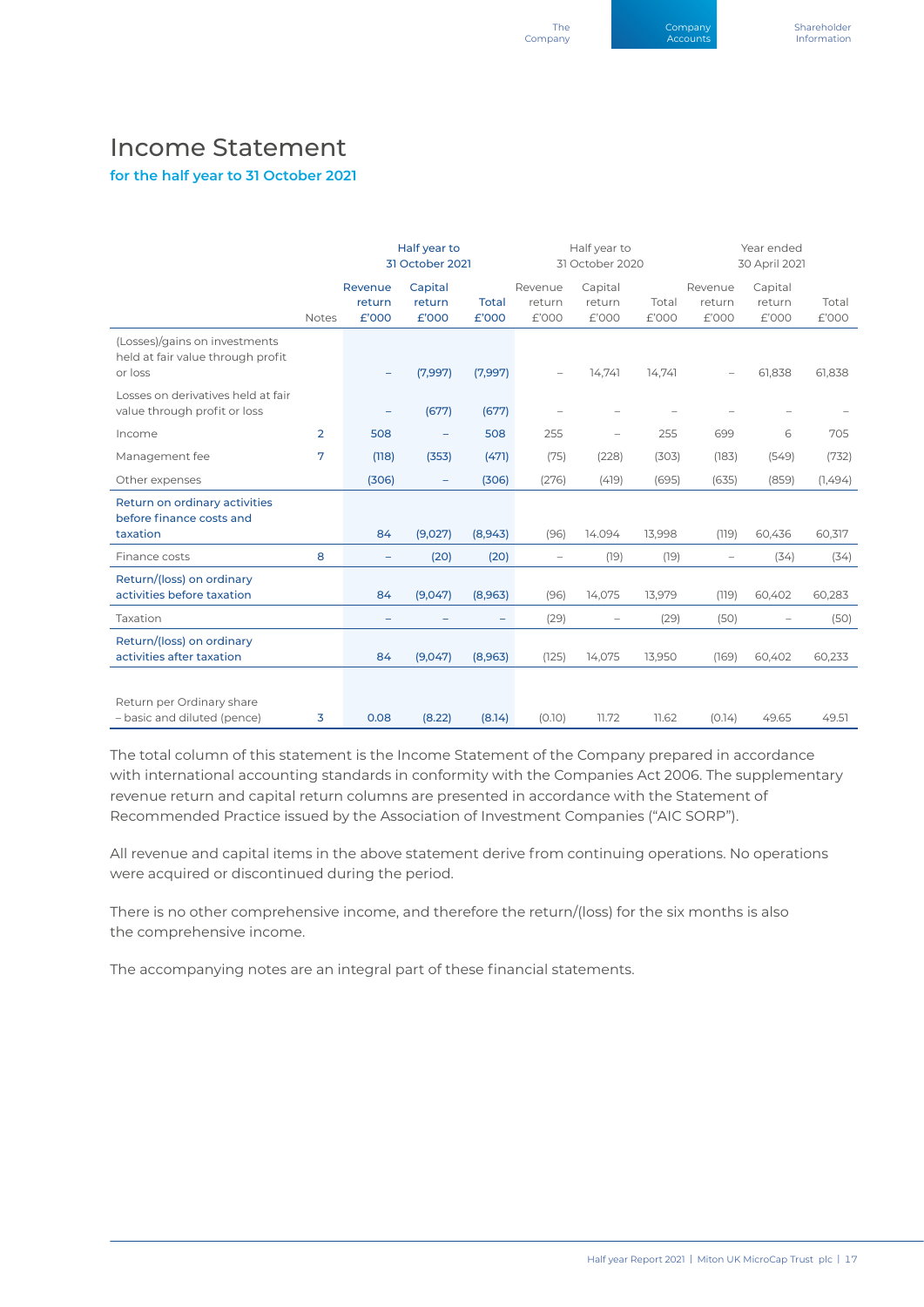### Statement of Changes in Equity

**for the half year to 31 October 2021**

|                                                                       |       |                          | Capital          |                          |           |         |         |           |
|-----------------------------------------------------------------------|-------|--------------------------|------------------|--------------------------|-----------|---------|---------|-----------|
|                                                                       |       |                          | Share redemption | Share                    | Special   | Capital | Revenue |           |
|                                                                       |       | capital                  | reserve          | premium                  | reserve   | reserve | reserve | Total     |
|                                                                       | Notes | £'000                    | £'000            | £'000                    | £'000     | £'000   | £'000   | £'000     |
| As at 30 April 2021                                                   |       | 162                      | 61               | $\equiv$                 | 64,283    | 52,061  | 84      | 116,651   |
| Total comprehensive income:                                           |       |                          |                  |                          |           |         |         |           |
| Return on ordinary activities after taxation                          |       |                          |                  |                          |           | (9,047) | 84      | (8,963)   |
| <b>Transactions with shareholders</b><br>recorded directly to equity: |       |                          |                  |                          |           |         |         |           |
| Redemption of Ordinary shares                                         |       |                          |                  |                          | (2,736)   |         |         | (2,736)   |
| Shares issued                                                         |       | $\mathbf{I}$             |                  | 673                      |           |         |         | 674       |
| Cancellation of shares                                                | 5     | (3)                      | 3                |                          |           |         |         |           |
| Equity dividends paid                                                 | 4     |                          |                  |                          |           |         | (11)    | (11)      |
| As at 31 October 2021                                                 |       | 160                      | 64               | 673                      | 61,547    | 43,014  | 157     | 105,615   |
|                                                                       |       |                          |                  |                          |           |         |         |           |
| As at 30 April 2020                                                   |       | 189                      | 34               |                          | 79,251    | (8,810) | 347     | 71,011    |
| Total comprehensive income:                                           |       |                          |                  |                          |           |         |         |           |
| Return on ordinary activities after taxation                          |       |                          |                  |                          |           | 14,075  | (125)   | 13,950    |
| <b>Transactions with shareholders</b><br>recorded directly to equity: |       |                          |                  |                          |           |         |         |           |
| Redemption of Ordinary shares                                         |       |                          |                  |                          | (15, 474) |         |         | (15, 474) |
| Cancellation of shares                                                | 5     | (28)                     | 28               |                          |           |         |         |           |
| Equity dividends paid                                                 | 4     | $\overline{\phantom{0}}$ | $\equiv$         |                          |           |         | (138)   | (138)     |
| As at 31 October 2020                                                 |       | 161                      | 62               | $\overline{\phantom{a}}$ | 63,777    | 5,265   | 84      | 69,349    |
|                                                                       |       |                          |                  |                          |           |         |         |           |
| As at 30 April 2020                                                   |       | 189                      | 34               |                          | 79,251    | (8,810) | 347     | 71,011    |
| Total comprehensive income:                                           |       |                          |                  |                          |           |         |         |           |
| Return on ordinary activities after taxation                          |       |                          |                  |                          |           | 60,402  | (169)   | 60,233    |
| Transactions with shareholders recorded<br>directly to equity:        |       |                          |                  |                          |           |         |         |           |
| Redemption of Ordinary shares                                         |       |                          |                  |                          | (14, 968) | 469     | 44      | (14, 455) |
| Cancellation of shares                                                | 5     | (27)                     | 27               |                          |           |         |         |           |
| Equity dividends paid                                                 | 4     |                          |                  |                          |           |         | (138)   | (138)     |
| As at 30 April 2021                                                   |       | 162                      | 61               |                          | 64,283    | 52.061  | 84      | 116,651   |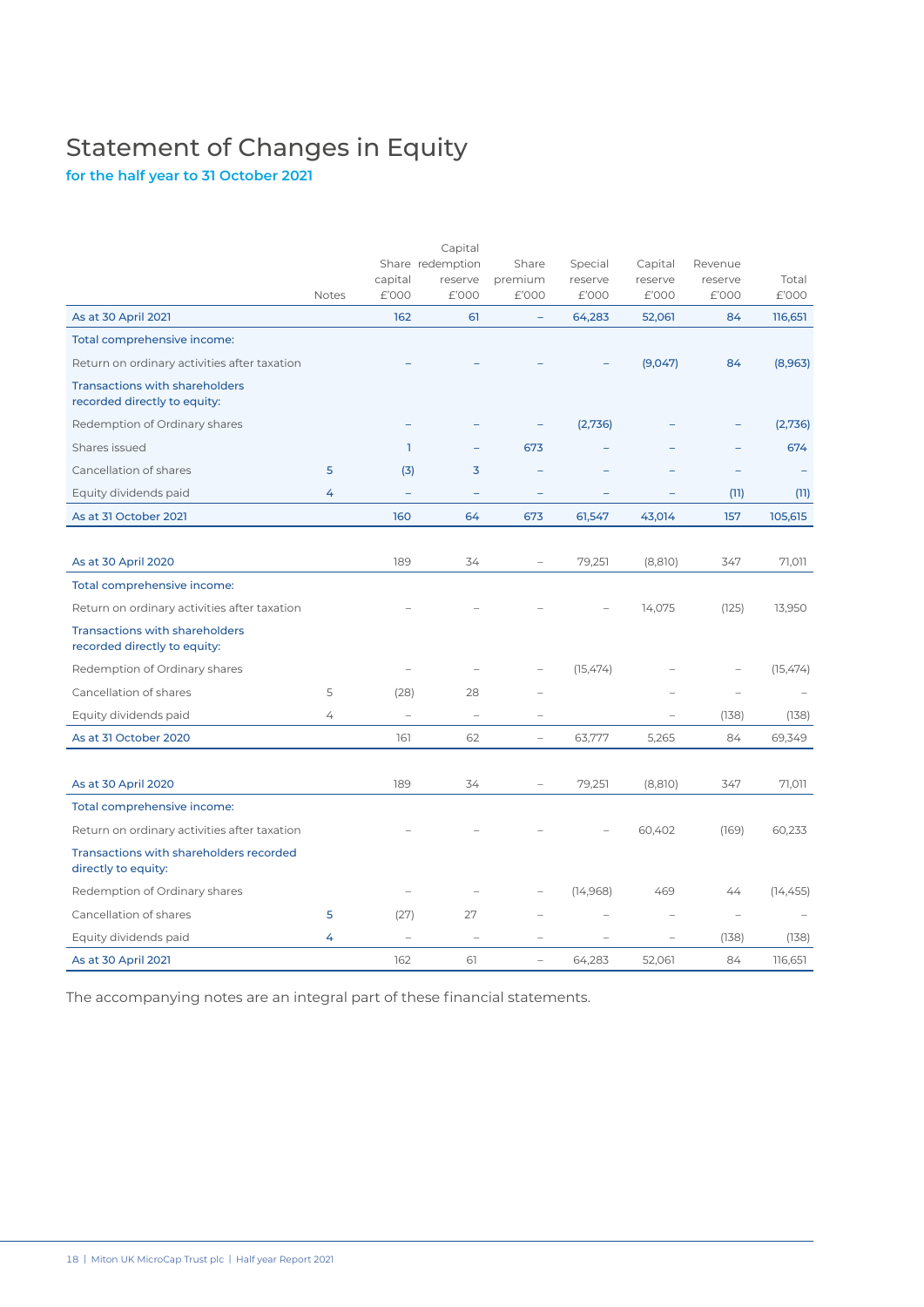### Balance Sheet

**as at 31 October 2021**

|                                                        |              | 31 October<br>2021 | 31 October<br>2020 | 30 April<br>2021 |
|--------------------------------------------------------|--------------|--------------------|--------------------|------------------|
|                                                        | <b>Notes</b> | £'000              | £'000              | £'000            |
| Non-current assets:                                    |              |                    |                    |                  |
| Investments held at fair value through profit or loss  |              | 99,210             | 67,129             | 108,506          |
| <b>Current assets:</b>                                 |              |                    |                    |                  |
| Derivative instruments                                 |              | 1,392              |                    |                  |
| Trade and other receivables                            |              | 714                | 341                | 2,796            |
| Cash at bank and cash equivalents                      |              | 5,349              | 3,186              | 6,272            |
|                                                        |              | 7,455              | 3,527              | 9,068            |
| Liabilities:                                           |              |                    |                    |                  |
| Trade and other payables                               |              | 1,050              | 1,307              | 923              |
| Net current assets                                     |              | 6,405              | 2,220              | 8,145            |
| Net assets                                             |              | 105,615            | 69,349             | 116,651          |
|                                                        |              |                    |                    |                  |
| Capital and reserves                                   |              |                    |                    |                  |
| Share capital                                          | 5            | 160                | 161                | 162              |
| Capital redemption reserve                             |              | 64                 | 62                 | 61               |
| Share premium account                                  |              | 673                |                    |                  |
| Special reserve                                        |              | 61,547             | 63,777             | 64,283           |
| Capital reserve                                        |              | 43,014             | 5,265              | 52,061           |
| Revenue reserve                                        |              | 157                | 84                 | 84               |
| Shareholders' funds                                    |              | 105,615            | 69,349             | 116,651          |
|                                                        |              |                    |                    |                  |
|                                                        |              | pence              | pence              | pence            |
| Net asset value per Ordinary share - basic and diluted |              | 96.67              | 62.32              | 104.83           |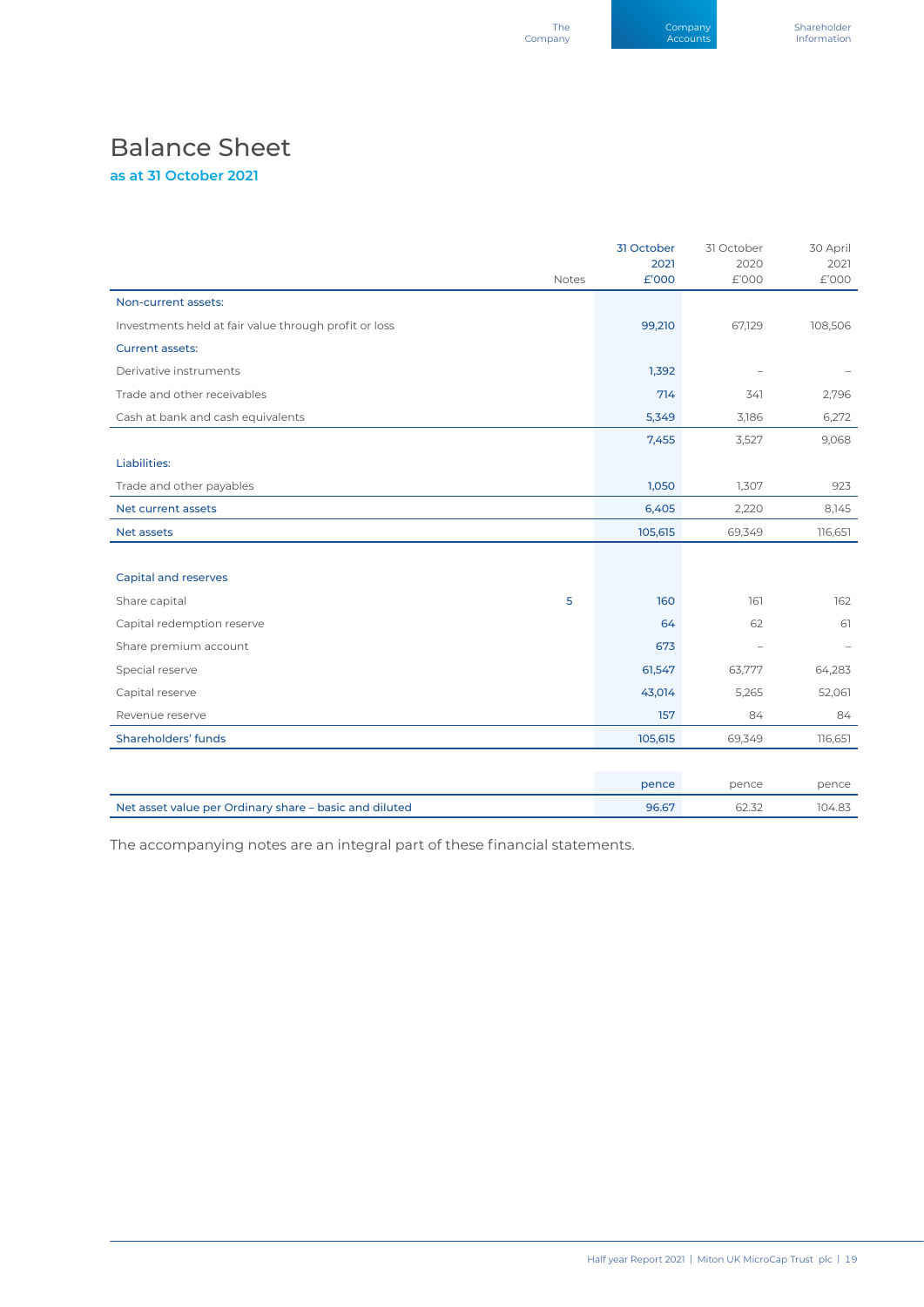### Statement of Cash Flows

**for the half year to 31 October 2021**

|                                                                                      | Half year to<br>31 October<br>2021<br>£'000 | Half year to<br>31 October<br>2020<br>£'000 | Year ended<br>30 April<br>2021<br>£'000 |
|--------------------------------------------------------------------------------------|---------------------------------------------|---------------------------------------------|-----------------------------------------|
| <b>Operating activities:</b>                                                         |                                             |                                             |                                         |
| Net (loss)/return before taxation                                                    | (8,963)                                     | 13,979                                      | 60,283                                  |
| Loss/(gain) on investments and derivatives held at fair value through profit or loss | 8,674                                       | (14, 741)                                   | (61, 838)                               |
| Decrease/(increase) in trade and other receivables                                   | 10 <sup>°</sup>                             | (64)                                        | (106)                                   |
| (Decrease)/increase in trade and other payables                                      | (35)                                        | 503                                         | 61                                      |
| Exchange losses on capital items                                                     |                                             | (145)                                       |                                         |
| Amortisation of finance costs                                                        | 19                                          |                                             | (9)                                     |
| Withholding tax paid                                                                 |                                             | (29)                                        | (50)                                    |
| Net cash outflow from operating activities                                           | (295)                                       | (497)                                       | (1,659)                                 |
| Investing activities:                                                                |                                             |                                             |                                         |
| Purchase of investments                                                              | (15, 838)                                   | (17,608)                                    | (42,901)                                |
| Sale of investments                                                                  | 17,284                                      | 32,555                                      | 61,583                                  |
| Net cash inflow from investing activities                                            | 1,446                                       | 14,947                                      | 18,682                                  |
|                                                                                      |                                             |                                             |                                         |
| <b>Financing activities:</b><br>Proceeds of ordinary share issue                     | 689                                         |                                             |                                         |
|                                                                                      |                                             |                                             |                                         |
| Redemption of ordinary shares<br>Equity dividends paid                               | (2,736)<br>(11)                             | (14, 961)<br>(138)                          | (14, 455)<br>(138)                      |
| Finance costs paid                                                                   |                                             |                                             |                                         |
| Net cash outflow from financing activities                                           | (16)<br>(2,074)                             | (7)                                         | (14, 593)                               |
| (Decrease)/increase in cash and cash equivalents                                     | (923)                                       | (15,106)<br>(656)                           | 2,430                                   |
|                                                                                      |                                             |                                             |                                         |
| Reconciliation of net cash flow movement in funds:                                   |                                             |                                             |                                         |
| Cash and cash equivalents at the start of the period                                 | 6,272                                       | 3,842                                       | 3,842                                   |
| Net cash (outflow)/inflow from cash and cash equivalents                             | (923)                                       | (656)                                       | 2,430                                   |
| Cash at the end of the period                                                        | 5,349                                       | 3,186                                       | 6,272                                   |
|                                                                                      |                                             |                                             |                                         |
|                                                                                      | £'000                                       | £'000                                       | £'000                                   |
| Cash received/(paid) during the period includes:                                     |                                             |                                             |                                         |
| - Dividends received                                                                 | 494                                         | 187                                         | 697                                     |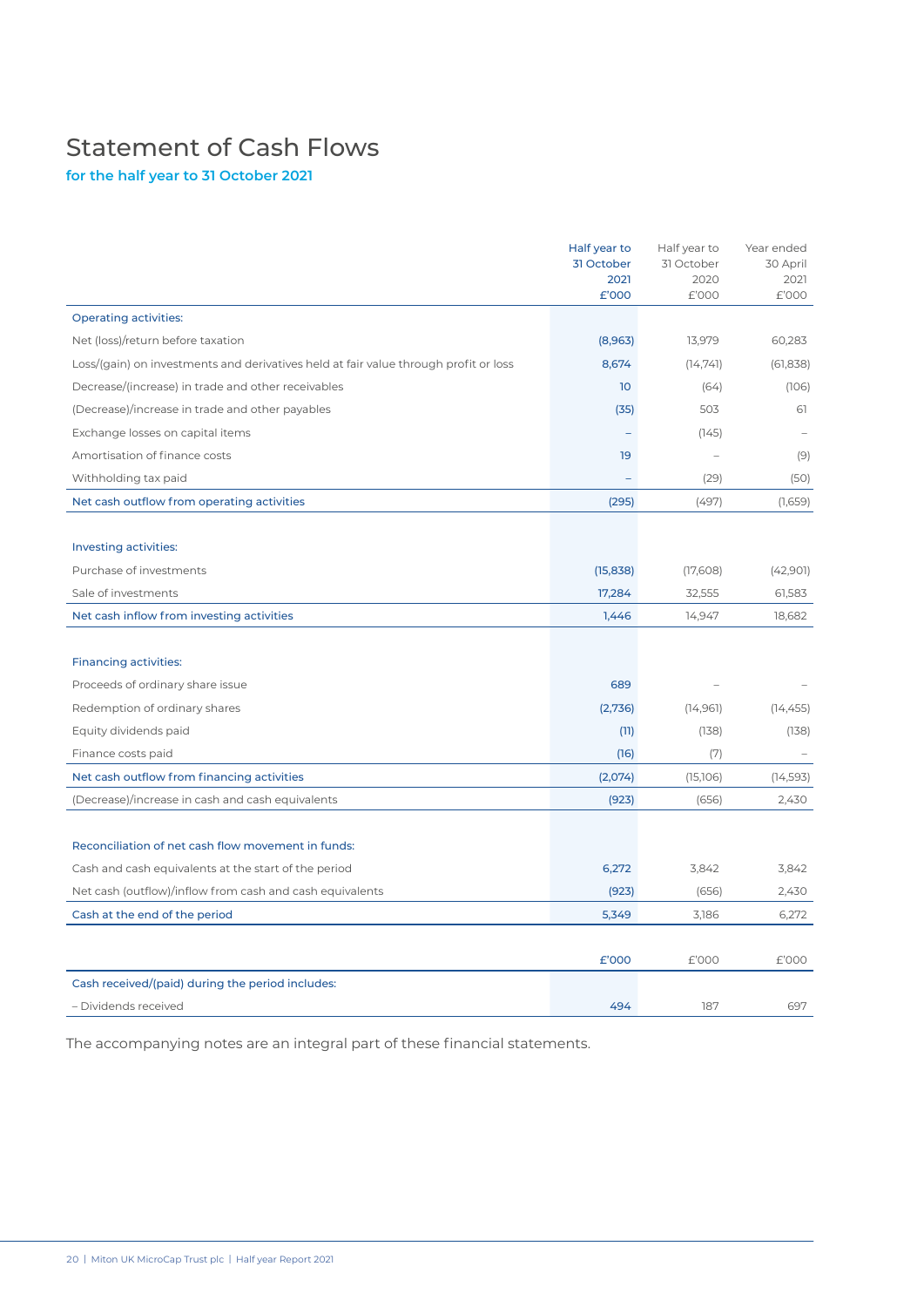### Notes to the Condensed Financial Statements

### **1. Significant Accounting Policies**

### Basis of preparation

The condensed financial statements of the Company have been prepared in accordance with International Accounting Standards ("IAS") 34 – Interim Financial Reporting.

The financial information contained in this Half Year Report does not constitute statutory accounts as defined in Section 435(1) of the Companies Act 2006. The financial information for the periods ended 31 October 2021 and 31 October 2020 have not been audited or reviewed by the Company's Auditor. The figures and financial information for the year ended 30 April 2021 are an extract from the latest published audited financial statements, which have been filed with the Registrar of Companies. The report of the Auditor on those financial statements was unqualified and did not contain a statement under either Section 498(2) or 498(3) of the Companies Act 2006.

In the current period, the Company has applied amendments to IFRS. These include annual improvements to IFRS, changes in standards, legislative and regulatory amendments, changes in disclosure and presentation requirements. The adoption of these has not had any material impact on these financial statements and the accounting policies used by the Company followed in these half-year financial statements are consistent with the most recent Annual Report for the year ended 30 April 2021.

### Going concern

The financial statements have been prepared on a going concern basis and on the basis that approval as an investment trust company will continue to be met.

The Directors have made an assessment of the Company's ability to continue as a going concern and are satisfied that the Company has adequate resources to continue in operational existence for a period of at least 12 months from the date when these financial statements were approved. In making the assessment, the Directors have considered the likely impacts of the current COVID-19 pandemic on the Company, operations and the investment portfolio.

The Directors noted that the Company's current cash balance exceeds any short-term liabilities and holds a portfolio of listed investments, therefore the Company is able to meet its obligations as they fall due. The current cash balance plus available additional borrowing, through the revolving credit facility, enables the Company to meet any funding requirements and finance future additional investments. The Company is a closed-end fund, where assets are not required to be liquidated to meet day-to-day redemptions.

The Directors continuously monitor the impact of changes in market value and income with associated cash flows. In making this assessment, they have considered plausible downside scenarios. These tests were driven by the possible effects of continuation of the COVID-19 pandemic but, as an arithmetic exercise, apply equally to other circumstances in which asset value and income are significantly impaired. The conclusion was that in a plausible downside scenario, the Company could continue to meet its liabilities. Whilst the economic future is uncertain, and the Directors believe that it is possible the Company could experience further reductions in income and/or market value, the opinion of the Directors is that this should not be to a level which would threaten the Company's ability to continue as a going concern.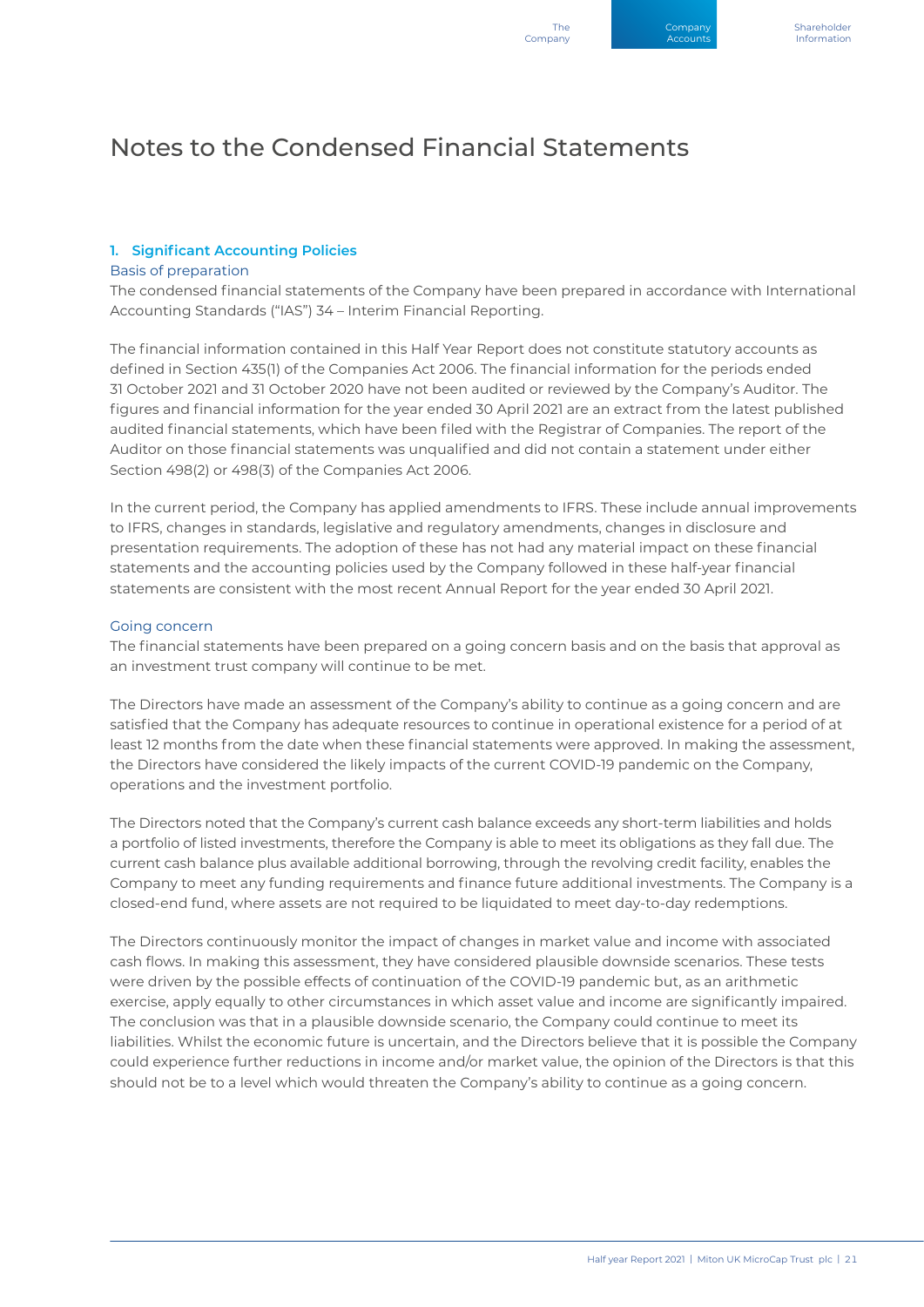### Notes to the Condensed Financial Statements continued

The Directors, the Investment Manager and other service providers have put in place contingency plans to minimise disruption. Furthermore, the Directors are not aware of any material uncertainties that may cast significant doubt on the Company's ability to continue as a going concern, having taken into account the liquidity of the Company's investment portfolio and the Company's financial position in respect of its cash flows, borrowing facilities and investment commitments (of which there are none of significance). Therefore, the financial statements have been prepared on the going concern basis.

### **2. Income**

|                          | Half year to | Half year to | Year ended |
|--------------------------|--------------|--------------|------------|
|                          | 31 October   | 31 October   | 30 April   |
|                          | 2021         | 2020         | 2021       |
|                          | £'000        | £'000        | £'000      |
| Income from investments: |              |              |            |
| <b>UK Dividends</b>      | 371          | 145          | 426        |
| Non-UK dividend income   | 130          | 97           | 247        |
| UK REIT dividends        | 7            | 12           | 25         |
| <b>Bank Interest</b>     |              |              |            |
| Exchange gains on income |              |              |            |
|                          | 508          | 255          | 699        |
| Capital dividends        |              | -            | 6          |
| <b>Total income</b>      | 508          | 255          | 705        |

#### **3. Return per Ordinary Share**

Returns per share are based on the weighted average number of shares in issue during the period. Normal and diluted return per share are the same as there are no dilutive elements on share capital.

|                                               |         | Half year to<br>31 October 2021 |              |         | Half year to<br>31 October 2020 |             | Year ended<br>30 April 2021 |         |             |
|-----------------------------------------------|---------|---------------------------------|--------------|---------|---------------------------------|-------------|-----------------------------|---------|-------------|
| Net profit $(E'000)$                          | Revenue | Capital                         | <b>Total</b> | Revenue | Capital                         | Total       | Revenue                     | Capital | Total       |
| Continuation<br>shareholders (£'000)          | 84      | (9,047)                         | (8,963)      | (125)   | 14.075                          | 13,950      | (125)                       | 60.871  | 60,746      |
| Redemption<br>shareholders (£'000)            |         |                                 |              |         |                                 |             | (44)                        | (469)   | (513)       |
|                                               |         |                                 |              |         |                                 |             | (169)                       | 60,402  | 60,233      |
| Weighted average<br>number of shares in issue |         |                                 | 110,083,570  |         |                                 | 120,099,049 |                             |         | 121,654,380 |
| Return per share (pence)                      | 0.08    | (8.22)                          | (8.14)       | (0.10)  | 11.72                           | 11.62       | (0.14)                      | 49.65   | 49.51       |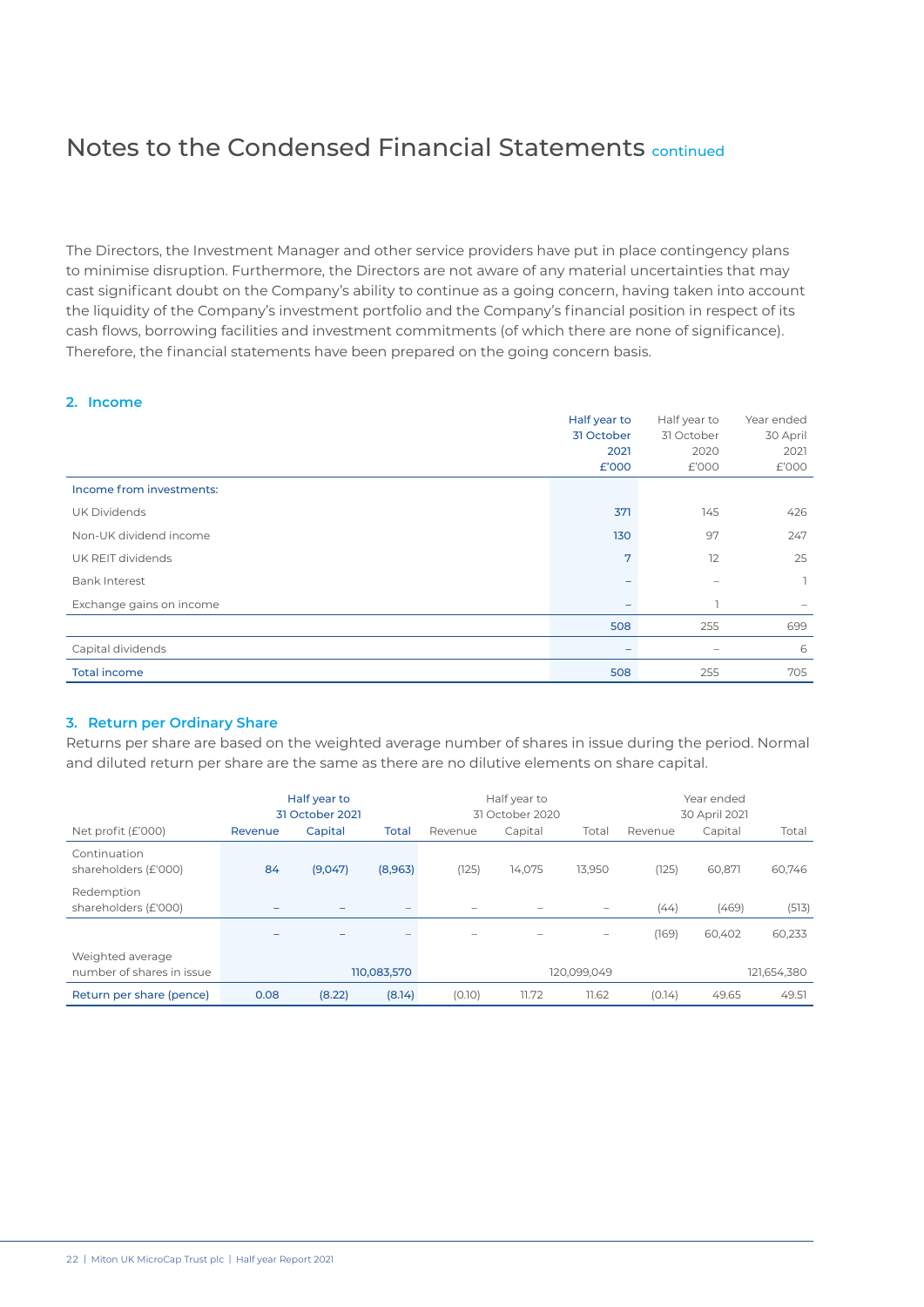### **4. Dividends per Ordinary Share**

|                                                                         |       | Half year to<br>31 October 2021 |       | Half year to<br>31 October 2020 | Year ended<br>30 April 2021 |       |
|-------------------------------------------------------------------------|-------|---------------------------------|-------|---------------------------------|-----------------------------|-------|
|                                                                         | £'000 | pence                           | £'000 | pence                           | £'000                       | pence |
| Amounts recognised as distributions to equity<br>holders in the period: |       |                                 |       |                                 |                             |       |
| Final dividend for the year ended 30 April 2020                         |       |                                 | 138   | 0.10                            | 138                         | 0.10  |
| Final dividend for the year ended 30 April 2021                         | 11.   | 0.01                            |       |                                 |                             |       |
|                                                                         | 11.   | 0.01                            | 138   | 0.10                            | 138                         | 0.10  |

### **5. Called-up Share Capital**

|                                | Half year to<br>31 October 2021 |       |              | Half year to    |               | Year ended    |
|--------------------------------|---------------------------------|-------|--------------|-----------------|---------------|---------------|
|                                |                                 |       |              | 31 October 2020 | 30 April 2021 |               |
|                                | <b>Number</b>                   | £'000 | Number       | £'000           | Number        | £'000         |
| Ordinary shares of £0.001 each |                                 |       |              |                 |               |               |
| Opening balance                | 111,274,758                     | 112   | 138,335,915  | 139             | 138,335,915   | 139           |
| Shares issued                  | 650,000                         |       |              |                 |               |               |
| Cancellation of shares         | (2,671,198)                     | (3)   | (27,061,157) | (28)            | (27,061,157)  | (27)          |
|                                | 109,253,560                     | 110   | 111,274,758  | ווו             | 111,274,758   | 112           |
|                                |                                 |       |              |                 |               |               |
|                                | Half year to<br>31 October 2021 |       |              | Half year to    |               | Year ended    |
|                                |                                 |       |              | 31 October 2020 |               | 30 April 2021 |
|                                | <b>Number</b>                   | £'000 | Number       | £'000           | Number        | £'000         |

The total number of Ordinary Shares in respect of which valid redemption requests were received for the 30 June 2021 Redemption Point was 2,671,198 Ordinary Shares (representing 2.40% of the issued share capital (the "Redemption")). The Board resolved that all of these shares would be settled for cash at a Redemption Price of 102.38 pence, being the net asset value at the close of business on 29 June 2021.

Management shares of £1 each 50 50,000 50 50,000 50 50,000 50 50,000 50

The redeemed shares have been cancelled by the Company.

During the half year 650,000 Ordinary Shares were issued for a net consideration of £689,000.

As at 31 October 2021, there were 109,253,560 Ordinary shares and 50,000 Management shares in issue.

### **6. Net Asset Value per Share**

#### Ordinary shares

The NAV per Ordinary share and the NAV attributable at the period end were as follows:

|                   | NAV per<br>Ordinary share | Net assets | NAV per<br>attributable Ordinary share | Net assets | NAV per<br>attributable Ordinary share | Net assets<br>attributable |
|-------------------|---------------------------|------------|----------------------------------------|------------|----------------------------------------|----------------------------|
|                   | 31 October                | 31 October | 31 October                             | 31 October | 30 April                               | 30 April                   |
|                   | 2021                      | 2021       | 2020                                   | 2020       | 2021                                   | 2021                       |
|                   | pence                     | £'000      | pence                                  | £'000      | pence                                  | £'000                      |
| Basic and diluted | 96.67                     | 105.615    | 62.32                                  | 69.349     | 104.83                                 | 116.651                    |

NAV per Ordinary share is based on net assets at the period end and 109,253,560 Ordinary shares, being the number of Ordinary shares in issue at the period end (31 October 2020: 111,274,758 Ordinary shares; 30 April 2021: 111,274,758 Ordinary shares).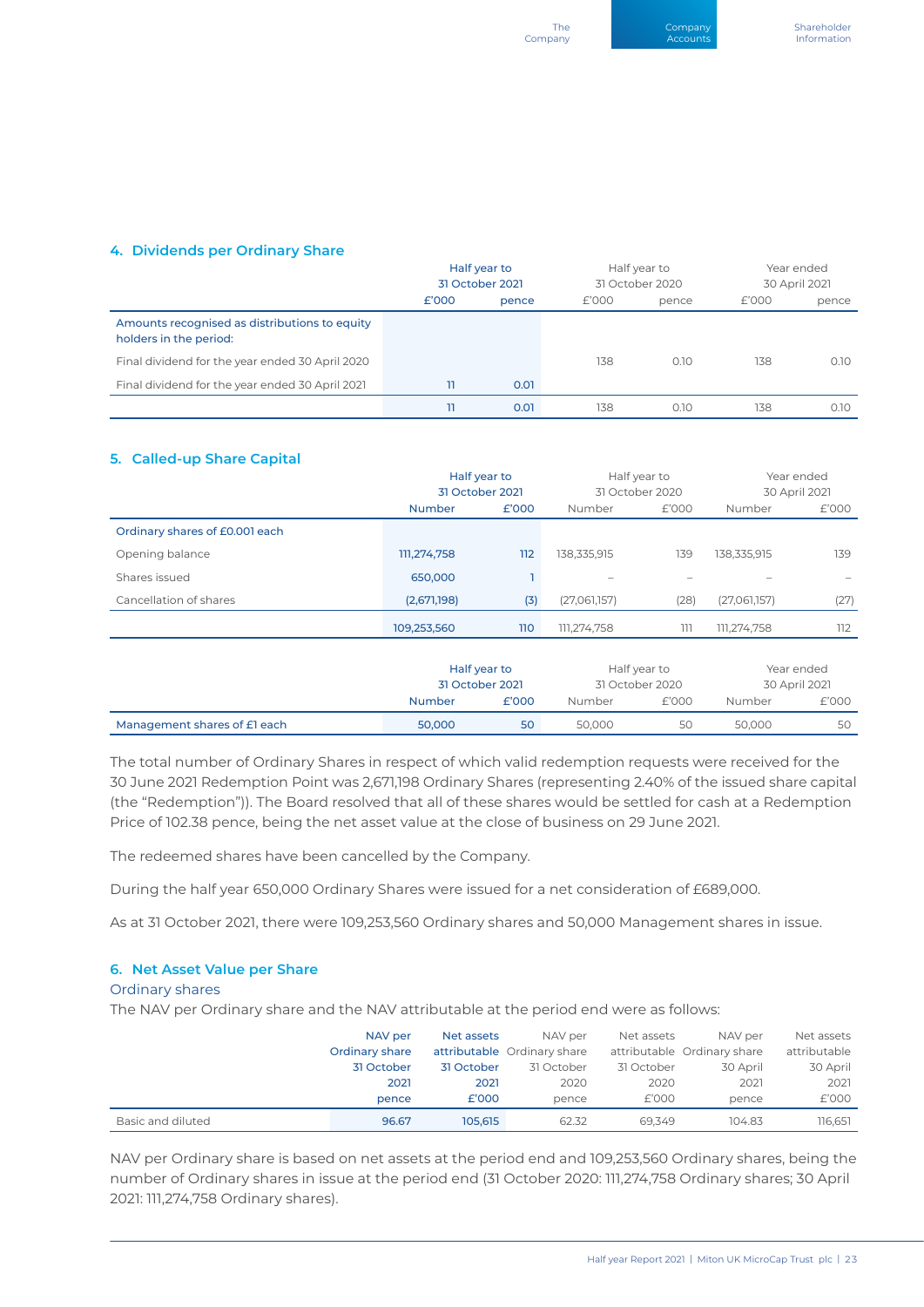### Notes to the Condensed Financial Statements continued

### Management shares

Net assets of £1.00 per Management share is based on net assets at the period end of £50,000 and attributable to 50,000 Management shares at the period end. The holders of Management shares have no right to any surplus capital or assets of the Company.

### **7. Management Fee**

|                | Half year to    |         |       | Half year to    |         |       | Year ended    |         |       |
|----------------|-----------------|---------|-------|-----------------|---------|-------|---------------|---------|-------|
|                | 31 October 2021 |         |       | 31 October 2020 |         |       | 30 April 2021 |         |       |
|                | Revenue         | Capital | Total | Revenue         | Capital | Total | Revenue       | Capital | Total |
|                | £'000           | £'000   | £'000 | £'000           | £'000   | £'000 | £'000         | £'000   | £'000 |
| Management fee | 118             | 353     | 471   | 75              | 228     | 303   | 183           | 549     | 732   |

At 31 October 2021, an amount of £74,000 (31 October 2020: £49,000; 30 April 2021: £79,000) was outstanding and due to Premier Portfolio Managers ("PPM") in respect of management fees.

The basic management fee payable to the AIFM is calculated at the rate of one-twelfth of 0.9% of the average market capitalisation of the Company up to £100m, 0.8% per annum on the average market capitalisation above £100m, on the last business day of each calendar month. The basic management fee accrues daily and is payable in arrears in respect of each calendar month. For the purpose of calculating the basic fee, the 'adjusted market capitalisation' of the Company is defined as the average daily midmarket price for an Ordinary share and C share (when in issue), multiplied by the number of relevant shares in issue, excluding those held by the Company in treasury, on the last business day of the relevant month. In addition to the basic management fee, and when a Redemption Pool is in existence, the AIFM is entitled to receive from the Company a fee calculated at the rate of 0.9% of the net asset value of the Redemption Pool on the last Business Day of the relevant calendar month.

The AIFM has agreed that, for so long as it remains the Company's Investment Manager, it will not charge such part of any management fee payable to it so that the Company can maintain an ongoing charges ratio of 2% or lower. In accordance with the Directors' policy on the allocation of expenses between income and capital, in each financial year 75% of the management fee payable is expected to be charged to capital and the remaining 25% to income.

### **8. Finance Costs**

|                                                    | Half year to<br>31 October 2021 |                  |                | Half year to<br>31 October 2020 |                  |                | Year ended<br>30 April 2021 |                  |                |
|----------------------------------------------------|---------------------------------|------------------|----------------|---------------------------------|------------------|----------------|-----------------------------|------------------|----------------|
|                                                    | Revenue<br>£'000                | Capital<br>£'000 | Total<br>£'000 | Revenue<br>£'000                | Capital<br>£'000 | Total<br>£'000 | Revenue<br>£'000            | Capital<br>£'000 | Total<br>£'000 |
| £5m revolving loan facility<br>arrangement fee     |                                 | 3                | 3              | $\qquad \qquad -$               | 5                | 5              | $\qquad \qquad -$           | 9                | 9              |
| £5m revolving loan facility<br>non-utilisation fee | -                               | 17               | 17             | $\qquad \qquad -$               | 14               | 14             | $\qquad \qquad -$           | 25               | 25             |
|                                                    |                                 | 20               | 20             | $\overline{\phantom{a}}$        | 19               | 19             | $\overline{\phantom{a}}$    | 34               | 34             |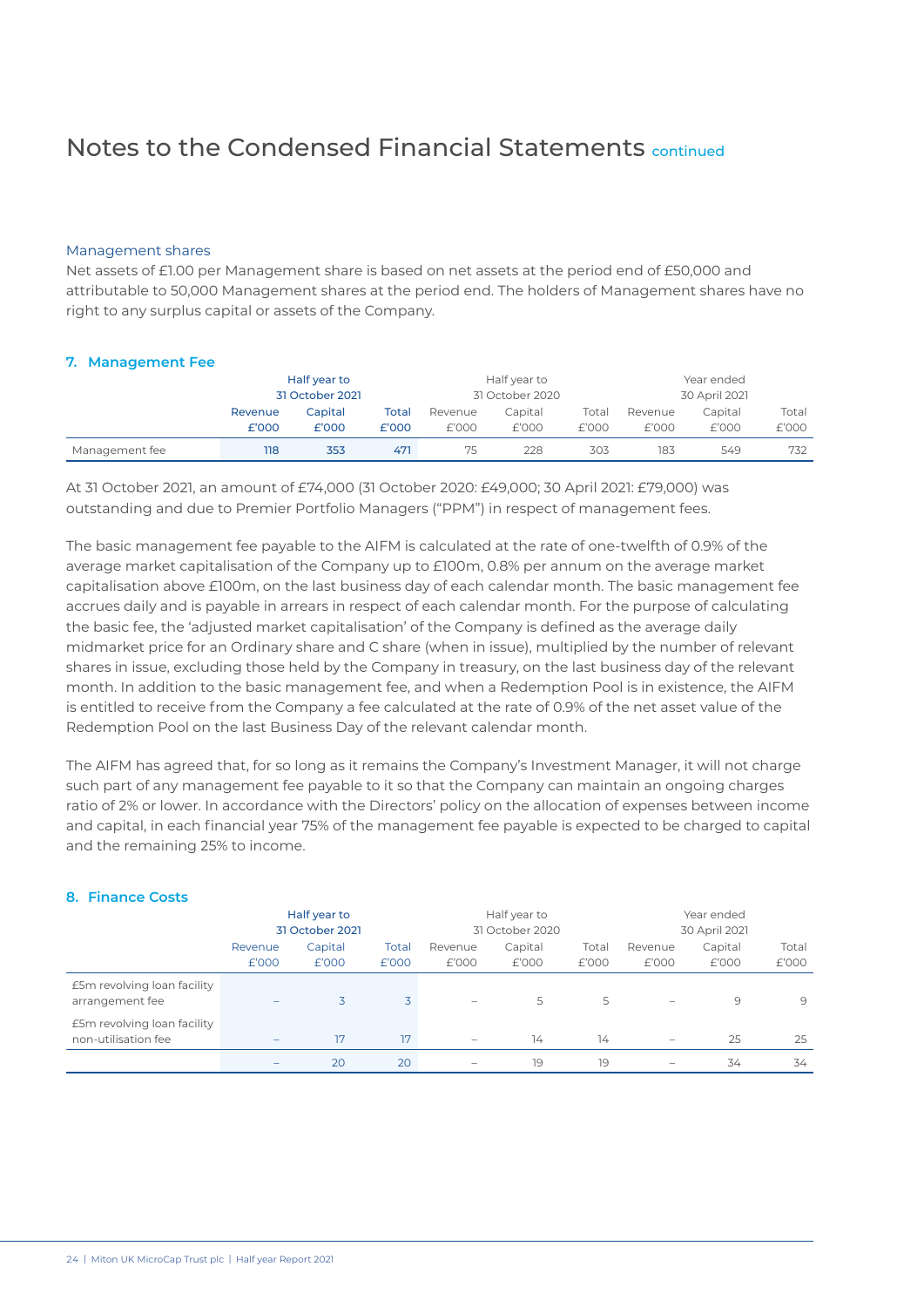### Revolving credit facility

The Company entered into a revolving credit facility (the "facility") on 25 February 2021 for £5m for three years. The facility has been arranged by NatWest Markets Plc (previously known as The Royal Bank of Scotland plc), and the lender The Royal Bank of Scotland International Limited, London branch.

The Company has not drawn down this facility during the period and no amounts have been drawn down at the date of signing this report.

The terms of the facility are set out below:

- Interest at 1.35% above SONIA on any drawn down balance.
- Commitment fee of 0.65% on any undrawn balance where less than 25% of the facility is drawn down or 0.55% on any undrawn balance where more than 25% of the facility is drawn down.
- The covenants require that borrowings will not at any time exceed 15% of the adjusted portfolio value, being the total portfolio value less the gross market value of each investment which is not a quoted equity freely traded on a recognised investment exchange, and that the net asset value shall at all times be greater than £50m.

### **9. Fair Value Hierarchy**

The Company measures fair values using the following hierarchy that reflects the significance of the inputs used in making the measurements. The fair value is the amount at which the asset could be sold in an ordinary transaction between market participants, at the measurement date, other than a forced or liquidation sale.

Categorisation within the hierarchy has been determined on the basis of the lowest level input that is significant to the fair value measurement of the relevant asset as follows:

- Level 1 Valued using quoted prices, unadjusted in active markets.
- Level 2 Valued by reference to valuation techniques using observable inputs for the asset or liability other than quoted prices included in level 1.
- Level 3 Valued by reference to valuation techniques using inputs that are not based on observable market data for the asset or liability.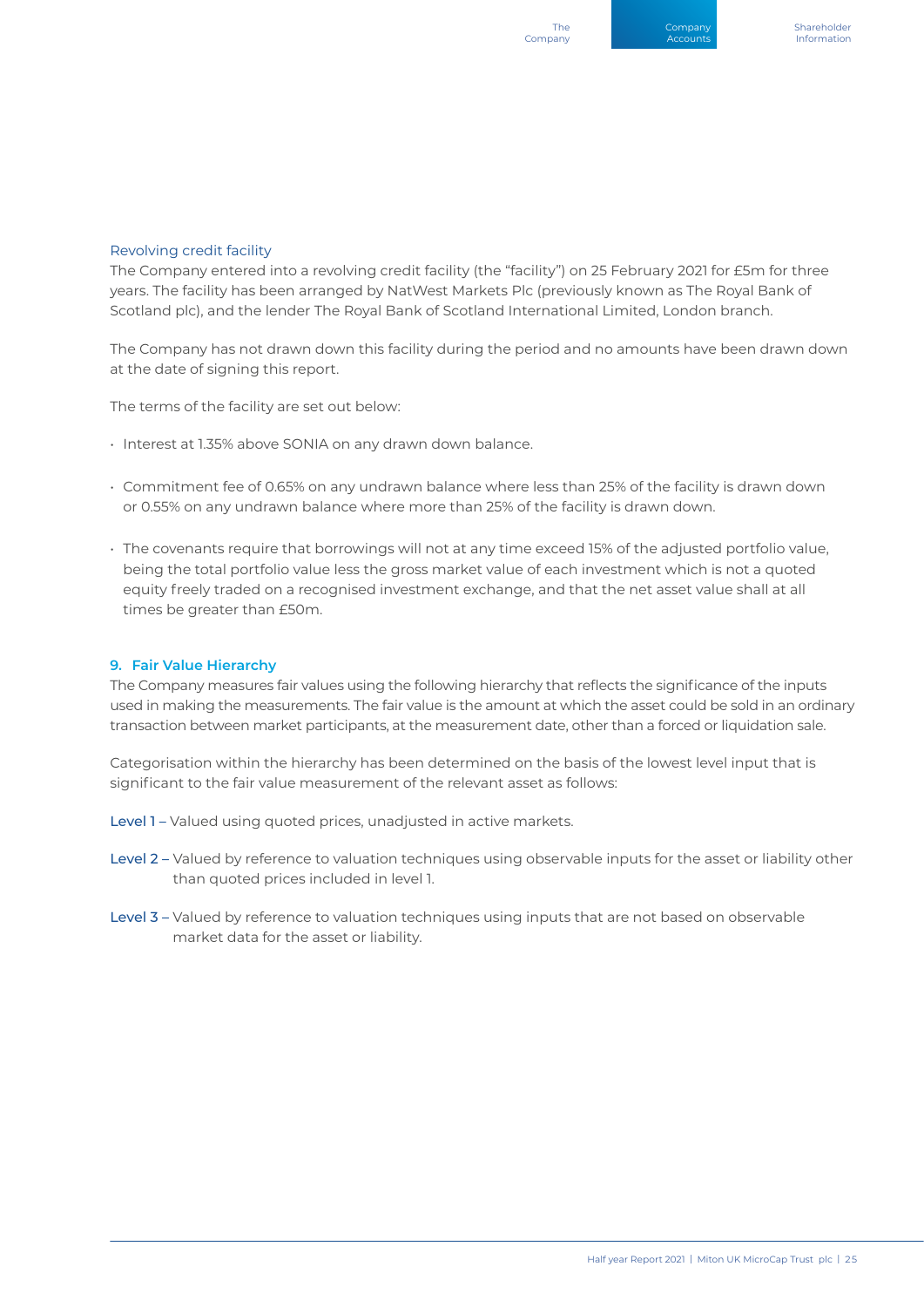### Notes to the Condensed Financial Statements continued

The tables below set out fair value measurement of financial assets and financial liabilities in accordance with the fair value hierarchy into which the fair value measurement is categorised.

### Financial assets

|                                                                          | Level 1 | Level <sub>2</sub> | Level <sub>3</sub> | <b>Total</b> |
|--------------------------------------------------------------------------|---------|--------------------|--------------------|--------------|
|                                                                          | £'000   | £'000              | £'000              | £'000        |
| Financial assets at fair value through profit or loss at 31 October 2021 |         |                    |                    |              |
| Equity investments                                                       | 97,365  | 1,781              | 64                 | 99,210       |
| Derivative contracts                                                     | -       | 1,392              | -                  | 1,392        |
|                                                                          | 97,365  | 3,173              | 64                 | 100,602      |
|                                                                          |         |                    |                    |              |
|                                                                          | Level 1 | Level 2            | Level 3            | Total        |
|                                                                          | £'000   | £'000              | £'000              | £'000        |
| Financial assets at fair value through profit or loss at 31 October 2020 |         |                    |                    |              |
| Equity investments                                                       | 66,299  | 830                | $\qquad \qquad -$  | 67,129       |
|                                                                          | 66,299  | 830                |                    | 67,129       |
|                                                                          |         |                    |                    |              |
|                                                                          | Level 1 | Level 2            | Level 3            | Total        |
|                                                                          | £'000   | £'000              | £'000              | £'000        |
| Financial assets at fair value through profit or loss at 30 April 2021   |         |                    |                    |              |
| Equity investments                                                       | 107,286 | 1,156              | 64                 | 108,506      |
|                                                                          | 107,286 | 1,156              | 64                 | 108,506      |

### Reconciliation of level 3 movements – financial assets

|                                                              | As at      | As at      | As at    |
|--------------------------------------------------------------|------------|------------|----------|
|                                                              | 31 October | 31 October | 30 April |
|                                                              | 2021       | 2020       | 2021     |
|                                                              | Level 3    | Level 3    | Level 3  |
|                                                              | £'000      | £'000      | £'000    |
| Opening fair value investments                               | 64         | -          |          |
| Transfer to level 3                                          | -          | -          | 64       |
| Movement in investment holdings gains movement in unrealised | -          | -          |          |
| Closing fair value of investments                            | 64         |            | 64       |

### **10. Transactions with the Investment Manager and Related Parties**

The amounts paid and payable to the Investment Manager pursuant to the management agreement are disclosed in note 7. There were no other identifiable related parties at the half year end.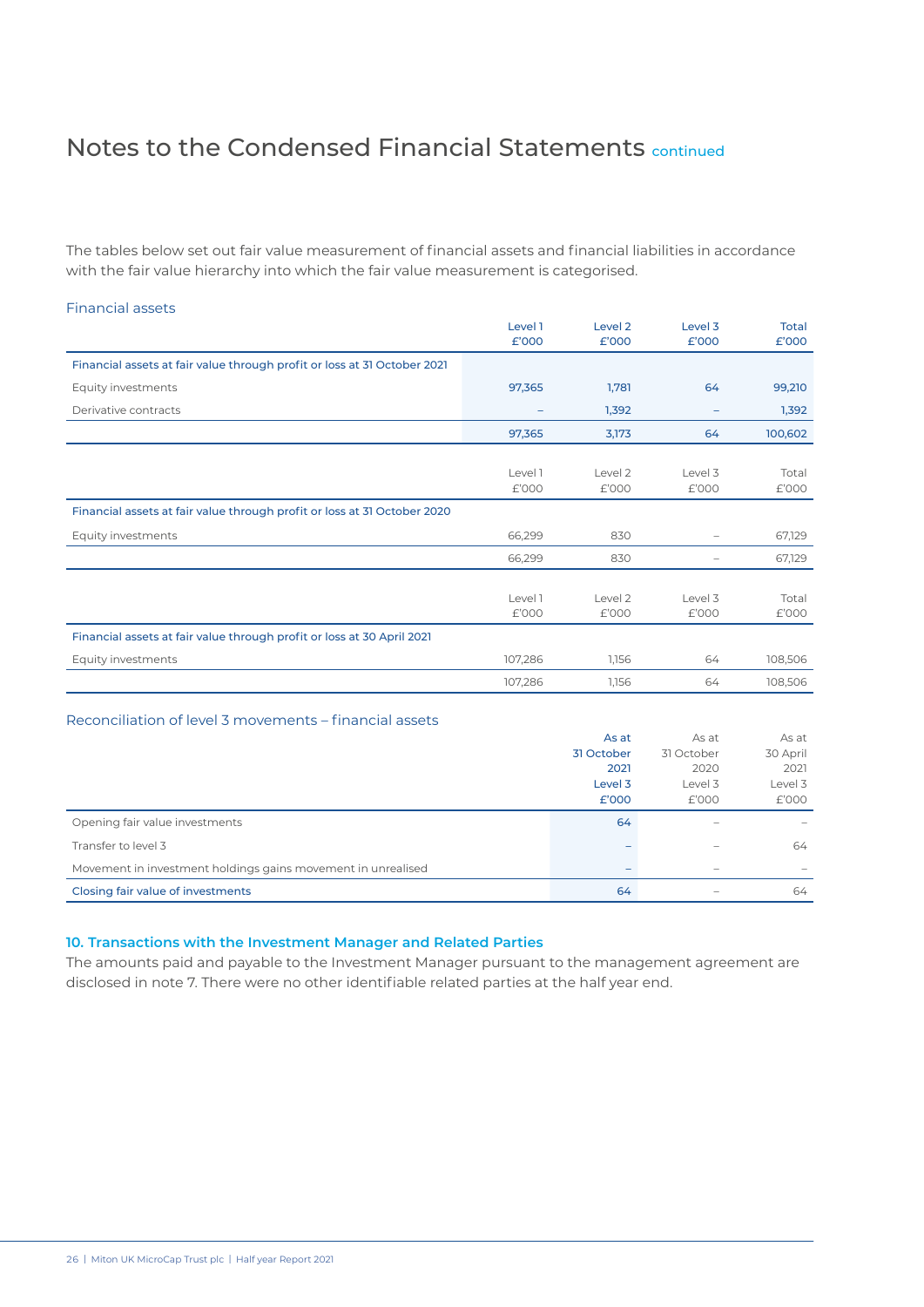### Investment Objective and Policy

### **Investment Objective**

The investment objective of the Company is to provide shareholders with capital growth over the long term.

### **Investment Policy**

The Company invests primarily in the smallest companies, measured by their market capitalisation, quoted or traded on an exchange in the UK at the time of investment. It is likely that the majority of the microcap companies held in the Company's portfolio will be quoted on AIM and will typically have a market capitalisation of less than £150m at the time of investment. The Company may also invest in debt, warrants or convertible instruments issued by such companies and may invest in, or underwrite, future equity issues by such companies.

The Company may utilise derivative instruments including index-linked notes, contracts for differences, covered options and other equity-related derivative instruments for efficient portfolio management, gearing and investment purposes. Any use of derivatives for investment purposes will be made on the basis of the same principles of risk spreading and diversification that apply to the Company's direct investments, as described below. The Company will not enter into uncovered short positions.

If companies in the portfolio achieve organic growth or grow through corporate activity such as acquisitions, and consequently have a market capitalisation that would place them outside the investable universe, the Investment Manager will not be obliged to sell those holdings, but the proportion of the portfolio in such companies will be carefully monitored by the Investment Manager and the Board so that the overall investment policy to invest in the smallest quoted or traded companies is not materially altered.

The Company's portfolio is expected to be diversified by industry and market of activity. No single holding will represent more than 15% of gross assets at the time of investment and, when fully invested, the portfolio is expected to have over 120 holdings although there is no guarantee that will be the case and it may contain a lesser number of holdings at any time.

The Company will have the flexibility to invest up to 10% of its gross assets at the time of investment in unquoted or untraded companies, or in any one unquoted or untraded company.

The Company will invest no more than 10% of gross assets at the time of investment in other investment funds.

### Borrowing

The Company may deploy borrowing to enhance long-term capital growth. Gearing will be deployed flexibly up to 15% of the NAV, at the time of borrowing. In the event this limit is breached as a result of market movements, and the Board considers that borrowing should be reduced, the Investment Manager shall be permitted to realise investments in an orderly manner so as not to prejudice shareholders.

No material change will be made to the investment policy without the approval of shareholders by ordinary resolution.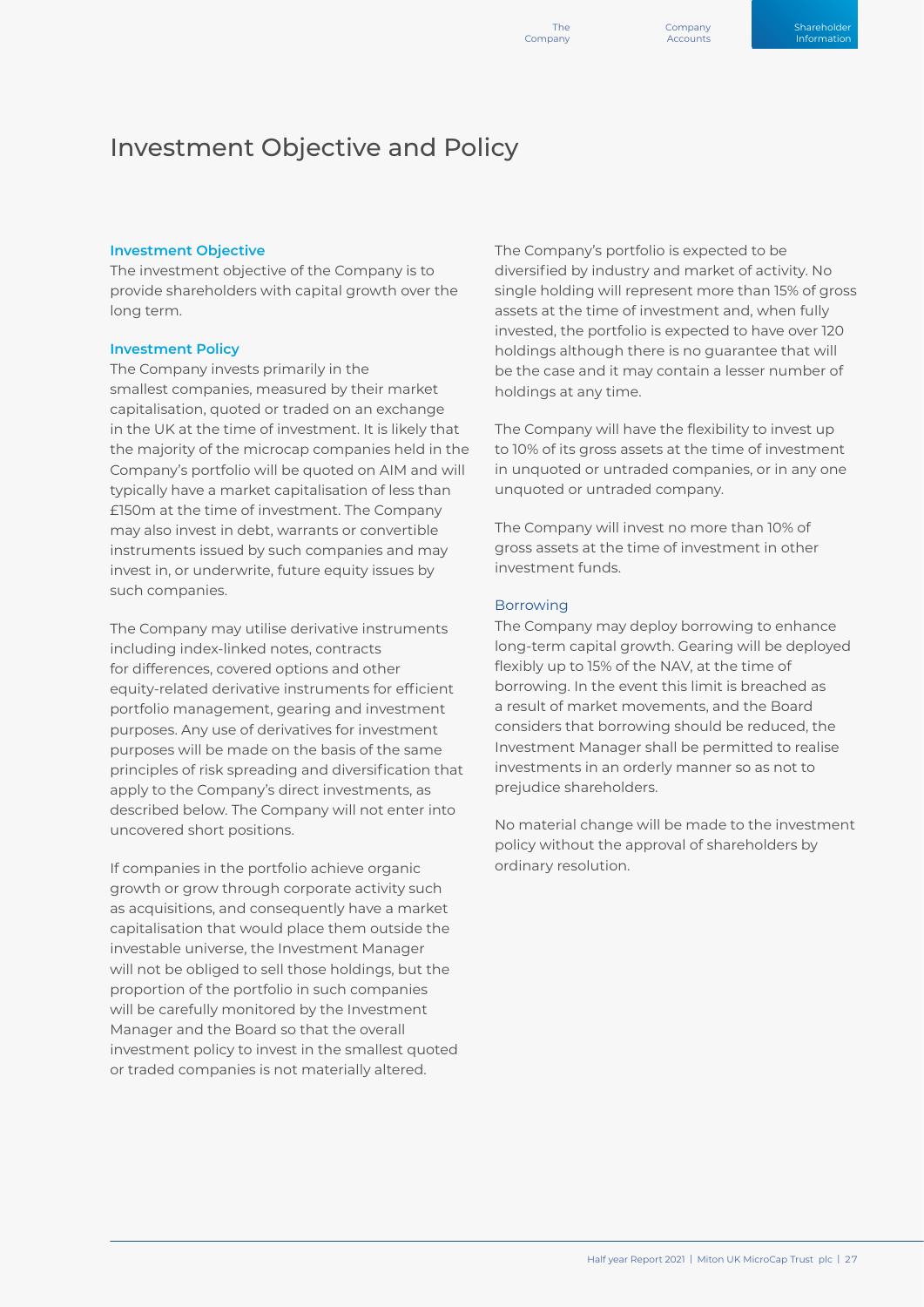### Shareholder Information

### **Capital Structure**

The Company's share capital consists of Ordinary shares of £0.001 each ("Ordinary shares") with one vote per share and non-voting Management shares of £1 each ("Management shares"). The Ordinary shares shall be redeemable in accordance with the Articles of Association of the Company. From time to time, the Company may issue C ordinary shares of £0.01 each ("C shares") with one vote per share.

As at 31 October 2021 and the date of this report, there are 109,253,560 Ordinary shares in issue, none of which are held in treasury, and 50,000 Management shares.

#### **Redemption of Ordinary Shares**

The Company has a voluntary redemption facility through which shareholders are entitled to request the redemption of all or part of their holding of Ordinary shares on an annual basis. The next Redemption Point for the Ordinary shares will be 30 June 2022. Redemption Request forms are available upon request from the Company's Registrar.

Shareholders submitting valid requests for the redemption of Ordinary shares will have their shares redeemed at the Redemption Price. The Directors may elect, at their absolute discretion, to calculate the Redemption Price applying on any redemption point by reference to the Dealing Value per Ordinary share or by reference to a separate Redemption Pool.

The Board may, at its absolute discretion, elect not to operate the annual redemption facility on any given Redemption Point, or to decline in whole or part any redemption request, although the Board does not generally expect to exercise this discretion, save in the interests of shareholders as a whole.

A redemption of Ordinary shares may be subject to either income tax or capital gains tax. In particular, private shareholders who sell their shares via the redemption mechanism could find they are subject to income tax on the gains made on the redeemed

shares rather than the more usual capital gains tax on the sale of their shares in the market. However, individual circumstances do vary, so shareholders who are in any doubt about the redemption or the action that should be taken, should consult their stockbroker, accountant, tax adviser or other independent financial adviser.

Full details of the redemption facility are set out in the Company's Articles of Association or are available from the Secretary.

#### **June 2022 Redemption Point**

It is anticipated that the next redemption point for shareholders will be in June 2022. The Board retains the discretion to further amend this timetable.

The following are the expected dates for the June 2022 Redemption Point:

|                         | 31 May 2022 Latest date for receipt of<br>Redemption Requests and<br>certificates for certificated shares                                                                                                                                                                                                                               |
|-------------------------|-----------------------------------------------------------------------------------------------------------------------------------------------------------------------------------------------------------------------------------------------------------------------------------------------------------------------------------------|
| 3 pm on<br>31 May 2022  | Latest date and time for receipt of<br>Redemption Requests and settled<br>TTE (Transfer to Escrow) instructions<br>for uncertificated shares via CREST                                                                                                                                                                                  |
| 5 pm on<br>30 June 2022 | Redemption Point                                                                                                                                                                                                                                                                                                                        |
| By 14 July<br>2022      | Company to notify Redemption Price<br>and dispatch redemption monies;<br>or if the redemption is to be funded<br>by way of a Redemption Pool,<br>Company to notify the number of<br>shares being redeemed. Notification<br>of Redemption Price and dispatch of<br>redemption monies to take place as<br>soon as practicable thereafter. |
| By 28 July<br>2022      | Balance certificates to be sent to<br>shareholders                                                                                                                                                                                                                                                                                      |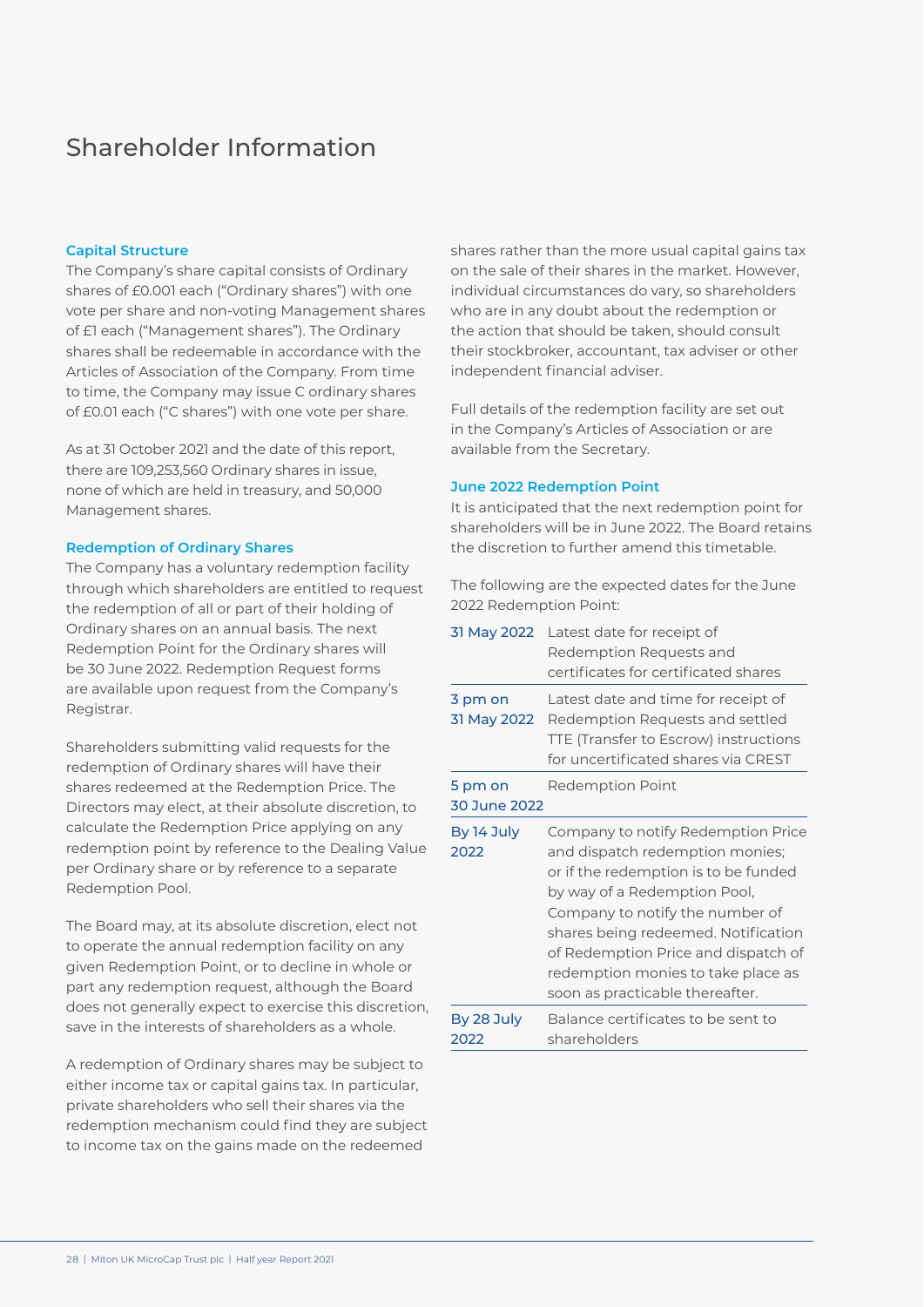### **Share Dealing**

Shares can be traded through your usual stockbroker.

### **Share Prices**

The Company's Ordinary shares are listed on the Official List of the FCA and traded on the London Stock Exchange.

### **Share Register Enquiries**

The register for the Ordinary shares is maintained by Link Group. In the event of queries regarding your holding, please contact the Registrar.

By phone – UK – 0371 664 0300 Calls are charged at the standard geographic rate and will vary by provider. Calls outside the United Kingdom will be charged at the applicable international rate. We are open between 09:00 – 17:30, Monday to Friday excluding public holidays in England and Wales.

By email – enquiries@linkgroup.co.uk.

By post – Link Group, 10th Floor, Central Square, 29 Wellington Street, Leeds, LS1 4DL.

#### **Ticker code**

The Company's Ticker code is MINI

### **Investment Manager and AIFM: Premier Fund Managers Limited**

The Company's Investment Manager is Premier Fund Managers Limited, a wholly-owned subsidiary of Premier Miton Group plc. Premier Miton Group is a leading multi-asset and equity fund management specialist listed on the AIM market for smaller and growing companies. Premier Portfolio Managers, also a wholly owned subsidiary of Premier Miton Group plc, has been appointed as the Company's Alternative Investment Fund Manager under the Alternative Investment Fund Managers' Directive.

Premier Miton had assets under management of £13.9bn (as at 30 September 2021).

Members of the fund management team invest in their own funds and are significant shareholders in Premier Miton Group plc.

Investor updates in the form of monthly factsheets are available from the Investment Manager's website, [premiermiton.com](http://premiermiton.com/micro).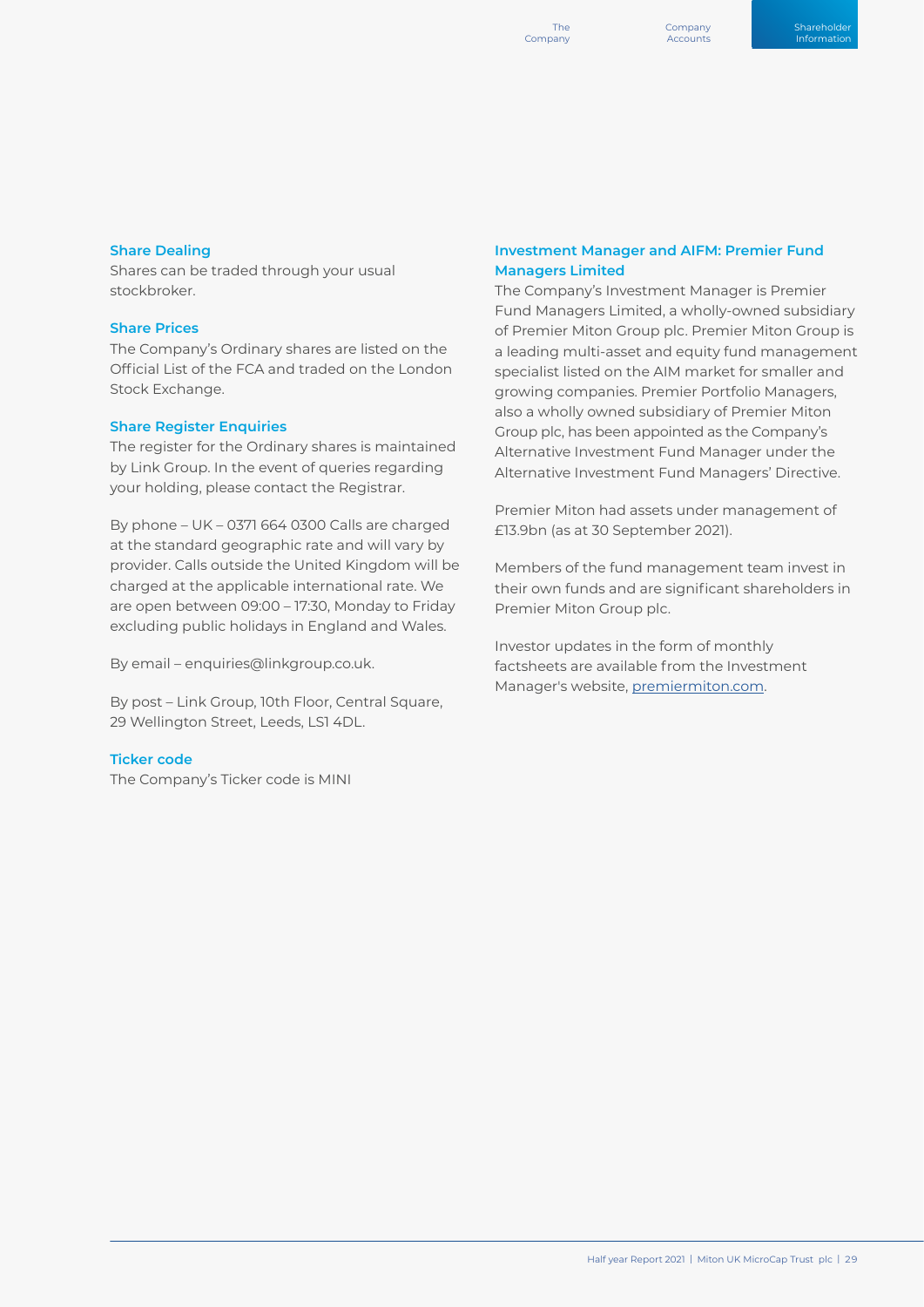### Directors and Secretary

### **Directors (all non-executive)**

Andy Pomfret, Chairman Peter Dicks Jan Etherden Bridget Guerin (resigned 31 July 2021) Davina Walter (appointed 10 August 2021) Ashe Windham, CVO

### Advisers

### **Secretary and Registered Office**

Link Company Matters Limited Beaufort House 51 New North Road Exeter EX4 4EP Telephone: 01392 477 500

### **Investment Manager and Alternative Investment Fund Manager** Premier Portfolio Managers Limited

Eastgate Court High Street Guildford Surrey GU1 3DE

### **Company website** www.mitonukmicrocaptrust.com

**Twitter** @PMTrusts\_UK

### **Auditor**

BDO LLP 55 Baker Street London W1U 7EU

### **Company Administrator**

Link Alternative Fund Administrators Limited Beaufort House 51 New North Road Exeter EX4 4EP

### **Depositary and Custodian**

The Bank of New York Mellon (International) Limited One Canada Square London E14 5AL

### **Registrar and Transfer Office**

Link Group 10th Floor Central Square 29 Wellington Street Leeds LS1 4DL Telephone: 0371 664 0300 (Calls are charged at the standard geographic rate and will vary by provider. Calls outside the United Kingdom will be charged at the applicable international rate)

Email: enquiries@linkgroup.co.uk Website: www.linkassetservices.com

#### **Solicitor**

### Stephenson Harwood LLP 1 Finsbury Circus

London EC2M 7SH

### **Stockbroker**

Peel Hunt LLP 100 Liverpool Street London EC2M 2AT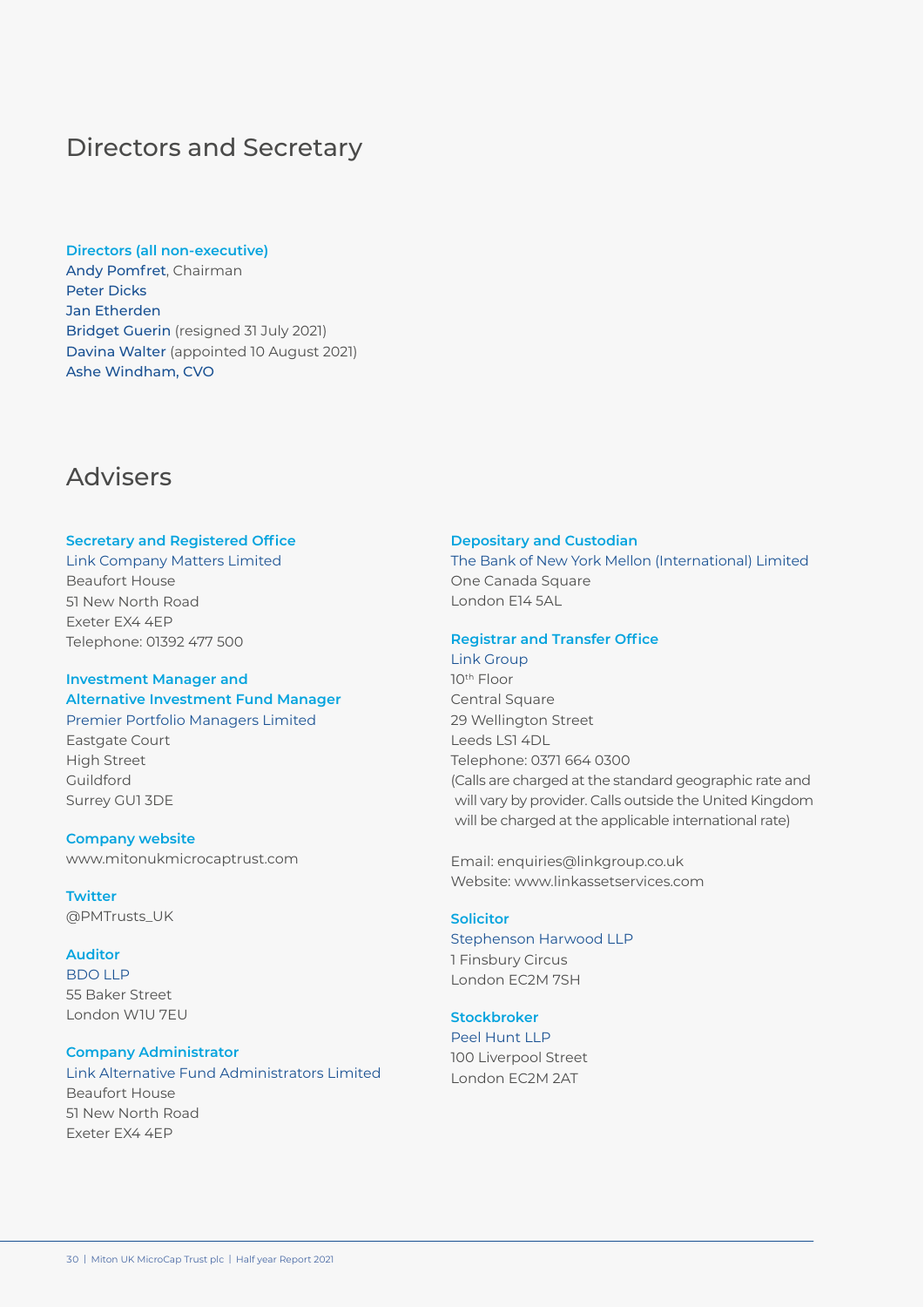### Shareholder Information

### Financial Calendar

| Year end                         | 30 April 2022   |
|----------------------------------|-----------------|
| <b>Redemption Point</b>          | 30 June 2022    |
| 2022 full-year results announced | June 2022       |
| <b>Annual General Meeting</b>    | September 2022  |
| Half-year end                    | 31 October 2022 |
| 2022 half-year results announced | December 2022   |

An investment company as defined under Section 833 of the Companies Act 2006. Registered in England No. 09511015. A member of the Association of Investment Companies.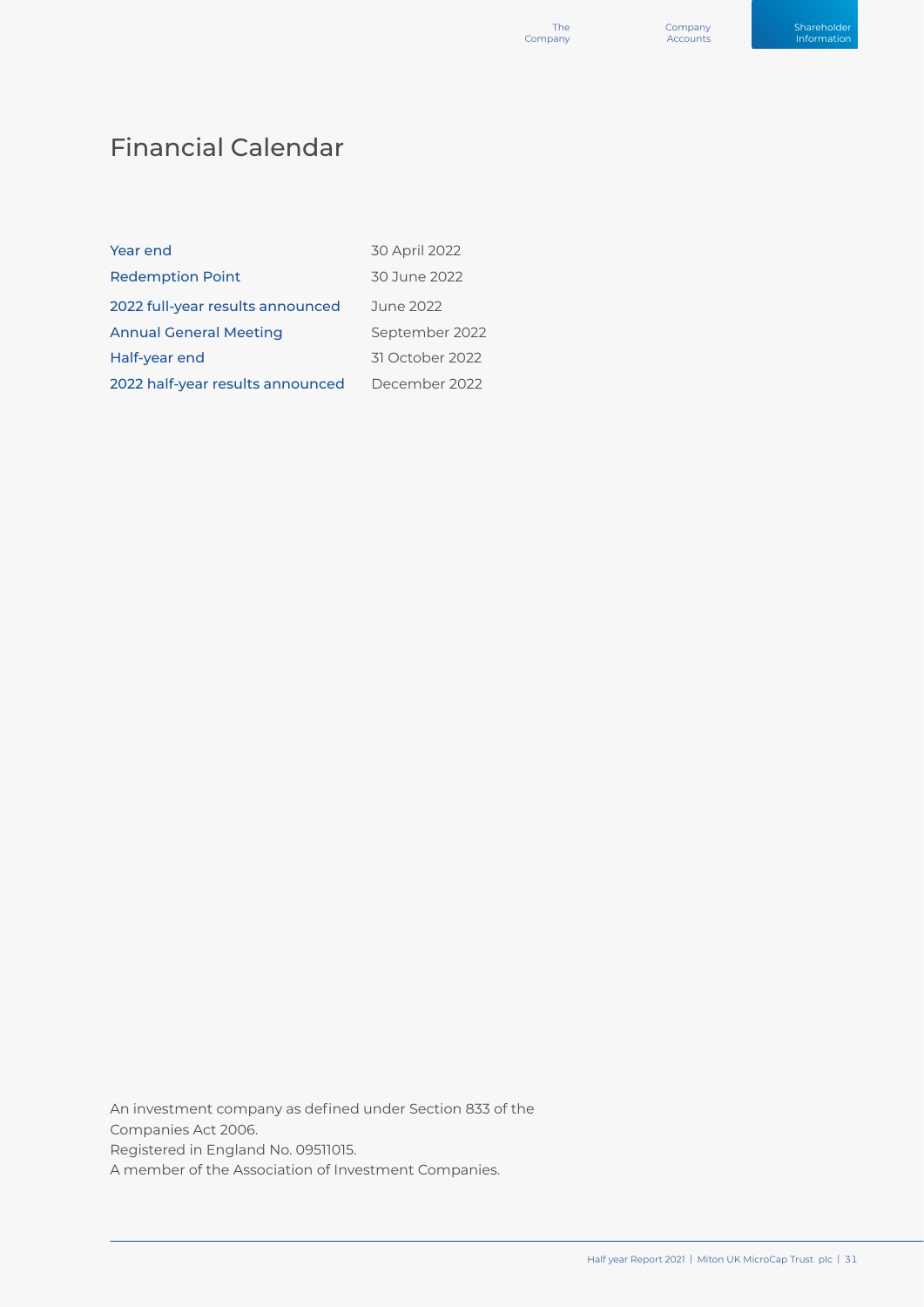### Glossary and Alternative Performance Measures (APMs)

#### **Alternative Investment Market ("AIM")**

MINI's shares are traded on the London Stock Exchange, although most of the stocks held in the Company's portfolio are quoted on AIM. AIM is owned by the London Stock Exchange and was principally set up to meet the funding needs of smaller, growing companies.

#### **Alternative Performance Measure ("APM")**

An APM is a numerical measure of the Company's current, historical or future financial performance, financial position or cash flows, other than a financial measure defined or specified in the applicable financial framework.

### **Annual General Meeting ("AGM")**

All public companies have an AGM every year, and this is the opportunity for the shareholders to confirm their approval of the annual accounts, the annual dividend and the appointment of the directors and auditors. It is also a good time for shareholders to meet the non-executive directors.

#### **Discount/Premium to NAV ("APM")**

If the share price of an investment trust is lower than the NAV per share, the shares are said to be trading at a discount. The size of the discount is calculated by subtracting the share price from the NAV per share and is usually expressed as a percentage of the NAV per share. If the share price is higher than the NAV per share, this situation is called a premium.

| <b>Discount Calculation</b>  | 31 October<br>2021 | 30 April<br>2021 |     |
|------------------------------|--------------------|------------------|-----|
| Closing NAV per share (p)    | 96.67              | 104.83           | (a) |
| Closing share price (p)      | 89.10              | 104.50           | (b) |
| Discount $(c = ((a - b)/a))$ | 7.83%              | 0.31%            | (C) |

### **Dividend Yield**

The annual dividend expressed as a percentage of the mid-market share price.

### **Financial Conduct Authority ("FCA")**

This regulator oversees the fund management industry.

### **FTSE 100 Put Option**

A FTSE 100 Put Option is a type of derivative contract in which the underlying value is based on the level of the FTSE 100 index.

When the Trust's portfolio appreciates, along with the mainstream Stock Market, the value of Put option tends to become worthless over its term, (which in the case of the Trust currently extends to December 2022). The key advantage of investing in a FTSE 100 Put option is that at times of major market setbacks, the valuation of the Put option rises, which can then offset a part of the decline of other portfolio holdings. During the March 2020 setback for example, the Trust was able to take profits on its FTSE Puts after they had risen. It then bought more UK microcaps with the additional cash, at a time when their share prices were low. This process boosted the returns of the Trust through the market setback and the subsequent recovery.

### **Gearing**

Gearing refers to the ratio of the Company's debt to its equity capital. The Company may borrow money to invest in additional investments for its portfolio. If the Company's assets grow, the shareholders' assets grow proportionately because the debt remains the same. If the value of the Company's assets falls, the situation is reversed. Gearing can therefore enhance performance in rising markets but can adversely impact performance in falling markets.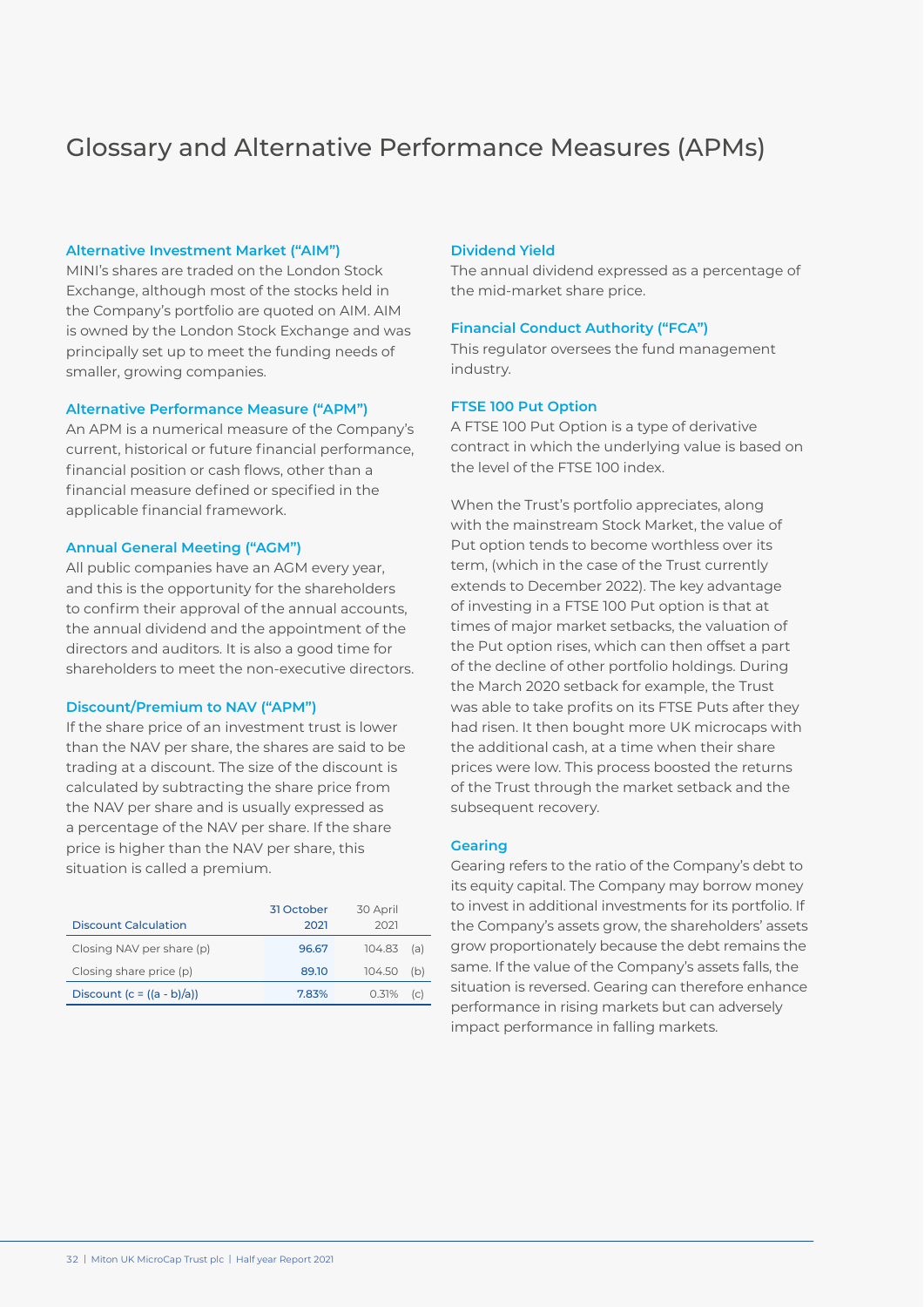### **International Financial Reporting Standards**

("IFRS") are standards issued by the International Accounting Standards Board ("IASB"), approved for implementation to provide a common global language for business affairs so that company accounts are understandable and comparable across international boundaries. These were previously International Accounting Standards ("IAS") maintained by the IASB. The Company adopted IFRS with the accounting policies of the Company set out in the financial statements.

### **Key Performance Indicators ("KPIs")**

KPIs are a short list of corporate attributes that are used to assess the general progress of the business and are outlined in this Report on page i.

### **Microcap stocks**

The smallest companies in the investment universe, as measured by market capitalisation, which is the total value of the shares of a company. These are typically less than £150m by value at the time of investment.

### **Net Asset Value ("NAV") per Ordinary share**

The NAV is shareholders' funds expressed as an amount per individual share. Shareholders' funds are the total value of all of the Company's assets, at their current market value, having deducted all liabilities and prior charges at their par value, or at their asset value as appropriate. The NAV per share is calculated by dividing the shareholders' funds by the number of Ordinary shares in issue excluding treasury shares.

### **Numis Indices**

The Numis Indices mentioned in this report comprise the following:

**Numis All-Share Index** comprises all fully listed companies on the main UK equity market.

**Numis Large Cap Index** contains all the stocks that make up the largest 80% by market value of the UK fully listed equity market.

**Numis Smaller Companies + AIM ex Investment Companies Index** covers the smallest 10% by market value of the UK fully listed equity market, plus AIM stocks that meet this size limit. It excludes investment companies.

**Numis 1000 Index** contains all the stocks that make up the smallest 2% by value of the UK fully listed equity market. It excludes investment companies.

### **Ongoing Charges ("APM")**

As recommended by the AIC in its guidance, ongoing charges are the Company's annualised revenue and capital expenses (excluding finance costs and certain non-recurring items) expressed as a percentage of the average monthly net assets of the Company during the year.

| <b>Ongoing Charges</b><br>Calculation                                     | 31 October<br>2021<br>£'000 | 30 April<br>2021<br>£'000 |     |
|---------------------------------------------------------------------------|-----------------------------|---------------------------|-----|
| Management fee                                                            | 471                         | 732                       |     |
| Other administrative<br>expenses                                          | 306                         | 635                       |     |
| Less non-recurring items                                                  |                             | (23)                      |     |
| Total management fee<br>and other administrative<br>expenses (annualised) | 1.554                       | 1.344                     | (a) |
|                                                                           |                             |                           |     |
| Average net assets<br>in the year                                         | 109,671                     | 84.258                    | (b) |
| Ongoing charges $(c = a/b)^*$                                             | 1.42%                       | 1.60%                     | (c) |

*\* Annualised.*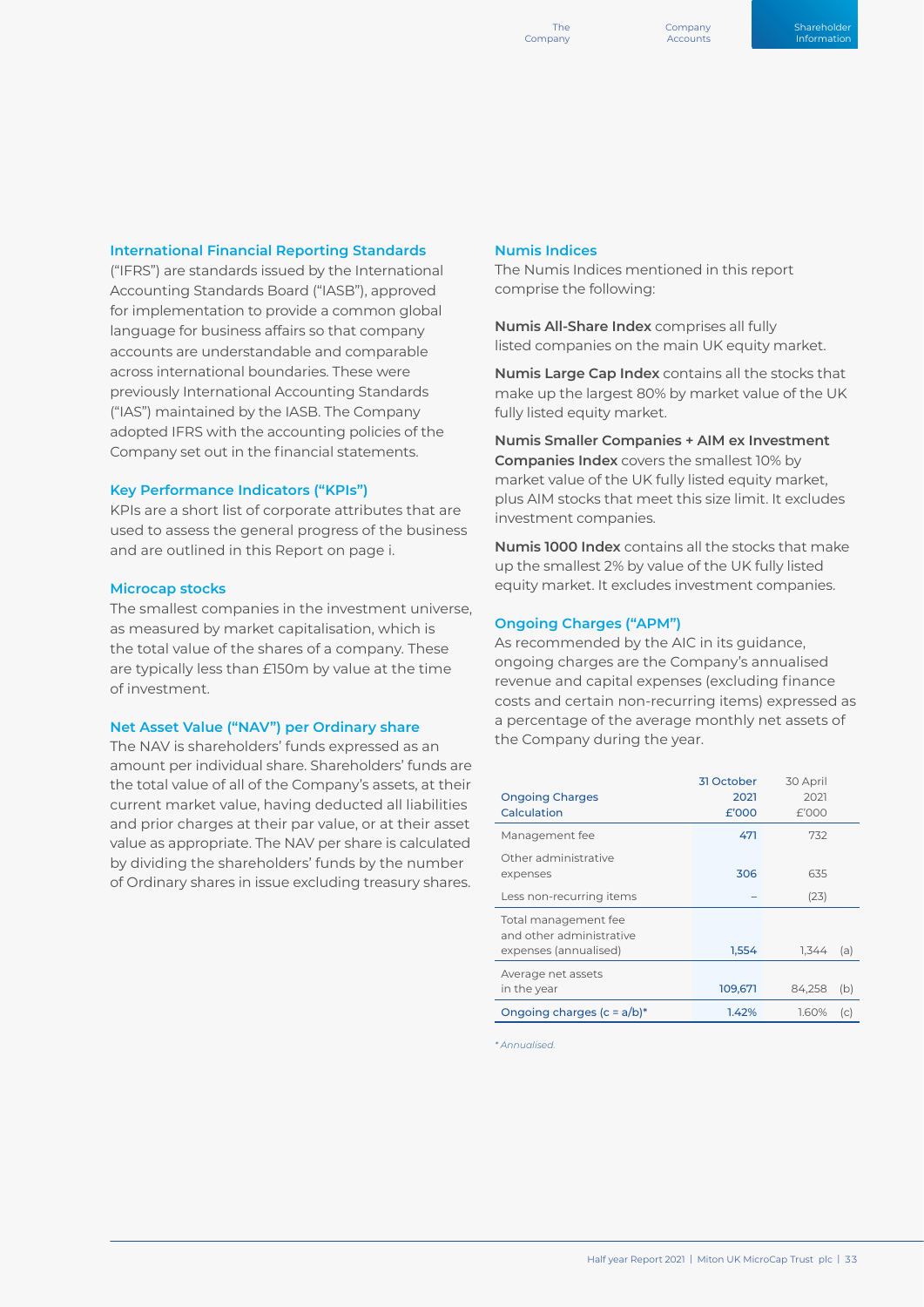## Glossary and Alternative Performance Measures (APMs)

### continued

### **Peer Group**

The Association of Investment Companies ("the AIC") has defined a series of categories in which investment companies sit, in order to provide meaningful peer groups for comparative purposes. MINI sits within the AIC's UK Smaller Companies sector, alongside other investment companies, the majority of whose investments are in medium to microcap companies.

### **SONIA (interest rate)**

Sterling Overnight Index Average.

### **Total Assets**

Total assets include investments, cash, current assets and all other assets. An asset is an economic resource, being anything tangible or intangible that can be owned or controlled to produce value and to produce positive economic value. Assets represent the value of ownership that can be converted into cash. The total assets less all liabilities will be equivalent to total shareholders' funds.

#### **Total Return – NAV and Share Price Returns ("APM")**

Total return statistics enable the investor to make performance comparisons between investment trusts with different dividend policies. The Total Return measures the combined effect of any dividends paid, together with the rise or fall in the share price or NAV. This is calculated by the movement in the share price or NAV plus the dividends paid by the Company assuming these are re-invested in the Company at the prevailing NAV.

|                                                                           | 31 October         | 30 April         |     |
|---------------------------------------------------------------------------|--------------------|------------------|-----|
| <b>NAV Total Return</b>                                                   | 2021               | 2021             |     |
| Closing NAV per share (p)                                                 | 96.67              | 104.83           |     |
| Add back final dividend<br>for the year ended<br>30 April 2021 (2020) (p) | 0.01               | 0.10             |     |
| Adjusted closing NAV (p)                                                  | 96.68              | 104.93           | (a) |
| Opening NAV per share (p)                                                 | 104.83             | 51.33            | (b) |
| <b>NAV total return</b><br>$(c = ((a - b)/b))$ (%)                        | (7.8)%             | 104.4%           | (c) |
| <b>Share Price Total Return</b>                                           | 31 October<br>2021 | 30 April<br>2021 |     |
| Closing share price (p)                                                   | 89.10              | 104.50           |     |
| Add back final dividend<br>for the year ended<br>30 April 2021 (2020) (p) | 0.01               | 0.10             |     |
| Adjusted closing<br>share price (p)                                       | 89.11              | 104.60           | (a) |
| Opening share price (p)                                                   | 104.50             | 43.35            | (b) |
| Share price total<br>return unadjusted<br>$(c = ((a - b)/b))$ (%)         | $(14.7)\%$         | 141.3%           | (c) |
| Share price total return<br>adjusted (%)                                  | $(14.7)\%$         | 141.5%*          |     |

*\* Based on NAV/share price movements and dividends being reinvested at the relevant cum dividend NAV/share price during the period. Where the dividend is invested and the NAV/share price falls, this will further reduce the return or, if it rises, any increase will be greater. The source is Morningstar who have calculated the return on an industry comparative basis.*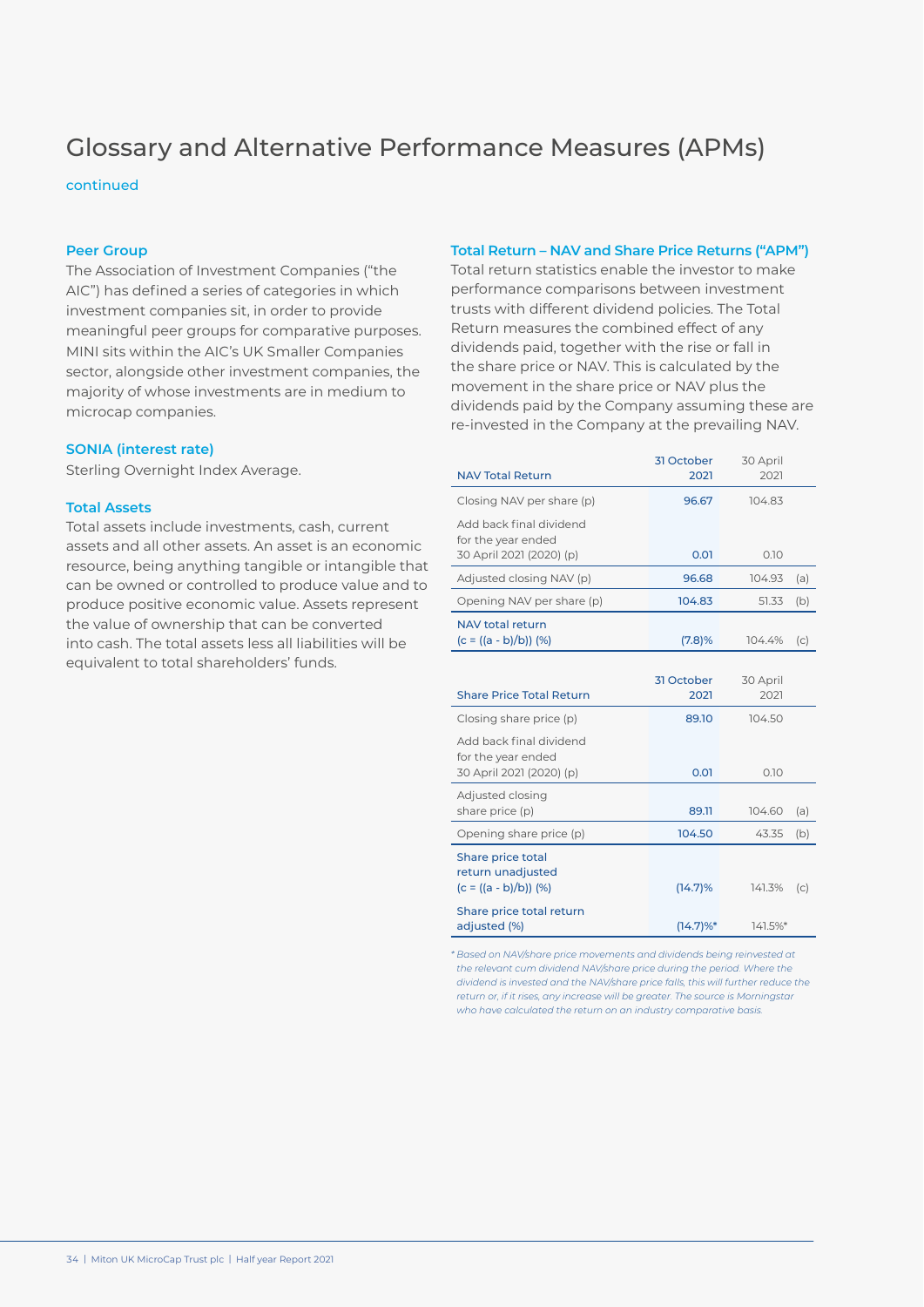Company Accounts

Notes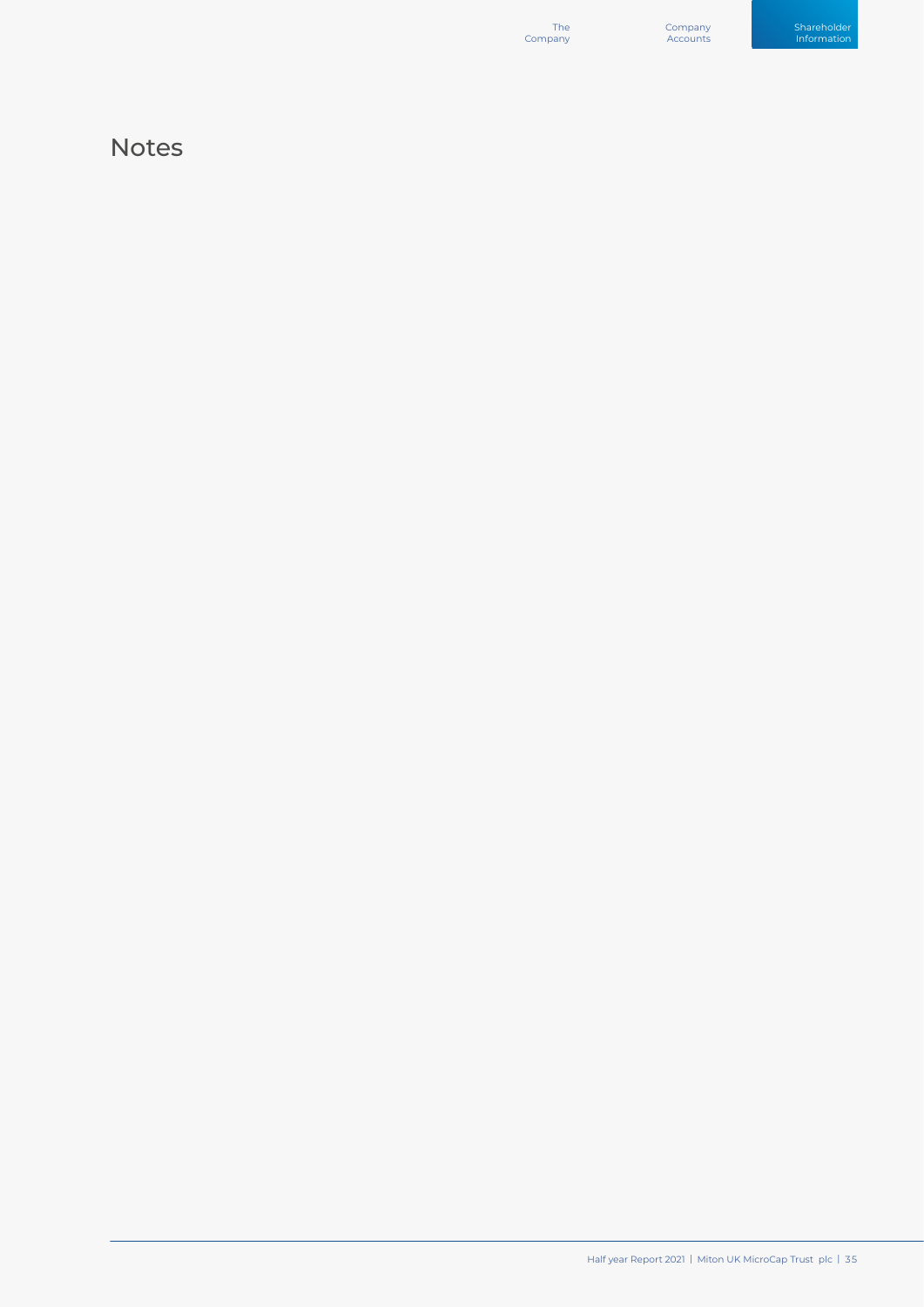### Notes